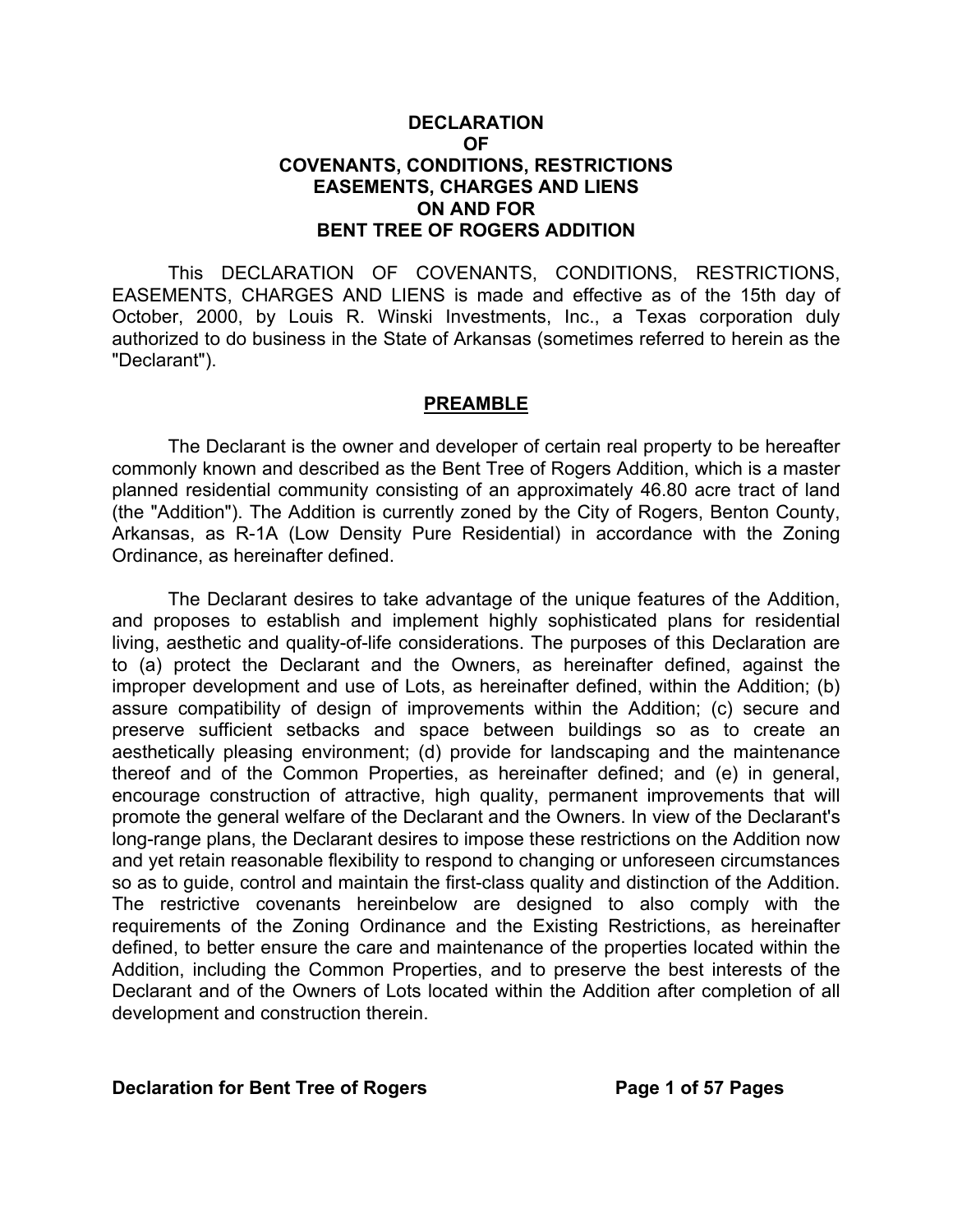The Bent Tree of Rogers Community Association, Inc. has been or shall be chartered as a non-profit Arkansas corporation to assist in the ownership, management, use and care of the various properties located within the Addition, including the Common Properties, and to assist in the administration and enforcement of the covenants, conditions, restrictions, easements, charges and liens set forth within this Declaration.

The Declarant hereby establishes the Original Declaration in its entirety to be and read as follows:

## **DECLARATION**

The Declarant hereby declares that the Addition and such additions thereto as may hereafter be made pursuant to Article II hereof, are and shall be owned, held, mortgaged, transferred, sold, conveyed and occupied subject to the covenants, conditions restrictions, easements, charges and liens hereinafter set forth.

#### **ARTICLE I CONCEPTS AND DEFINITIONS**

The following words, when used in this Declaration or in any amended or supplementary Declaration (unless the context shall otherwise clearly indicate or prohibit), shall have the following respective concepts and meanings:

**"Addition"** shall mean and refer to the Bent Tree of Rogers Addition to the City of Rogers, Benton County, Arkansas, and the lots or parcels of real property pertaining thereto, more particularly described on **Exhibit "A"** attached hereto and made a part hereof for all purposes, together with all and singular all easements in or upon or benefiting the Addition and all other rights and appurtenances belonging or in anywise pertaining thereto.

**"Amended Declaration"** shall mean and refer to each and every instrument recorded in the Records which amends, supplements, modifies, clarifies or restates some or all of the terms and provisions of this Declaration.

**"Annual Assessment"** shall have the meaning specified in Section 5.3 below.

 **"Approved Builder List"** shall mean a list established from time to time by the Declarant or the RARC which shall set forth the names of the Approved Builders, as contemplated by Section 8.5 hereof.

#### **Declaration for Bent Tree of Rogers Transform Page 2 of 57 Pages**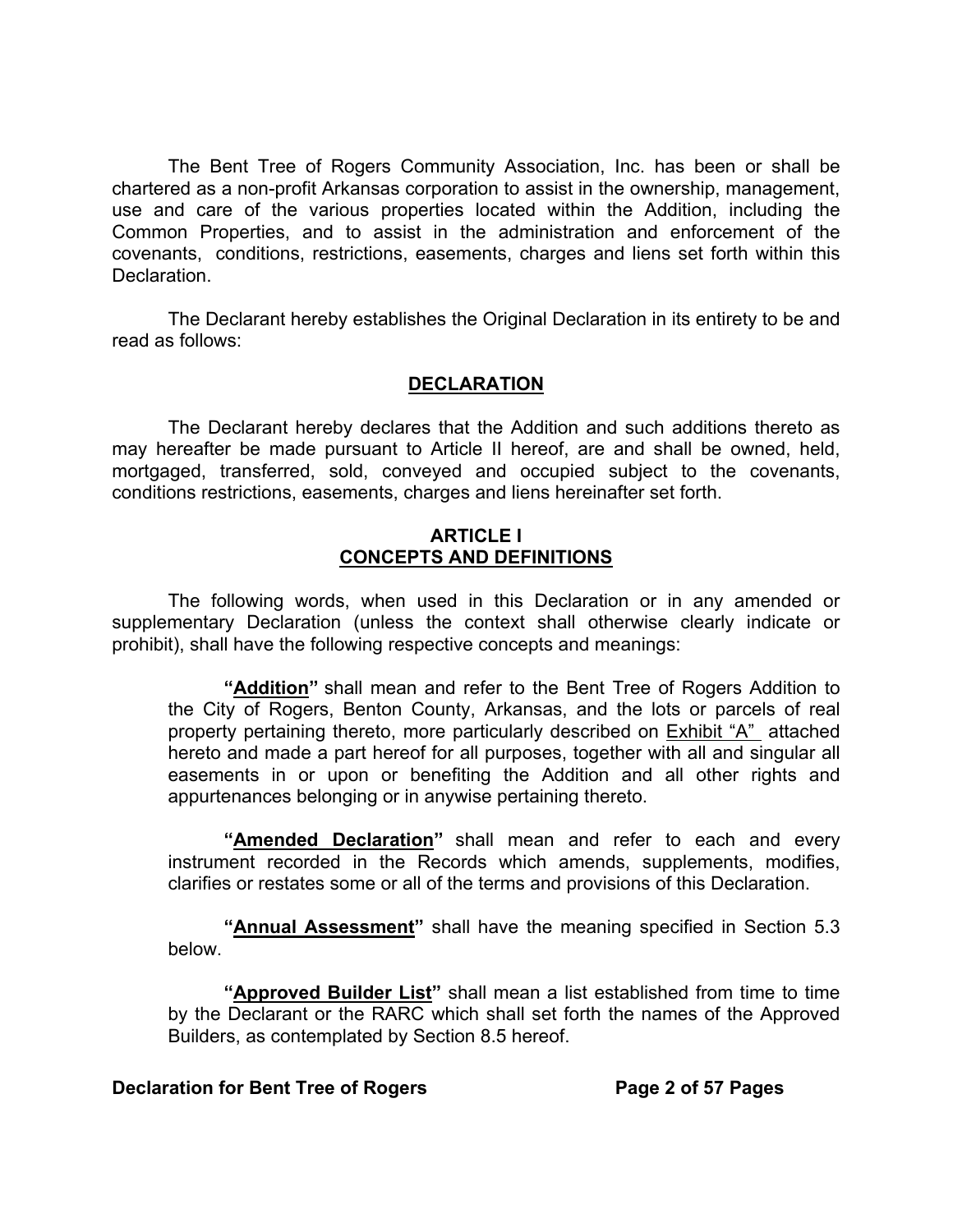**"Approved Builder"** shall mean those contractors and subcontractors who the Declarant or the RARC has designated as "Approved" as contemplated by Section 8.5 hereof, and who shall be permitted to construct, as a contractor or subcontractor, all or any portion of the Structures or Improvements on any Residential Lot.

**"Articles"** shall mean and refer to the Articles of Incorporation of the Association, as the same may be from time to time duly amended or modified.

 **"Assessment"** or **"Assessments"** shall mean and refer individually or collectively to the Annual Assessments, the Special Group Assessments and the Individual Assessments, where the context requires.

**"Association"** shall mean and refer to the BENT TREE OF ROGERS COMMUNITY ASSOCIATION, INC., which is or shall be formed as an Arkansas non profit corporation which has the power, duty and responsibility of maintaining and administering certain portions of the Addition and all of the Common Properties, administering and enforcing the Covenants and otherwise maintaining and enhancing the quality of life within the Addition and/or the Subdivision.

**"Board"** shall mean and refer to the Board of Directors of the Association.

**"Bylaws"** shall mean and refer to the Bylaws of the Association, as adopted and amended from time to time in accordance with the provisions of this Declaration and the Arkansas Non Profit Corporation Act of 1993 or other applicable laws promulgated by the State of Texas.

**"Charges"** shall mean and refer to charges imposed against an Owner delinquent in the payment of his/her/its Assessments, including, but not limited to the *"*fines*"* as described in Section 6.2(d) hereof, together with the charges and fees contemplated by Section 4.7 hereof.

**"Class A Member"** shall mean each Owner of a Residential Lot and each Resident (other than an Owner) of a Residential Lot.

**"Class B Member"** shall mean the Declarant.

**"City"** shall mean and refer to the City of Rogers, Benton County, Arkansas.

 **"Common Properties"** shall mean and refer to any and all areas of land

**Declaration for Bent Tree of Rogers The State Search Page 3 of 57 Pages**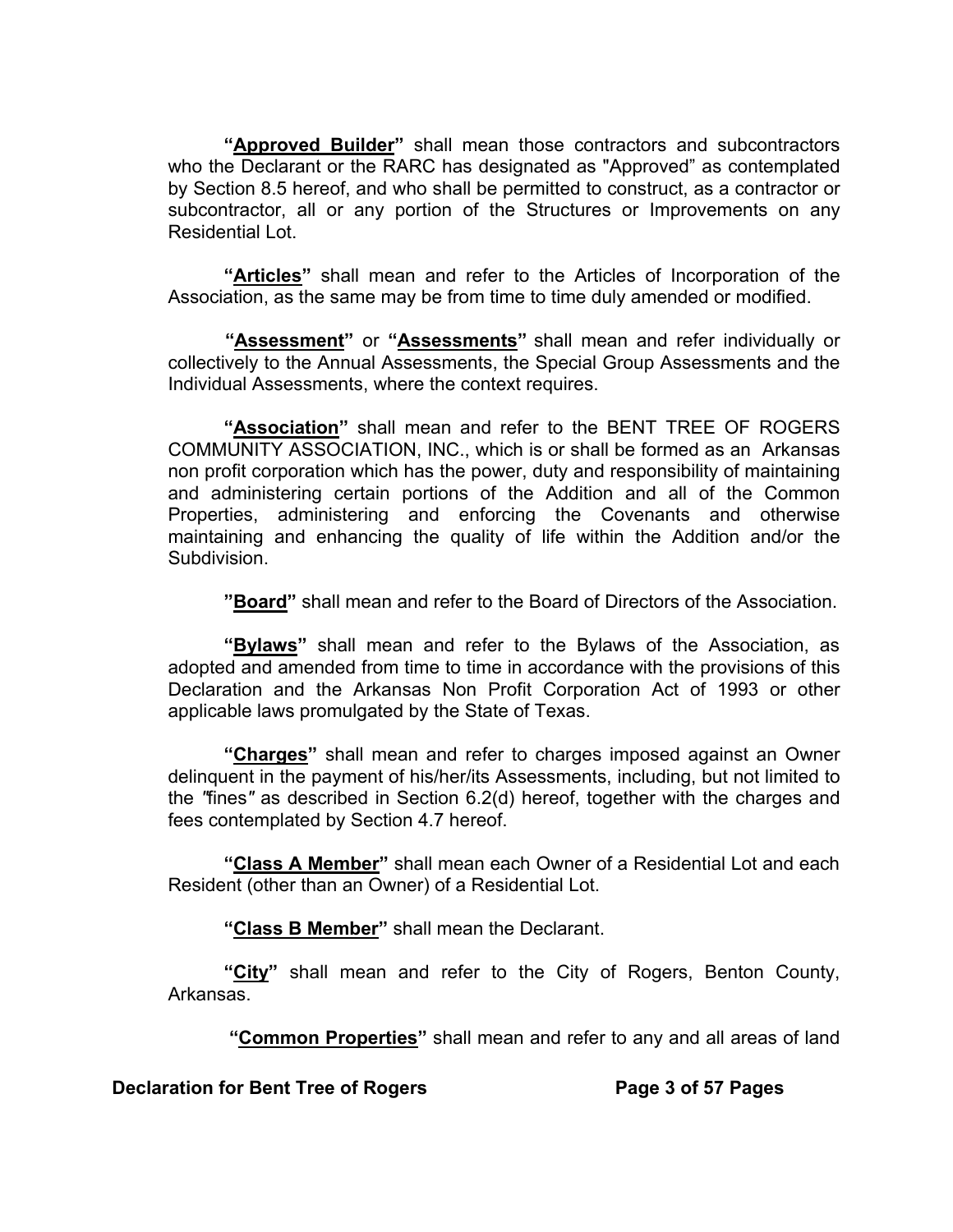within the Addition which are known, described or designated as green areas, common areas, the Streets, any controlled access areas and monitoring devices, street lighting and signs (and all elements thereof), detention ponds, entryways, monuments, gates and gate houses, perimeter fences and walls, off-site monuments and directional signs, landscape easements, and any greenbelt and the like, including, without limitation, those shown on any Plat, as well as those not shown on a Plat but which are intended for or devoted to the common use and enjoyment of the Members of the Association, together with any and all improvements that are now or that may hereafter be constructed thereon. The "**Common Properties**" shall also include any and all public right-of-way lands for which the City has required that the Declarant and/or the Association expend private, non-reimbursable time and monies to care for and maintain, such as, but not limited to, street medians, streetscape, hike and bike trails and park areas.

**"Covenants"** shall mean and refer to all covenants, conditions, restrictions, easements, charges and liens set forth within this Declaration or any Amended Declaration.

**"Declarant"** shall mean and refer to Louis R. Winski Investments, Inc., a Texas Corporation, and any or all successors and assigns of Louis R. Winski Investments, Inc. with respect to the voluntary disposition of all (or substantially all) of the right, title and interest of Louis R. Winski Investments, Inc. in and to the Addition; provided however, no Person merely purchasing one or more Lots from Louis R. Winski Investments, Inc. or its successors or assigns in the ordinary course of business shall be considered a "Declarant," including without limitation any Approved Builder.

 **"Declaration"** shall mean and refer to this particular instrument entitled: "DECLARATION OF COVENANTS, CONDITIONS, RESTRICTIONS, EASEMENTS, CHARGES AND LIENS ON AND FOR BENT TREE OF ROGERS ADDITION," together with any and all amendments or supplements hereto.

**"Deed"** shall mean and refer to any deed, assignment, testamentary bequest, muniment of title or other instrument, or intestate inheritance and succession, conveying

or transferring fee simple title or a leasehold interest or another legally recognized estate in a Lot.

**"Design Guidelines"** shall mean and refer to either the Residential Design Guidelines.

**"Development Period"** shall mean a period commencing on the date of the recording of the original Declaration in the Records and continuing thereafter

#### **Declaration for Bent Tree of Rogers Transform Page 4 of 57 Pages**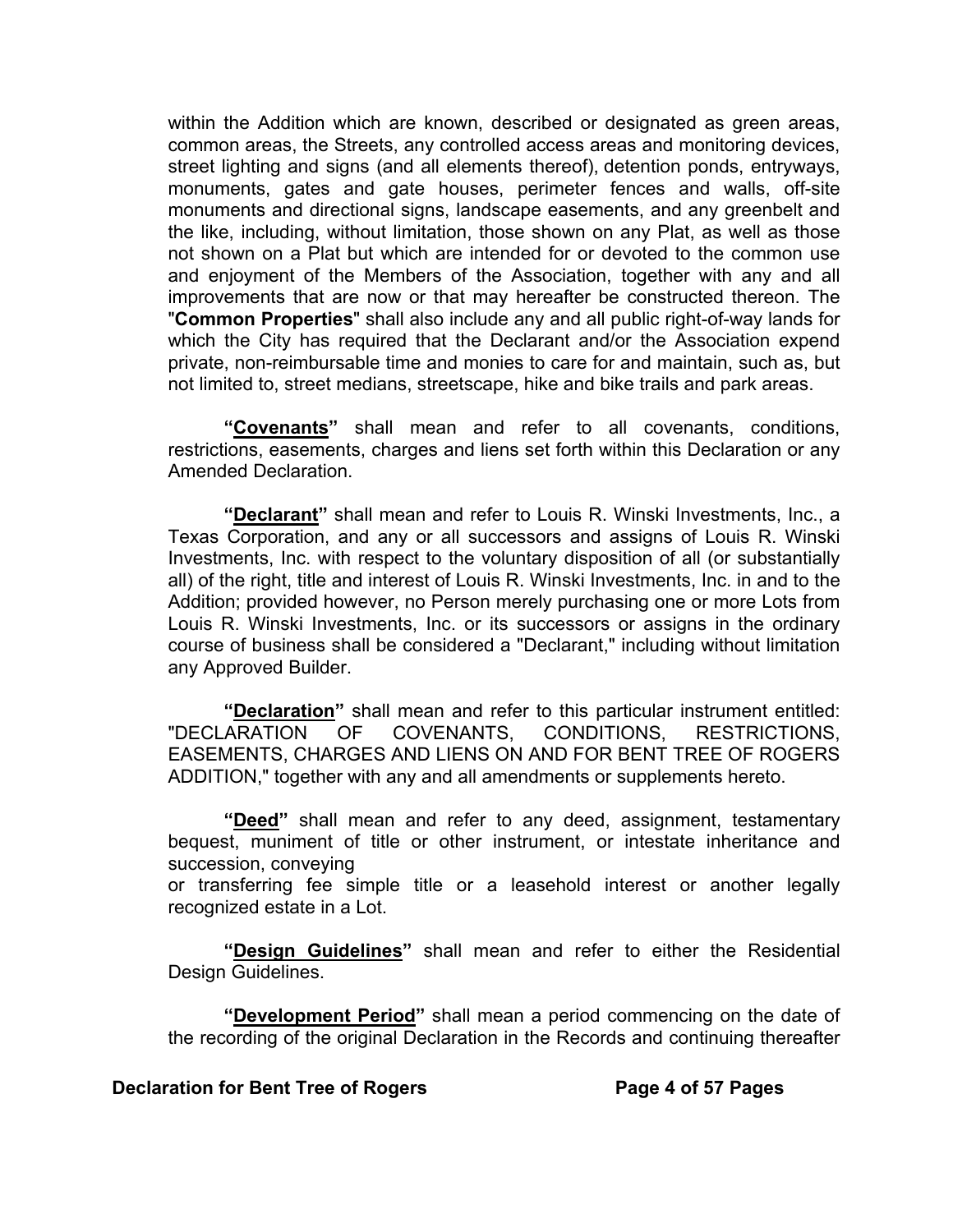until and ending on the earlier of (a) the date of the completion of construction of Dwelling Units on more than ninety-five percent (95%) of the Residential Lots in the Addition, or (b) the date the Declarant voluntarily terminates its Class B Member status by recording a written notice of such termination in the Records.

**"Director"** shall mean and refer to any duly elected member of the Board.

**"Dwelling Unit"** shall mean and refer to any building or portion of a building situated upon any Residential Lot which is designed and intended for Residential Use.

**"Easement Areas"** shall mean and refer to those areas which may be covered by an easement specified in Article X below.

**"Eligible Insurers"** is defined in Article XII below.

**"Eligible Mortgagees"** is defined in Article XII below.

**"Exempt Property"** shall mean and refer to the following portions of the Addition: (a) all land and Improvements owned by the United States of America, the State of Arkansas, Benton County, the City of Rogers, or any instrumentality, political subdivision or agency of any such governmental entity acting in a governmental (rather than a proprietary) capacity; (b) all land and Improvements owned (including legal and beneficial ownership, whether now or in the future) by the Association or constituting a portion of the Common Properties; (c) all land and Improvements which are not only exempt from the payment of ad valorem real property taxes by Taxing Authorities, but also are exempt from the payment of any assessments hereunder as expressly determined by written resolution of the Declarant and/or the Board; (d) such other lands and/or Improvements and/or Lots which are specifically exempted from the payment of Annual Assessments in accordance with a special resolution of the Board; and (e) any portion of the Addition that is owned by the Declarant, including any portion of the Common Properties.

**"Fiscal Year"** shall mean each twelve (12) month period commencing on January 1 and ending on the following December 31, unless the Board shall otherwise select an alternative twelve month period

**"Front Yard"** shall mean and refer to (a) as to interior Lots, the front yard area of the residence between the street (on the one hand) and the dwelling exterior and fence (on the other hand) and (b) as to corner Lots, the front yard area of the residence between the street (on the one hand) and the dwelling exterior and fence (on the other hand), and that potion of the side yard area

## **Declaration for Bent Tree of Rogers <b>Page 5 of 57 Pages**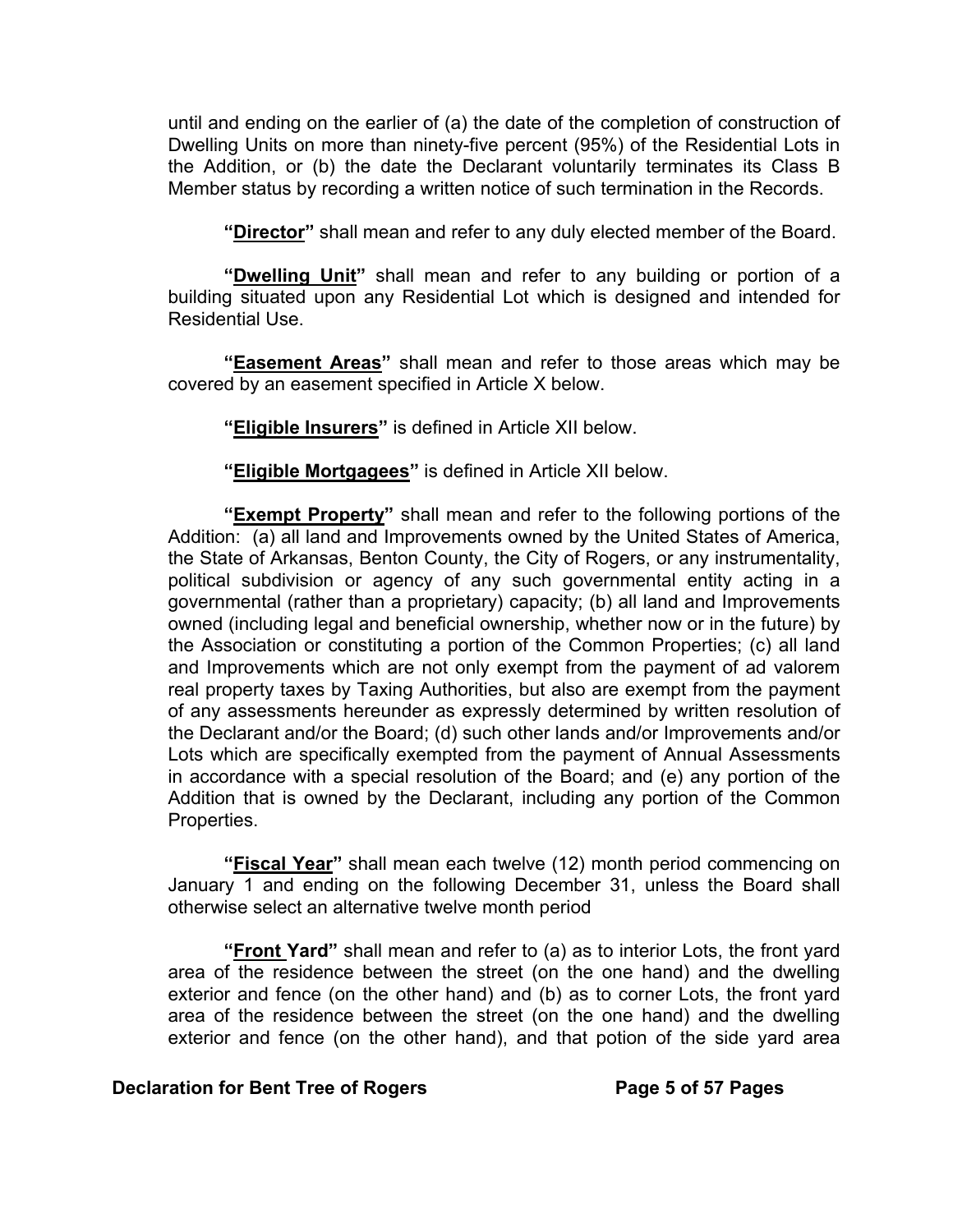exposed to the street, between the street (on the one hand) and the dwelling exterior and fence (on the other hand), but excluding patios, courtyards and fenced areas, unless otherwise defined by the Board.

**"Front Yard Maintenance"** shall mean and refer to normal and routine maintenance of Front Yards, as determined from time to time by the Board, including but not limited to (a) mowing and edging Front Yards, (b) trimming Front Yards with lawn maintenance equipment, and (c) fertilizing, trimming shrubbery, turning flower beds and applying insect control chemicals to Front Yards. The term "Front Yard Maintenance" shall not, in any event, include the trimming of trees, planting of shrubbery, grass, trees or other landscaping, installing or maintaining irrigation systems, or any other maintenance or service determined by the Board not to be within normal and routine maintenance of Front Yards.

**"Improvement"** shall mean any physical change to raw land or to an existing Structure which alters the physical appearance, characteristics or properties of the land or Structure, including but not limited to the new construction of a Structure or Structures and related amenities, adding or removing square footage area or space to or from a Structure, painting or repainting a Structure, or in any way altering the size, shape or physical appearance of any Structure or any building or other improvement, temporary or permanent, located on any Lot.

**"Individual Assessments"** shall mean and refer to the assessments that may be from time to time imposed upon an individual Owner in accordance with the provisions of Section 5.1 hereof.

**"Institutional Mortgage"** shall mean and refer to any bona-fide mortgage, lien or security interest held by a bank, trust company, insurance company, savings and loan association or other recognized lending institution, or by an institutional or governmental purchaser of mortgage loans in the secondary market, such as Federal National Mortgage Association, ("**FNMA**"), Federal Home Loan Mortgage Corporation ("**FHLMC**"), The Federal Housing Administration ("**FHA**"), The Veterans Administration ("**VA**"), or their successors, or guaranteed or subsidized by the FHA and/or VA.

**"Lot"** or **"Lots"** shall mean and refer to a Residential Lot or any other type of lot reflected on any Plat or all of the Residential Lots.

## **Declaration for Bent Tree of Rogers The Construction Page 6 of 57 Pages**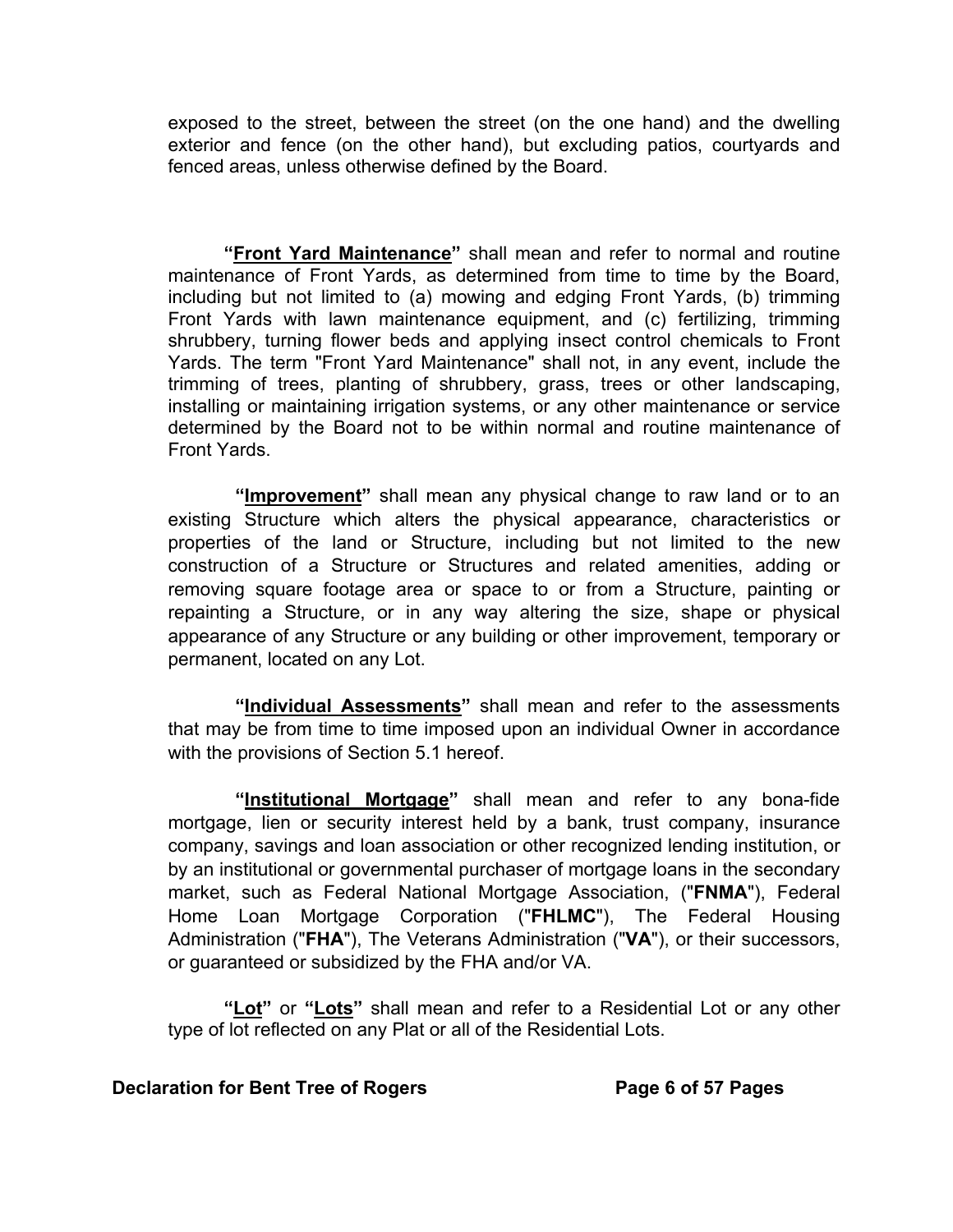**"Managing Agent"** shall mean and refer to any Person who has been designated or engaged by the Board to manage the affairs of the Association, to the extent the Board elects to make such designation.

**"Maximum Rate"** shall mean and refer to the maximum rate of interest permitted to be charged by the applicable law of the State of Arkansas.

**"Member"** shall mean and refer to each Resident or Owner, who is in good standing with the Association, who has filed a proper statement of residency with the Association, who has complied with all directives and requirements of the Association, and who otherwise satisfies the requirements set forth in Section 3.1 hereof. Membership shall consist of two (2) classes, the Class A Members and the Class B Member.

**"Owner"** shall mean and refer to the holder(s) of record title to the fee simple interest of any Lot whether or not such holder(s) actually reside(s) on any part of the Lot.

**"Payment and Performance Lien"** shall mean and refer to the lien described within Sections 5.8 and 5.9 below.

**"Person"** shall mean an individual, partnership, joint venture, corporation, limited liability company, joint stock company, trust (including a business trust), unincorporated association or other entity, or a government or any political subdivision or agency thereof.

**"Plat"** or **"Plats"** shall mean and refer to the final subdivision plat or plats of the Subdivisions, which have been approved by the City and filed and recorded in the Records.

**"Records"** shall mean the Public Real Estate Records as maintained in the office of the Circuit Clerk and Ex-Officio Recorder of Benton County, Arkansas, including the Map and Plat Records of Benton County, Arkansas.

**"Resident"** shall mean and refer to:

(a) each Owner of the fee simple title to any Residential Lot within the Addition; and

(b) each Person residing within any part of the Addition who is a bond-fide lessee pursuant to a legally cognizable lease agreement with an Owner; and

#### **Declaration for Bent Tree of Rogers Transform Page 7 of 57 Pages**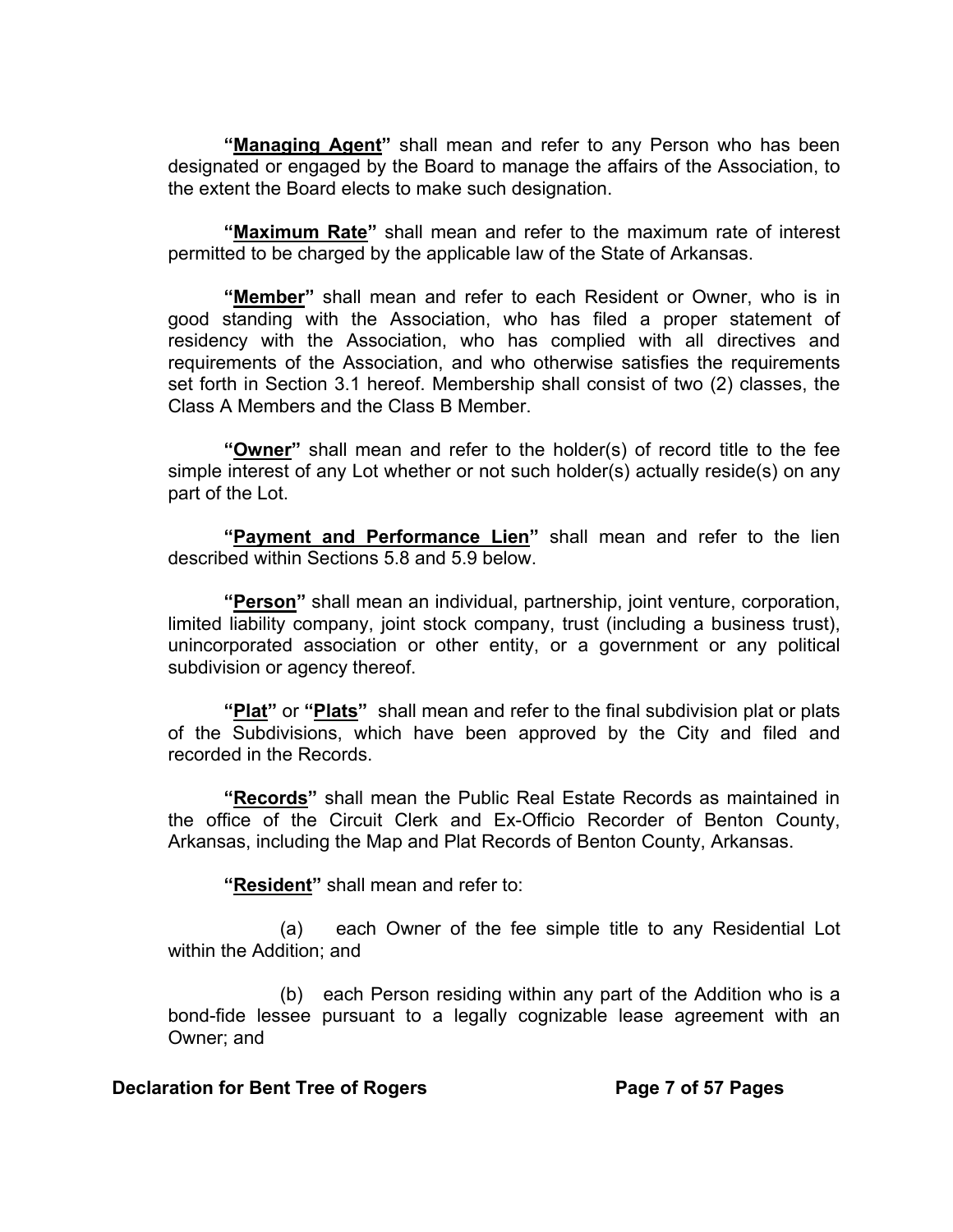(c) each individual lawfully domiciled in a Dwelling Unit other than an Owner or bona-fide lessee.

**"Residential Architectural Review Committee"** or **"RARC"** shall mean and refer to that particular committee which may be from time to time appointed or selected pursuant to Section 8.1 hereof.

**"Residential Design Guidelines"** shall mean and refer to those particular standards, restrictions, guidelines, recommendations and specifications, described herein or from time to time promulgated by the RARC, applicable to most of the aspects of construction, placement, location, alteration, maintenance and design of any improvements to any Residential Lot within the Addition, and all amendments, bulletins, modifications, supplements and interpretations thereof.

**"Residential Lot"** shall mean and refer to each separately identifiable portion of the Addition which is (a) platted into individual Lots and becomes a part of the Subdivision pursuant to a Plat filed and recorded in the Records, (b) assessed by any one or more of the Taxing Authorities, (c) to be used solely for a Residential Use and (d) not intended to constitute any portion of the Common Properties.

**"Residential Use"** shall mean and refer to any use and/or occupancy of any Residential Lot as a residence by a single person, a couple, a single family or a permitted family size group of persons approved by the Board.

**"Special Group Assessments"** shall mean and refer to assessments imposed upon the Owners for capital improvements or unusual or emergency matters, in accordance with the provisions of Section 5.4 hereof.

**"Stabilization Date"** means the date on which the Declarant has completed construction of all infrastructure constituting applicable portions of the Common Properties in accordance with its development plan, as certified by Declarant.

**"Stabilization Year"** means the Fiscal Year immediately following the Fiscal Year in which the Stabilization Date occurs.

**"Streets"** shall mean the right-of-way of all private streets, sidewalks and other rights-of-way situated within, and shown on the Plats, together with all pavement, curbs, street lights, signs and related facilities thereon.

#### **Declaration for Bent Tree of Rogers Transform Seage 8 of 57 Pages**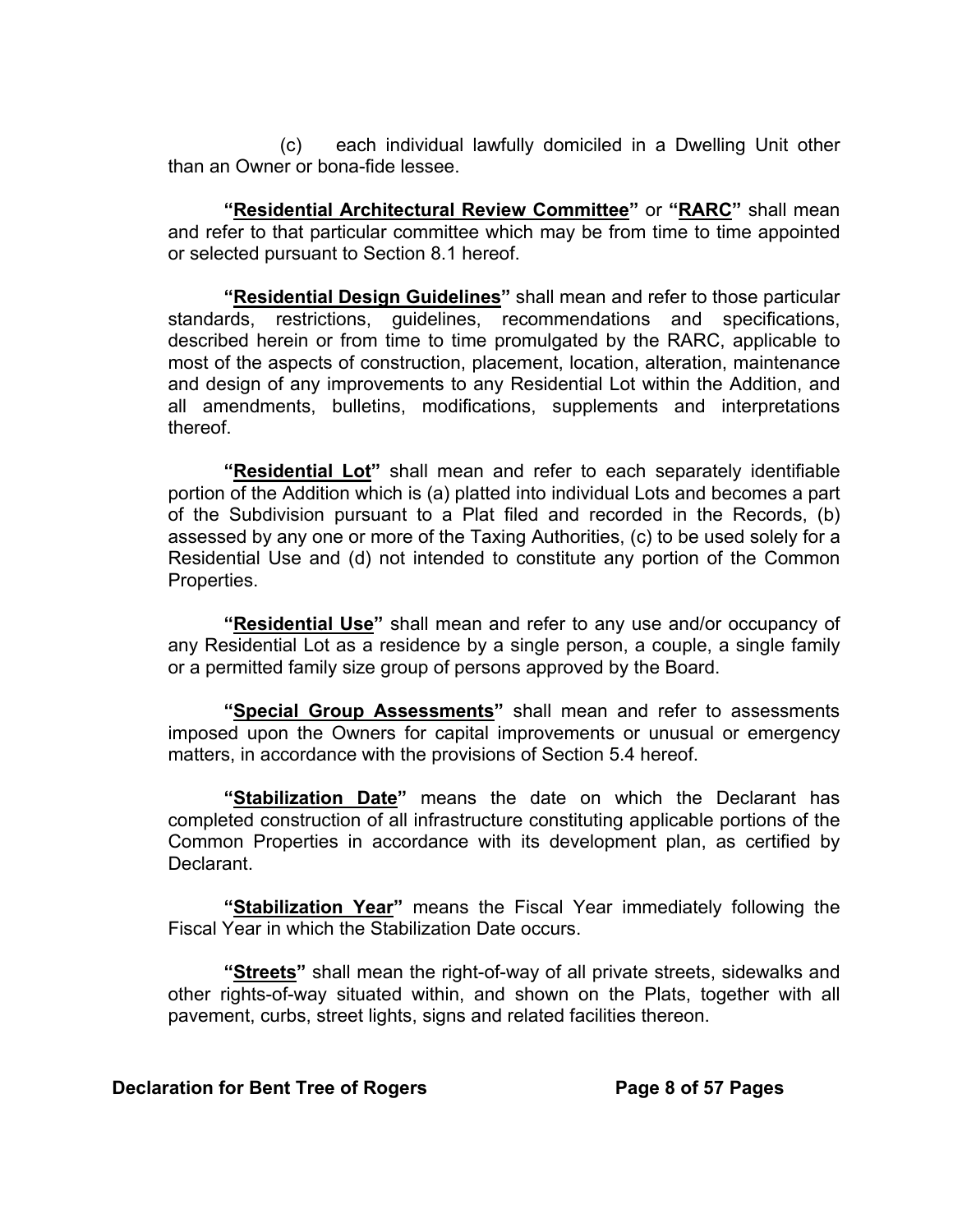**"Structure"** shall mean and refer to: (a) any thing or device, other than trees, shrubbery (less than two (2) feet high if in the form of a hedge in respect to a Residential Lot) and landscaping (the placement of which upon any Residential Lot shall not adversely affect the appearance of such Residential Lot), including but not limited, to any building, improvement, parking facility or area, garage, porch, shed, greenhouse or bathhouse, cabana, coop or cage, covered or uncovered patio, swimming pool, play apparatus, clothesline, fence, curbing, paving, wall or hedge (more than two (2) feet high if in the form of a hedge in respect to a Residential Lot), signboard or other temporary or permanent living quarters or any temporary or permanent improvement to any Lot; (b) any excavation, fill or ditch; (c) with respect to Residential Lots and, any enclosure or receptacle for the concealment, collection and/or disposition of refuse; and (d) any change in the grade of any Lot which involves a change of more than three (3) inches from the existing grade initially approved by the applicable RARC.

**"Subdivision"** or **"Subdivisions"** shall mean and refer to a subdivision or subdivisions of all or a portion of the Addition, in accordance with a Plat or Plats thereof heretofore or hereafter filed of record in the Records, as well as any and all revisions, modifications, corrections or clarifications thereto.

**"Taxing Authorities"** shall mean and refer to Benton County, the Benton County School District, the City and the State of Arkansas and any and all other governmental entities or agencies which have, or may in the future have, the power and authority to impose and collect ad valorem taxes on real property estates, in accordance with the Arkansas Constitution and applicable statutes and codes.

**"Trustee"** shall mean and refer to Louis R. Winski, and his successors and assigns.

**"Zoning Ordinance"** shall mean and refer to the provisions relating to R-1A zoning as provided by the ordinances of the City of Rogers, Benton County, Arkansas.

## **ARTICLE II PROPERTY SUBJECT TO THIS DECLARATION**

Section 2.1. Existing Property. The real property which is, and shall be, held, transferred, sold, conveyed and occupied subject to this Declaration shall be the real property more particularly described in the attached Exhibit "A", referred to herein as the "Addition".

Section 2.2. Additions to Property. Additional land(s) may become subject to this

**Declaration for Bent Tree of Rogers The State Page 9 of 57 Pages**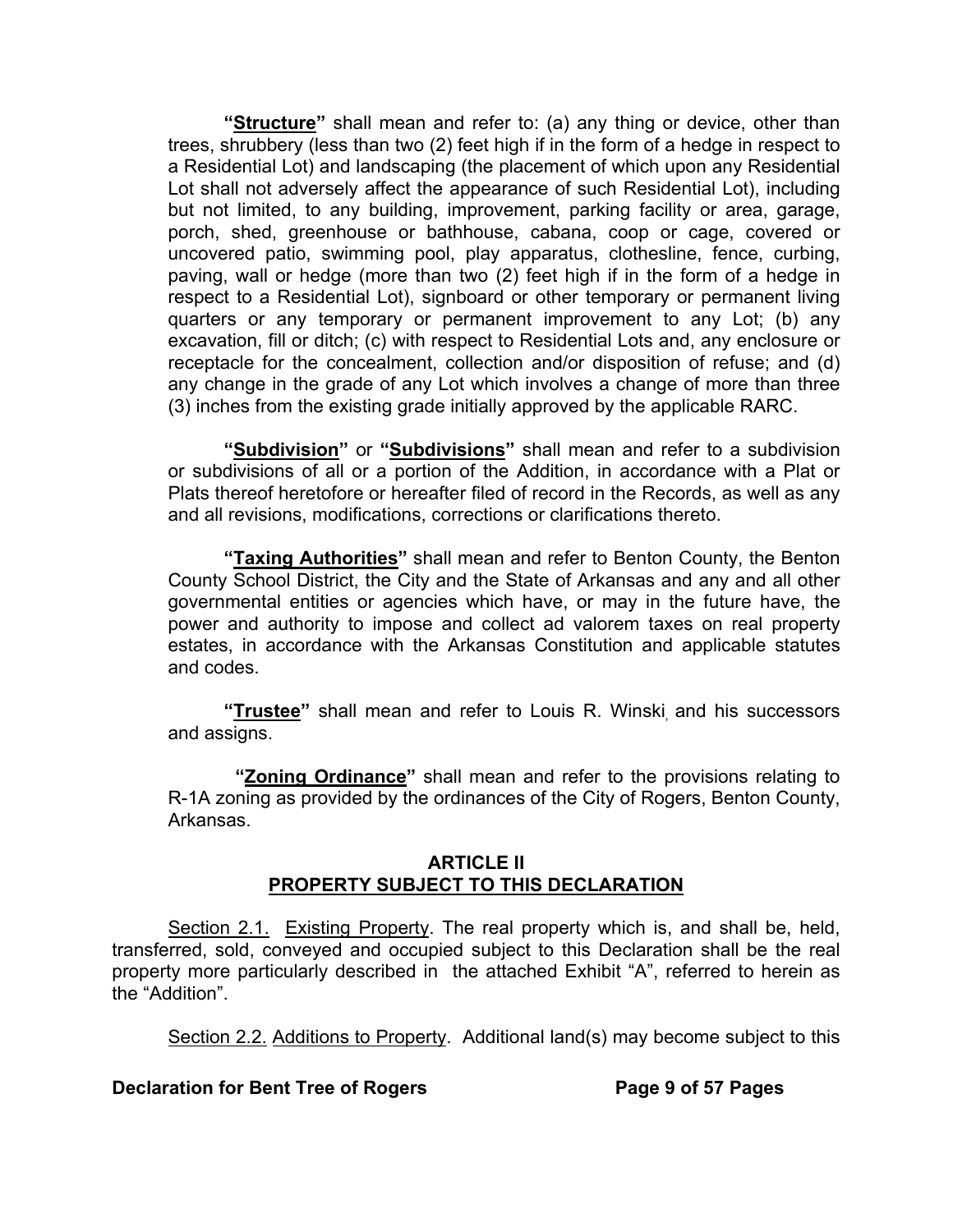Declaration, or the general scheme envisioned by this Declaration, as follows:

(a) The Declarant may (without the joinder and consent of any Person) add or annex additional real property to the scheme of this Declaration within the term of this Declaration by filing of record an appropriate enabling declaration, generally similar to this Declaration, which may extend the scheme of the Covenants to such property; provided further however, such other declaration(s) may contain such complementary additions and modifications of these Covenants as may be necessary to reflect the different character, if any, of the added properties and as are not inconsistent with the concept and purpose of this Declaration, the Zoning Ordinance and the Existing Restrictions.

(b) No land parcels outside the original perimeter of the Addition may be annexed without the consent of (i) at least two-thirds (2/3) of the Owners of Residential Lots in the Addition, and (ii) the Declarant (during the period the Declarant remains a Class B Member).

(c) Any additions made pursuant to this Section 2.2, when made, shall automatically extend the jurisdiction, functions, duties and membership of the Association to the properties added and correspondingly subject the properties added to the covenants of the enabling declaration.

#### **ARTICLE III MEMBERSHIP; VOTING RIGHTS IN THE ASSOCIATION**

# Section 3.1. Membership.

(a) Each and every Owner of each and every Lot within the Subdivision shall automatically be, and must at all times remain, a Member of the Association in good standing. Each and every Resident (who is not otherwise an Owner) may, but is not required to, be a non-voting Member of the Association. Membership of an Owner in the Association shall be appurtenant to and may not be separated from the interest of such Owner in and to any portion of a Lot. Ownership of any Lot shall be the sole qualification for being a Member; however a Member's privileges to use the Common Properties may be regulated or suspended as provided in this Declaration, the Bylaws or the rules and regulations promulgated by the Board. Any Person who holds an interest in and to all or any part of a Lot merely as security for the performance of an obligation shall not be a Member.

(b) During the Development Period, the Association shall have two (2) classes of Members:

## **Declaration for Bent Tree of Rogers Page 10 of 57 Pages**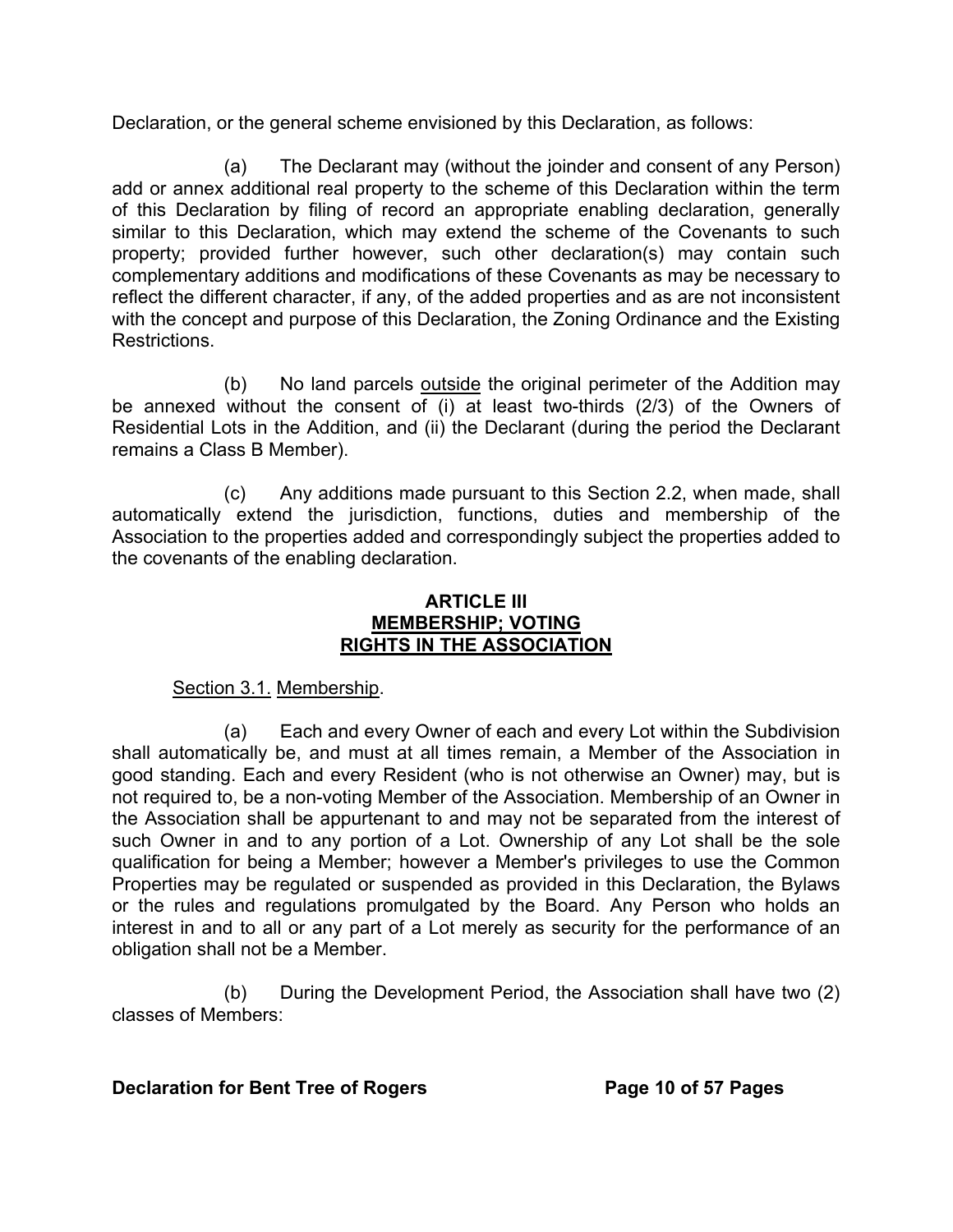Class A:

The Class A Members, shall include:

- (i) all Owners (other than the Declarant) of Residential Lots; and
- (ii) all Residents (not otherwise Owners) who have properly and timely fulfilled all registration and related requirements prescribed by the Association.
- Class B: The Class B Member shall be the Declarant.

Section 3.2. Transfers. The membership of an Owner may not be severed from or in any way transferred, pledged, mortgaged or alienated except upon the sale, assignment or transfer of such Owner's interest in all or any part of such Owner's Lot and then only to the purchaser, assignee or transferee as the new Owner of the Lot in question. Each Owner shall notify the Association of any transfer or assignment of the fee title to his/her/its Lot. Such transfer shall automatically operate to transfer the membership to the new Owner thereof.

## Section 3.3. Voting Rights.

(a) During the Development Period only the following class of Members shall constitute the voting Members of the Association:

> Class B: The Class B Member shall be entitled to cast one (1) vote for each Residential Lot located with the Subdivision.

During the Development Period all votes relating to the ownership of a Residential Lot shall be cast by the Declarant to the exclusion of the Class A Members.

(b) Following the expiration of the Development Period the following class of Members shall constitute the voting Members of the Association:

> Class A: The Owner(s) of each Residential Lot in good standing shall be entitled to one (1) vote per Residential Lot. Where more than one (1) Owner owns and holds a record fee interest in a Residential Lot, such Owner(s) may divide and cast portions of the one (1) vote as they decide, but in no event shall any one (1) Lot yield more than one (1) vote.

(c) Any Owner or Member shall not be in "good standing" if such Person is: (i) in violation of any portion of these Covenants, the Design Guidelines

## **Declaration for Bent Tree of Rogers Page 11 of 57 Pages**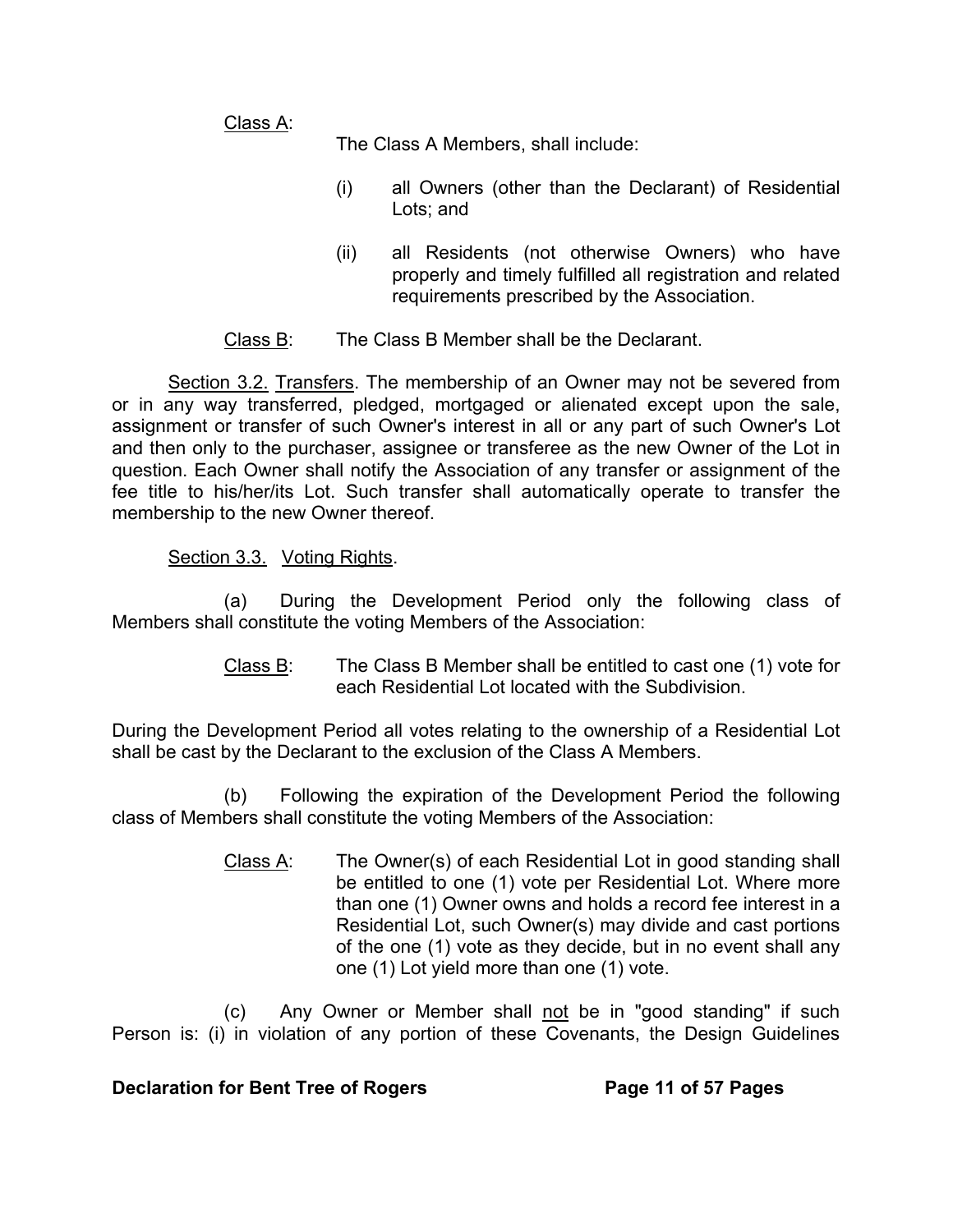applicable to his/her/its Lot, or any rule or regulation promulgated by the Board and/or any portion of the Zoning Ordinance; or (ii) delinquent in the full, complete and timely payment of any Assessments or Charge which is levied, payable or collectible pursuant to the provisions of these Covenants, the Bylaws or any rule or regulation promulgated by the Board. The voting rights of any Member who is not in good standing may be suspended by the Board for any period during which such Member remains not in good standing. The preceding clause shall control over any provision of this Declaration to the contrary.

(d) The Board may make such rules and regulations, consistent with the terms of this Declaration and the Bylaws, as it deems advisable, for: (i) any meeting of Members; (ii) proof of membership in the Association; (iii) the status of good standing; (iv) evidence of right to vote; (v) the appointment and duties of examiners and inspectors of votes; (vi) the procedures for actual voting in person or by proxy; (vii) registration of Members for voting purposes; and (viii) such other matters concerning the conduct of meetings and voting as the Board shall deem fit.

Section 3.4. Notice; Voting Procedures; Meeting. Quorum, notice and voting requirements of and pertaining to the Association may be set forth within the Articles and/or Bylaws, as either or both may be amended from time to time, and shall be in accordance with permitted Arkansas law. During the Development Period, from time to time, as and when determined necessary by the Board, the Board may call and schedule a meeting of the Members. From and after the expiration of the Development Period, the Members shall meet annually to deal with and vote on matters relating to the business of the Association, as directed by the Board, including the election of the Directors.

Section 3.5. Matters Generally Subject of the Vote of Members. Additionally, to the extent that the Board desires to encumber any portion of the Common Properties as security for payment of indebtedness incurred in respect to improvements to the Common Properties, the Board shall obtain the prior approval of the Members in the same manner as approval of a Special Group Assessment as provided in Section 5.4 hereof.

#### **ARTICLE IV RIGHTS OF ENJOYMENT IN THE COMMON PROPERTIES**

# Section 4.1. Easements.

 (a) Subject to the provisions of Sections 4.2 through 4.7 below, each and every Owner of a Residential Lot in good standing with the Association shall have a non-exclusive right and easement of enjoyment in and to the Common Properties and

## **Declaration for Bent Tree of Rogers Page 12 of 57 Pages**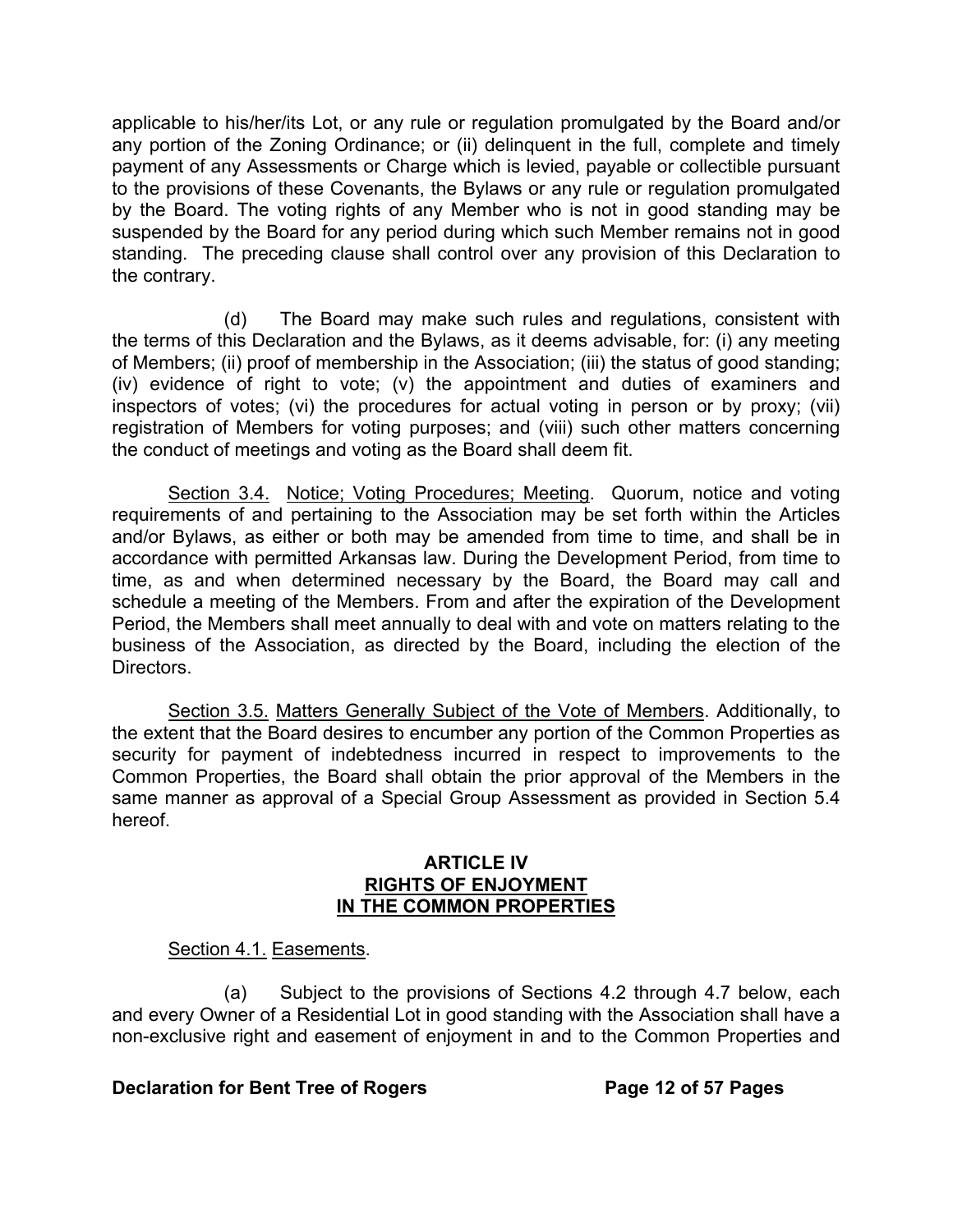such easement shall be appurtenant to and shall pass with every Residential Lot, provided the conveyance and transfer is accomplished in accordance with this **Declaration** 

(b) All Residents in good standing with the Association shall have a non-transferable, non-exclusive privilege to use and enjoy all Common Properties for so long as they are Members in good standing with the Association.

(c) The Declarant reserves the right to use, during the Development Period, portions of the Common Properties (e.g. a sales information center) for business matters directly and indirectly related to the Addition.

(d) One or more portions of the Common Properties may from time to time be reasonably limited to private functions for use of Members and their guests and invitees, and conversely, one or more portions of otherwise private property (subject to the consent of the Owner thereof) may be utilized for Association functions and activities.

(e) The Declarant shall convey record title to some or all of the Common Properties to the Association if, as and when deemed appropriate by the Declarant or as may be required by governmental officials, and the Declarant shall at all times have and retain the right to effect minor redesigns or minor reconfiguration of the Common Properties and to execute any open space declarations applicable to the Common Properties which may be permitted in order to reduce property taxes, and to take whatever steps may be appropriate to lawfully avoid or minimize the imposition of ad valorem taxes by the Taxing Authorities.

(f) The Common Properties shall be used exclusively by the Residents and Owners of Residential Lots and their guests and invitees and access thereto shall be prohibited to any other Person. Access to the Common Properties may be restricted by gating and fencing to all other Persons. The Owners of the Residential Lots shall be responsible for all Assessments associated with the costs of the maintenance (including landscaping where applicable) of (i) the Streets situated within the Addition, (ii) manned and unmanned gated areas serving the Addition accessible by the Owners Residential Lots only, and (iii) the balance of the Common Properties, including any other amenities located within the Common Properties.

Section 4.2. Extent of Members'-Easements. The rights and easements of use, recreation and enjoyment created hereby shall be subject to the following:

(a) The right of the Declarant or Association to prescribe reasonable regulations and policies governing, and to charge fees and/or deposits (e.g., key and access card deposits) related to, the use, operation and maintenance of the Common

## **Declaration for Bent Tree of Rogers Page 13 of 57 Pages**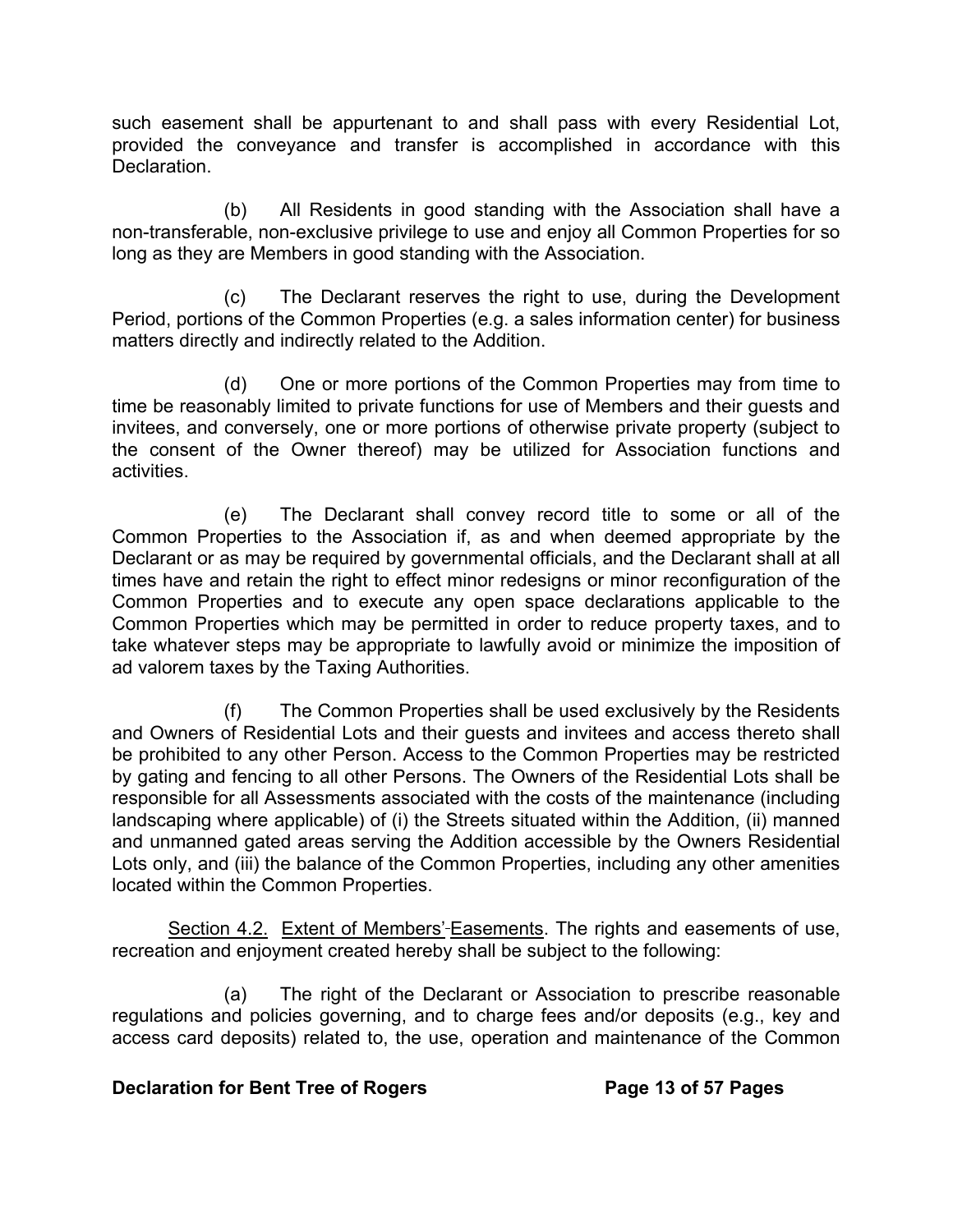Properties;

(b) Liens or mortgages placed against all or any portion of the Common Properties with respect to monies borrowed by the Association to improve or maintain the Common Properties;

(c) The right of the Association to enter into and execute contracts with any party (including, without limitation, the Declarant or its corporate affiliates) for the purpose of providing management, maintenance or such other materials or services consistent with the purposes of the Association and/or this Declaration;

(d) The right of the Declarant or the Association to take such steps as are reasonably necessary to protect the Common Properties against foreclosure;

(e) The right of the Declarant or the Association to suspend the voting rights of any Member and to suspend the right of any Member to use or enjoy any of the Common Properties for any period during which any assessment (including without limitation "fines") against a Lot owned by such Member remains unpaid, or during which non-compliance with this Declaration or the Design Guidelines applicable to the Lot in question exists, and otherwise for any period deemed reasonable by the Association for an infraction of the then-existing rules and regulations;

(f) The right of the Declarant and/or the Association to dedicate or transfer all or any part of the Common Properties to any municipal corporation, public agency, governmental authority, or utility for such purposes and upon such conditions as may be agreed to by the Declarant or the Board, including the right of the Declarant or the Association to enter into and execute contracts with the owner-operators of any utility system or other similar operations for the purpose of extending utility service on, over or under the Common Properties to ultimately provide service to one or more of the Lots or to adjacent properties which are not owned by the Declarant; and

(g) The right of the Declarant and/or the Association to grant permits, licenses and easements over the Common Properties for utilities and other purposes necessary for the proper development of the Addition or for any other reason deemed prudent by the Board.

Section 4.3. Restricted Actions by Members. No Member shall do or permit anything to be done on or in the Common Properties which would violate any applicable public law or the Zoning Ordinance or the Existing Restrictions or which would result in the cancellation of or the increase of premiums for any insurance carried by the Association, or which would be in violation of any law or any rule or regulation promulgated by the Board.

## **Declaration for Bent Tree of Rogers Page 14 of 57 Pages**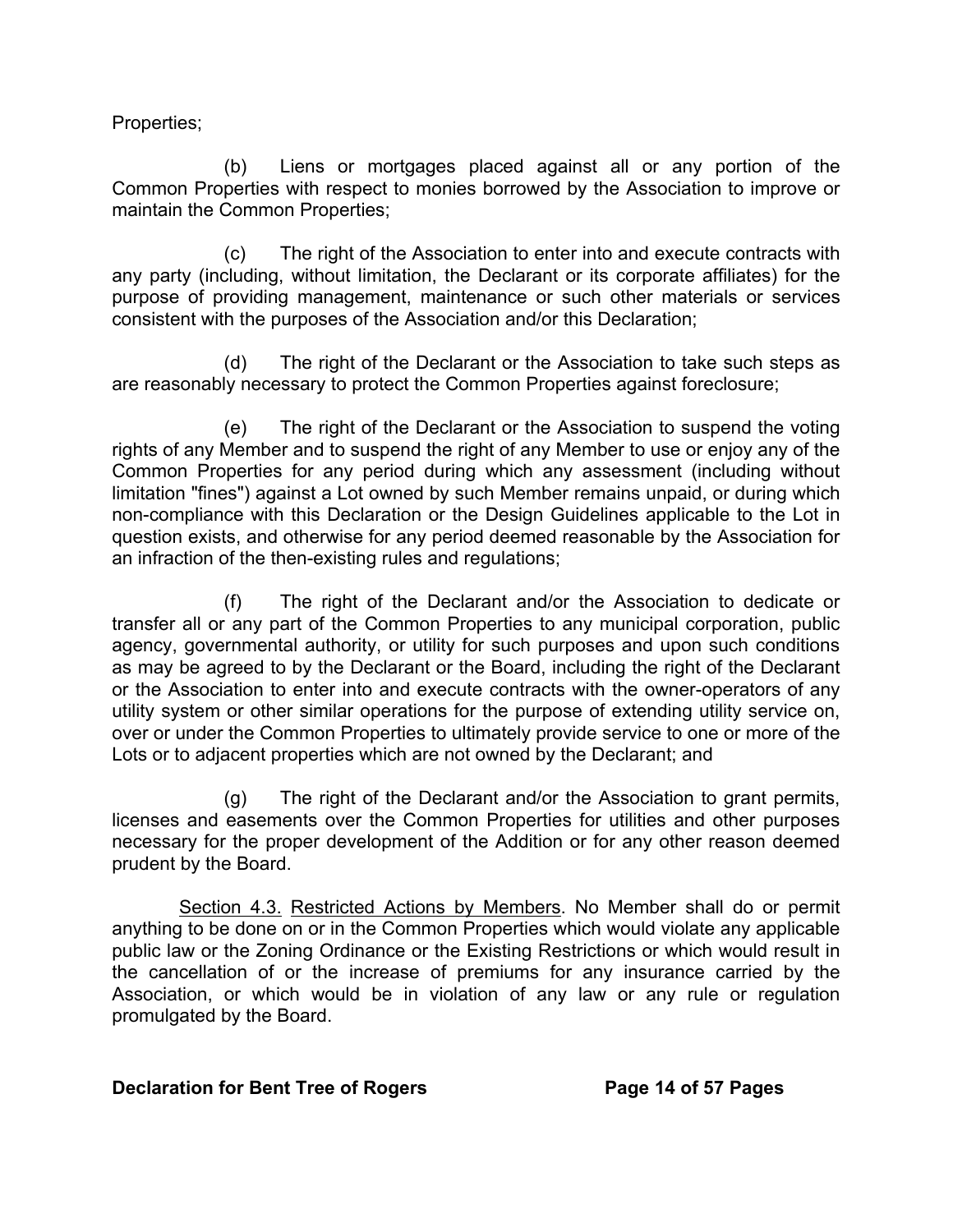Section 4.4. Damage to the Common Properties. Each Member shall be liable to the Association for any damage to any portion of the Common Properties caused by the negligence or willful misconduct of the Member or his/her family and/or guests and/or invitees and/or employees.

Section 4.5. Rules of the Board. All Members shall abide by any rules and regulations adopted by the Board. The Board shall have the power to enforce compliance with the rules and regulations established from time to time by the Board by all appropriate legal and equitable remedies, and a Member determined to have violated the Board's rules and regulations shall be liable to the Association for all damages and costs incurred by the Association as a result of such violation or in regard to the enforcement thereof, including reasonable attorneys' fees.

Section 4.6. Use of Common Properties. The Board shall have the power and authority to prescribe rules and regulations which extend to and cover matters such as (but not limited to) smoking, the possession and consumption of alcoholic beverages, loud and obnoxious noises and behavior, dress and attire and the supervision by attending adults of children. No Person (excluding the Declarant) shall use any portion of the Common Properties to:

(a) solicit, promote or conduct business, religious, political or propaganda matters; or

(b) distribute handbills, newsletters, flyers, circulars or other printed materials, without the prior written consent of the Board (which consent may be withheld in its sole and absolute discretion).

Section 4.7. User Fees and Charges. The Board may levy and collect charges, user fees and other fees for the operation and maintenance of the Common Properties and services which the Board determines to be necessary for the advancement, benefit and welfare of the Members. In establishing user fees, the Board may formulate reasonable classifications of users. Such fees must be uniform within such classifications but need not be uniform throughout the classifications. If a Member shall fail to pay a Charge when due and payable, the unpaid Charge shall be delinquent and upon written notice to the Member shall become a personal debt of the Member in question. Failure of any Member to pay the Charge when due and payable, in addition, shall be a breach of these Covenants and shall result in suspension of the Member's rights or privileges with respect to the use of the Common Properties.

Section 4.8. Encroachments. If: (a) construction, reconstruction or repair activities which have been approved by the RARC; or (b) shifting, settlement or other movements of any portion of Improvements which have been approved by the RARC, results either in the Common Properties encroaching on a Lot or Dwelling Unit or

## **Declaration for Bent Tree of Rogers Page 15 of 57 Pages**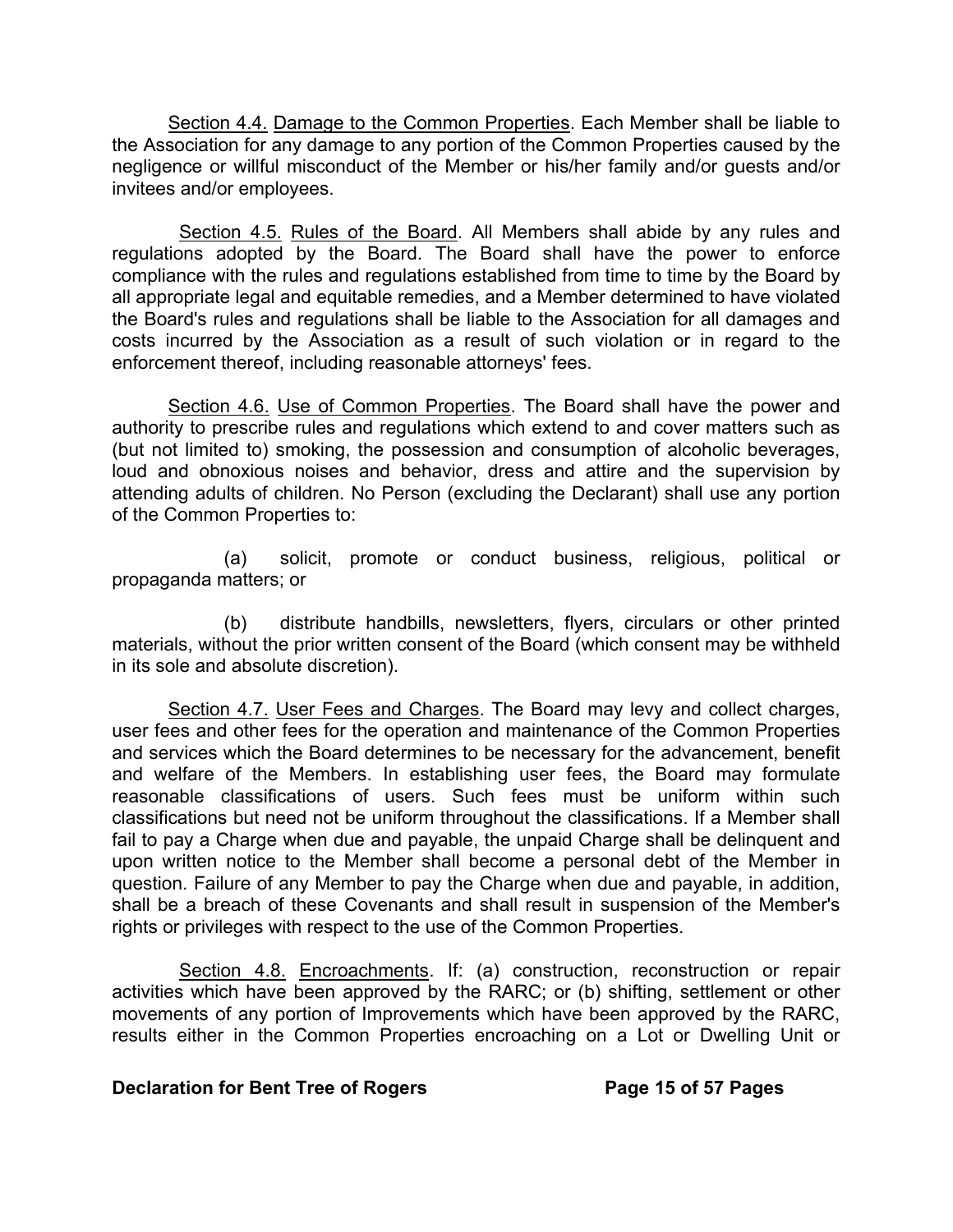Structure or in a Lot or Dwelling Unit or Structure encroaching on the Common Properties or on another Lot or Dwelling Unit or Structure, and unless otherwise directed by the RARC, a valid easement shall then and there exist to permit the encroachment and reasonable and necessary maintenance activities related thereto.

## **ARTICLE V COVENANTS FOR ASSESSMENTS**

Section 5.1. Creation of the Lien and Personal Obligation of Assessments. The Declarant, for each Lot owned by it within the Subdivision, and each subsequent Owner of any Lot, by acceptance of a Deed therefor, whether or not reference to the covenants shall be so expressed in any such Deed or other conveyance, shall be deemed to have covenanted and agreed (and such covenant and agreement shall be deemed to constitute a portion of the purchase money and consideration for acquisition of the Lot so as to have affected the purchase price) to pay to the Association (or to an independent entity or agency which may be designated by the Association to receive such monies):

(a) Regular Annual Assessments;

(b) Special Group Assessments, to be fixed, established and collected from time to time as hereinafter provided; and

(c) Individual Assessments and fines levied against individual Owners, Members or Residents to reimburse the Association for (i) extra or unusual costs incurred for items such as (but not limited to) (A) maintenance and repairs to portions of the Addition required to be made as a result of the willful or negligent acts of the individual Owner, Member or Resident; or (B) the remedy, cure or minimizing of problems caused by, or as a result of, violations of these Covenants by an Owner, Member or Resident; and (ii) costs incurred relating to or resulting from violations by individual Owners, Members or Residents of rules and regulations pertaining to the Association and/or the Common Properties.

The Annual, Special Group, and Individual Assessments, together with such late charges, interest and costs of collection thereof as are hereinafter provided, shall be a charge running with the land and shall be a continuing lien upon each Lot against which each such Assessment is made and shall also be the continuing personal obligation of the then-existing Owner, Member and Resident of such Lot at the time when the Assessment fell due. Each Owner of each Lot shall be directly liable and responsible to the Association for the acts, conduct and omission of each and every Member and Resident and their respective guests, invitees and employees, associated with the Dwelling Unit(s) or Structures located on such Owner's Lot.

## **Declaration for Bent Tree of Rogers Page 16 of 57 Pages**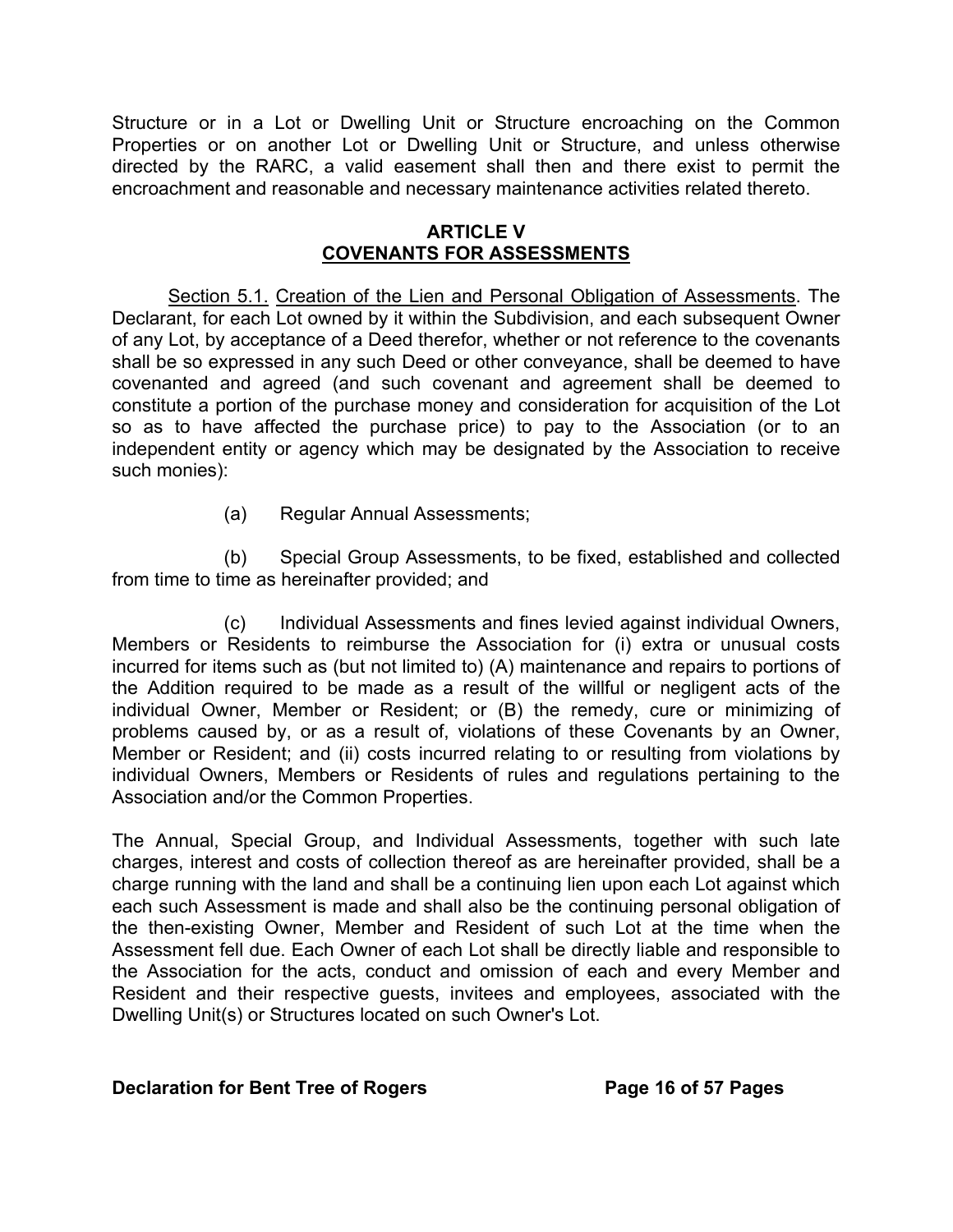## Section 5.2. Purposes of Assessments; Maintenance of the Common Properties.

The Assessments levied by the Association shall be used for the purposes of promoting the comfort, health, recreation safety, convenience, welfare and quality of life of the Members of the Association and in supplementing some services and facilities normally provided by or associated with governmental or quasi-governmental entities, and otherwise for the improvement and maintenance of the Common Properties, including, walkways, ponds, recreational areas, Streets and other properties, services and facilities devoted and related to the use and enjoyment of the Common Properties and operation of the Association, including, but not limited to or for: (i) the payment of taxes on the Common Properties and insurance in connection with the Common Properties; (ii) the payment for utilities and the repair, replacement and additions of various items within the Common Properties; (iii) paying the cost of labor, equipment (including the expense of leasing any equipment) and materials required for, and management and supervision of, the Common Properties; (iv) carrying out the duties of the Board as set forth in Article VI of this Declaration; (v) carrying out the other various matters set forth or envisioned herein or in any Amended Declaration related hereto; (vi) for any matter or thing designated by the City in connection with any zoning, subdivision, platting, building, development or occupancy requirements. The items and areas described above are not intended to be exhaustive but merely illustrative.

# Section 5.3. Basis and Amount of Annual Assessments.

(a) Regular Annual Assessments and Special Group Assessments in respect to the Common Properties shall be borne one hundred percent (100%) by the Owners of the Residential Lots and, if applicable, the Declarant.

(b) Until completion of at least fifty percent (50%) of the Dwelling Units to be constructed on the Residential Lots in the Addition, all Assessments with respect to the Common Properties shall be borne solely the Declarant.

(c) Commencing with the year 2002 and each year thereafter, the regular Annual Assessments for the current Fiscal Year in respect to the Common Properties shall be established and assessed in the following manner:

- (i) Sums due in respect to Annual Assessments relating to the Addition's Common Properties shall be included in and covered by the regular Annual Assessments to be imposed upon Owners of Residential Lots pursuant to subparagraph (f) below.
- (ii) For the period commencing on January 1, 2001, and ending on the expiration of the Development Period, Declarant shall

## **Declaration for Bent Tree of Rogers Transform Page 17 of 57 Pages**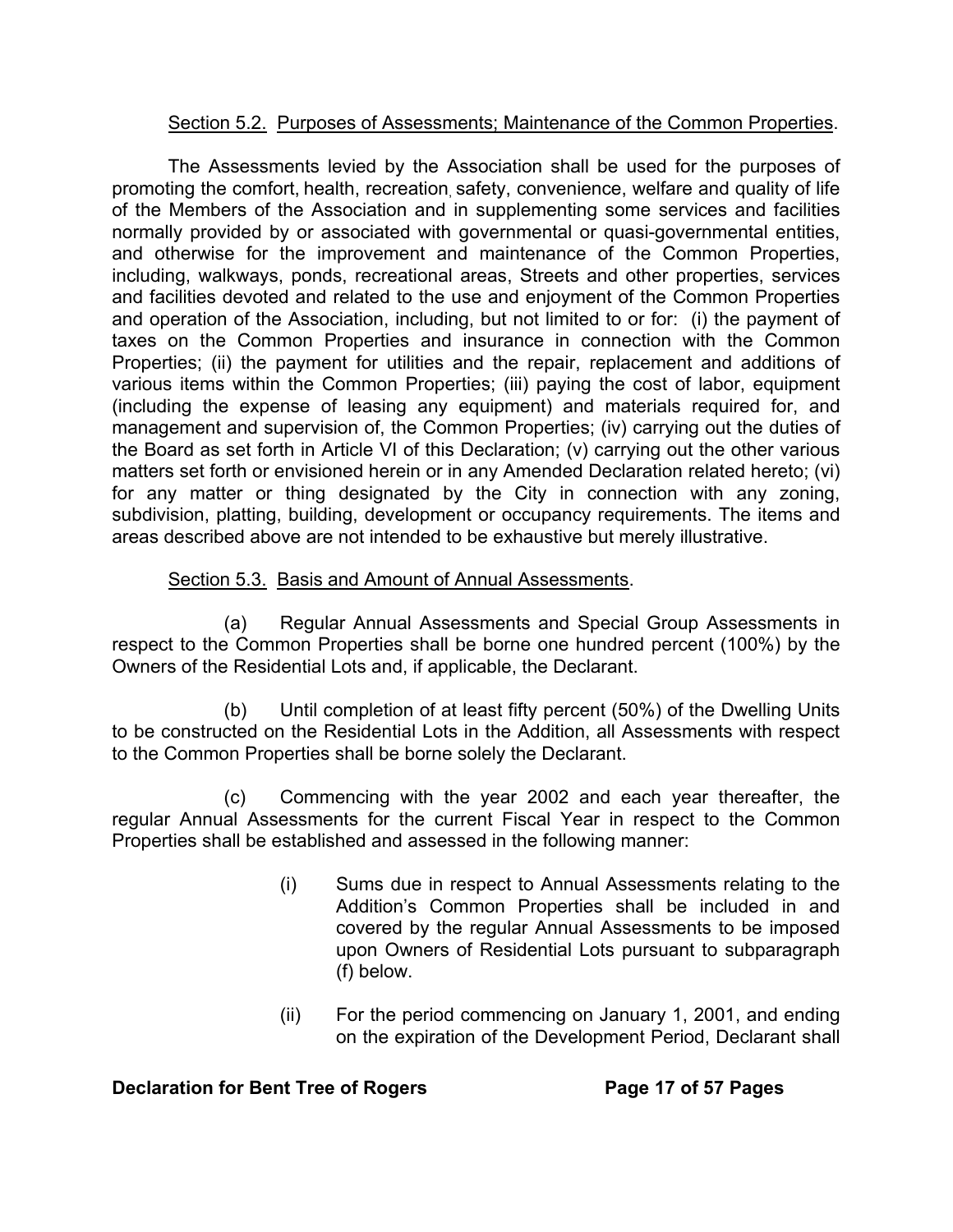subsidize the Association to the full extent of all net operating losses incurred in respect to costs incurred in respect to the Addition's Common Properties. Payments by the Declarant under this subparagraph (ii) shall be made on December 31 of each Fiscal Year. From and after the expiration of the Development Period, to the extent that the Declarant owns one (1) or more Residential Lots, the Declarant shall pay regular Annual Assessments in the same manner as the other Owners of Residential Lots. In the event the Declarant fails to pay any sums contemplated by this subparagraph (ii), there shall exist a self executing and continuing Payment and Performance Lien and equitable charge against each Lot owned by the Declarant. In such event the Association shall be entitled to exercise the remedies contemplated by Sections 5.7 and 5.8 below.

(d) In determining each regular Annual Assessment, the Board shall separately assess each Lot in the manner herein provided and each Residential Lot shall be charged with and subjected to a lien for the amount of such separate Assessment which shall be deemed the "Annual Assessment" with respect to such Residential Lot.

(e) The initial regular Annual Assessments in respect to the Common Properties for each Residential Lot for the Fiscal Year beginning 2002, shall be an amount equal to \$225.00 per year per Lot. The Declarant shall have the right to establish different classifications of Lots, which may result in different initial regular Annual Assessments with respect to each classification. To the extent that the Declarant makes an election to create more than one classification with differing initial rates, the Declarant shall cause this Declaration to be modified and amended to reflect such change.

(f) The Board may be permitted at any time during the term of this Declaration to increase the regular Annual Assessment for each Residential Lot without a vote of the Members from Fiscal Year to Fiscal Year, but such an adjustment shall not exceed twenty-five percent (25%) of the previous Fiscal Year's regular Annual Assessment assessed against the Residential Lots in question.

(g) The maximum Annual Assessment may not be otherwise increased beyond the restrictions set forth in subparagraph (f) above without the assent of:

- (i) the Declarant during the Development Period; and
- (ii) thereafter with the approval of at least fifty-one

## **Declaration for Bent Tree of Rogers The State 18 of 57 Pages**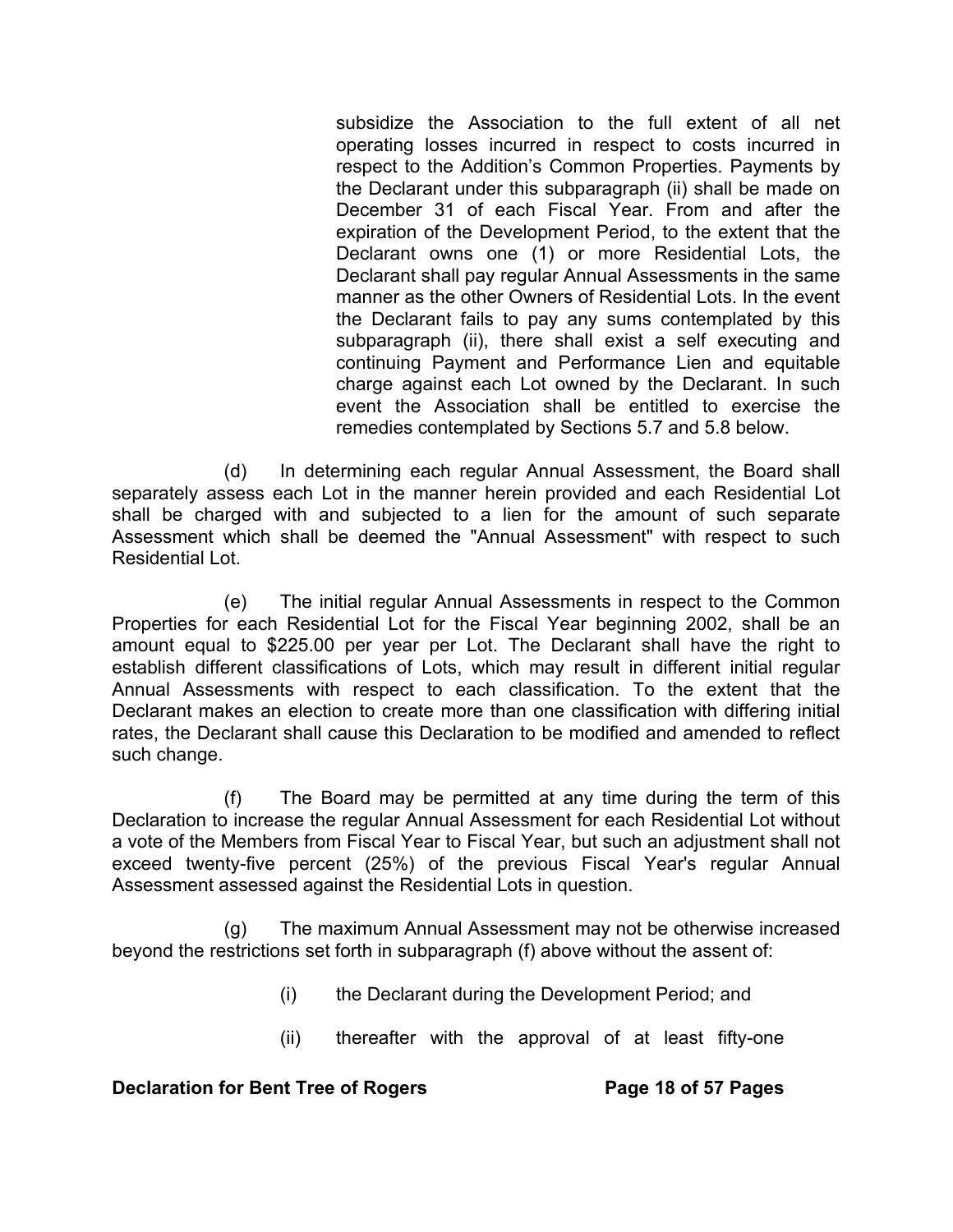percent (51%) of the Class A Members, at a meeting or meetings called for that purpose with at least fifty percent (50%*)* of the Class A Members (or their proxies). If fifty percent (50%) of the Class A Members (or their proxies) are not in attendance, a second meeting may be called with the same notice and the quorum may be reduced to thirty percent (30%) of the Class A Members. The Board shall not take formal action on the Annual Assessment more than once in any Fiscal Year. Each and every meeting of the Board in which final action on an Annual Assessment or Special Group Assessment is taken shall be open to the Owners.

(h) In addition to regular Annual Assessments, Special Group Assessments and Individual Assessments, each Owner of a Residential Lot shall be obligated, at the time of the purchase of the Lot by such Owner and simultaneously therewith, to pay the Association the sum of One Hundred Twenty-five Dollars (\$125.00) as a one-time acquisition and transfer fee to supplement the funds of the Association.

Section 5.4. Special Group Assessments*.* In addition to the regular Annual Assessments authorized by Section 5.3 hereof, the Association may levy in any Fiscal Year a Special Group Assessment, applicable to that Fiscal Year only, for the purpose of defraying, in whole or in part, the cost of any construction, reconstruction, unexpected repair or replacement of a capital improvement upon the Common Properties, including any necessary fixtures and personal property related thereto or for any unusual or emergency purpose(s) (including without limitation those matters arising out of litigation and/or judgments). Prior to the expiration of the Development Period any Special Group Assessment must have (a) the affirmative vote of the Declarant, in respect to improvements to the Common Properties. From and after the expiration of the Development Period, any Special Group Assessment in respect to the Common Properties must have the affirmative approval of at least fifty-one percent (51%) of the Class A Members.

Section 5.5. Rate of Assessments. Prior to the expiration of the Development Period both regular Annual Assessments and Special Group Assessments in respect to Residential Lots must be fixed at a uniform rate for all Residential Lots, unless otherwise approved by the Declarant. From and after the expiration of the Development Period both regular Annual Assessments and Special Group Assessments in respect to Residential Lots must be fixed at a uniform rate for all Residential Lots, unless otherwise approved by at least three-fourths (3/4ths) of the individuals comprising the Board appointed by the Class A Members.

#### **Declaration for Bent Tree of Rogers Page 19 of 57 Pages**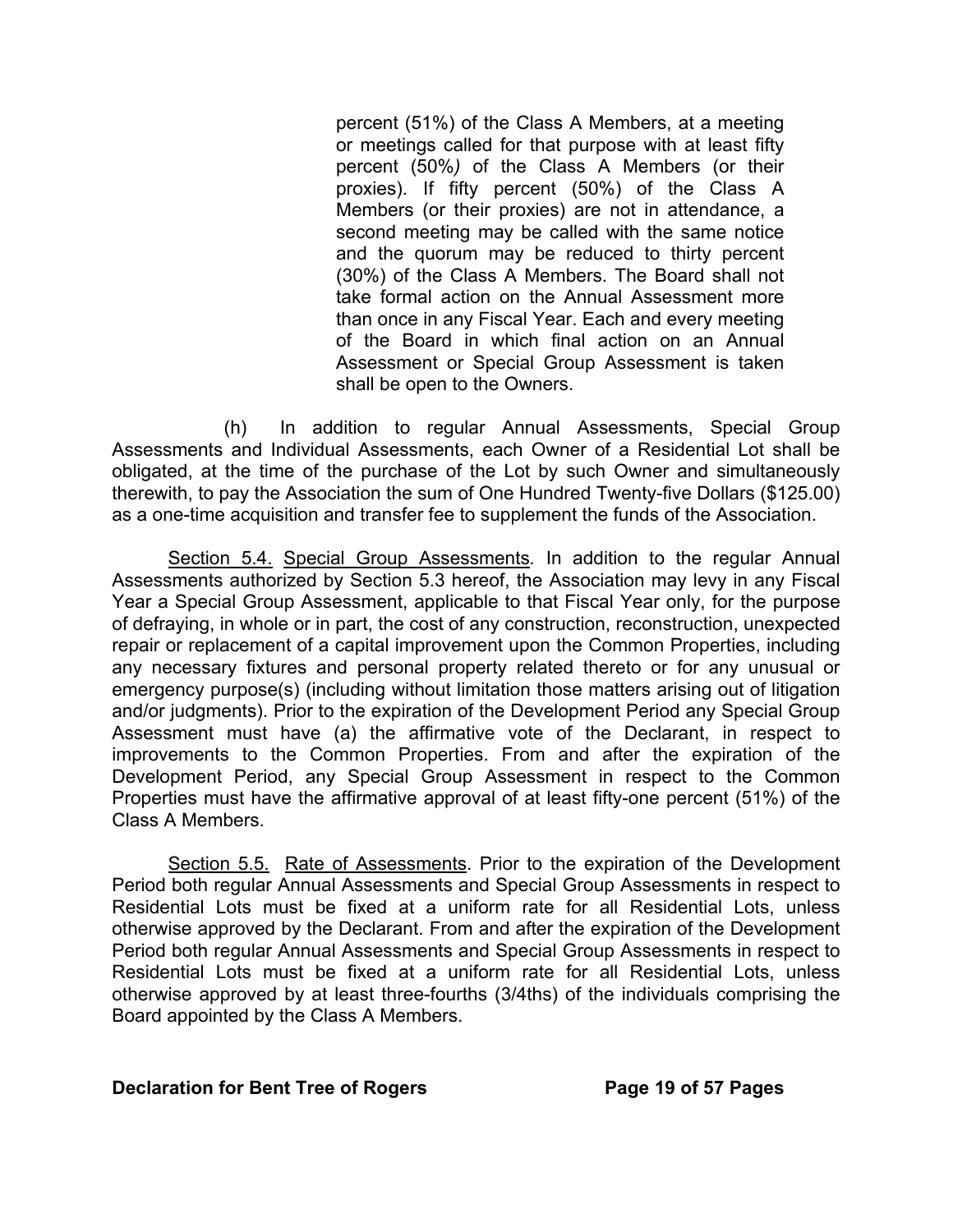Section 5.6. Date of Commencement of Assessments; Due Dates. The Annual Assessment shall be due and payable in full in advance on the first day of each Fiscal Year and shall, if not paid within thirty (30) consecutive calendar days thereafter, automatically become delinquent. The Board shall use reasonable efforts to provide each Owner with an invoice statement of the appropriate amount due, but any failure to provide such a notice shall not relieve any Owner of the obligation established by the preceding sentence. The Board may (but is not required to), however, prescribe timeprice differential payment schedules which would permit the collection of an amount greater than the Annual Assessment on a semi-annual, quarterly or monthly basis provided that the creditworthiness of the Owner was acceptable to the Board and the inconvenience to the staff of the Association for additional invoicing and collection efforts was minimized or eliminated. The Board may further prescribe (a) procedures for collecting advance regular Annual Assessments from new Owners, Members or Residents out of "closing transactions" ; and (b) different procedures for collecting Assessments from Owners who have had a recent history of being untimely in the payment of Assessments. Written notice of the applicable Assessment shall be furnished in a timely manner by the Board to every Owner by mail or personal delivery.

#### Section 5.7. Effect of Nonpayment of Assessment; the Personal Obligation of the Owner: the Lien in respect to a Residential Lot; and Remedies of Association.

(a) Effective as of, and from and after the filing and recordation of this Declaration, there shall exist a self-executing and continuing contract Payment and Performance Lien and equitable charge on each Residential Lot to secure the full and timely payment of each and all Assessments and to other Charges and monetary amounts and performance obligations due hereunder in respect the Residential Lots, including the obligations of the Declarant under Section 5.3 (c) (i) and (d) hereof. To the extent permitted by applicable law, such lien shall be at all times superior to any claim of homestead by or in any Owner of a Residential Lot. If any Assessment or Charge or other monetary amount or any part thereof is not paid by the Owner of a Residential Lot on the date(s) when due, then the unpaid amount of the Assessment or Charge or other monetary amount shall (after the passage of any stated grace period) be considered delinquent and shall, together with any late charge and interest thereon at the Maximum Lawful Rate and costs of collection thereof, become a continuing debt secured by the self-executing Payment and Performance Lien on the Residential Lot of the non-paying Owner/Member/Resident which shall bind such Residential Lot in the hands of the Owner and the Owner's heirs, executors, administrators, devisees, personal representatives, successors and assigns. The Association shall have the right to reject partial payments of an unpaid Assessment or other monetary obligation and demand the full payment thereof. The personal obligation of the then-existing Owner to pay such Assessment or other monetary obligation, however, shall remain the Owner's personal obligation and shall not pass to Owner's successors in title unless expressly assumed by them. However, the lien for unpaid Assessments or other monetary obligation shall

#### **Declaration for Bent Tree of Rogers Page 20 of 57 Pages**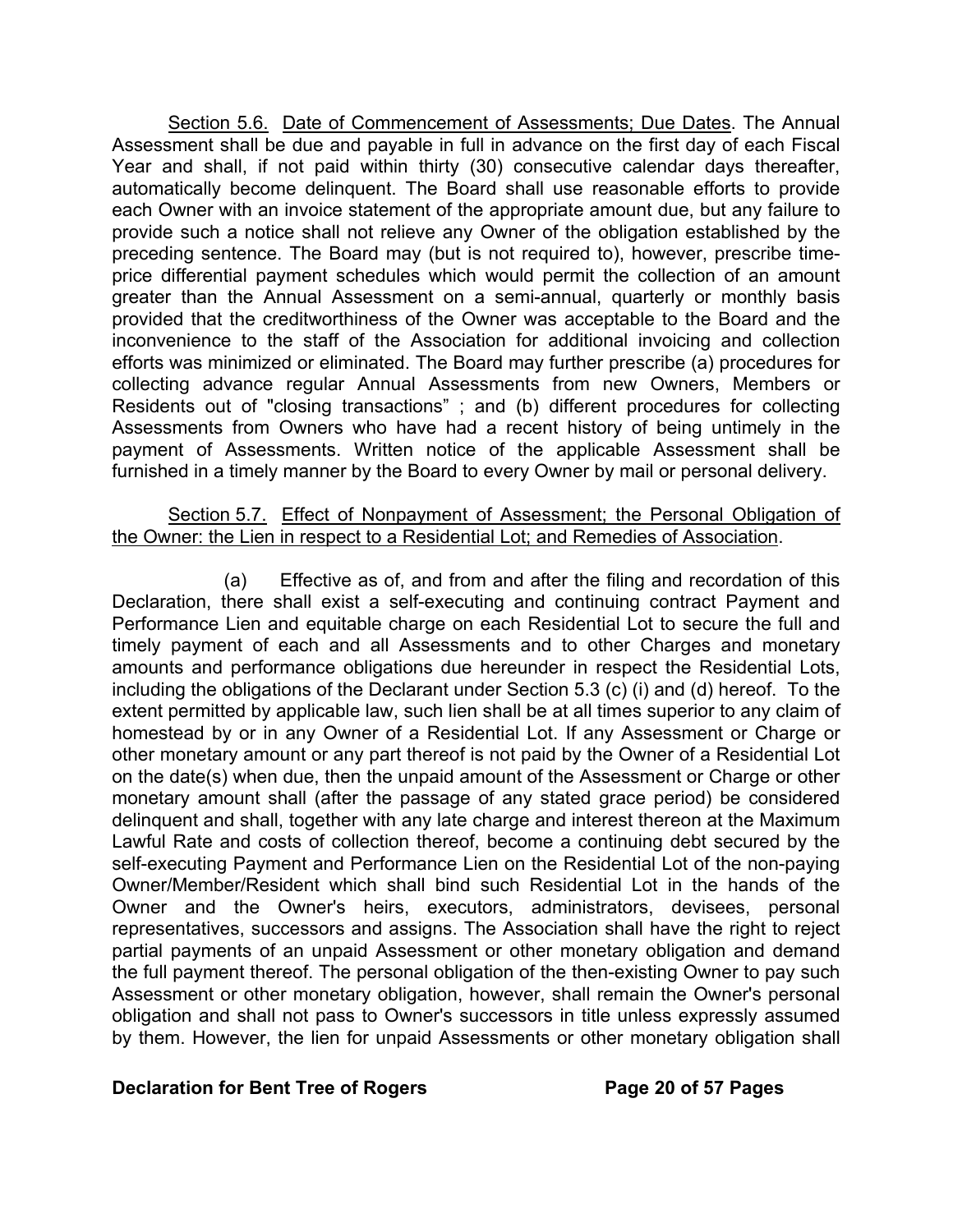be unaffected by any sale, conveyance or transfer of a Residential Lot and shall continue in full force and effect.

(b) No Owner may waive or otherwise escape liability for any Assessment or other monetary obligation provided herein by non-use of the Common Properties or abandonment of his/her/its Lot. No diminution or abatement of Assessments or other monetary obligation shall be claimed or allowed by reason of any alleged failure of the Association to take some action or to perform some function required to be taken or performed by the Association, or for inconvenience or discomfort arising from the making of improvements or repairs which are the responsibility of the Association, or from any action taken by the Association to comply with any law, ordinance, or with any order or directive of any municipal or other governmental authority, the obligation to pay such Assessments or other monetary obligation being a separate and independent covenant on the part of each Owner.

(c) The Association may also give written notification to the holder(s) of any mortgage on the Residential Lot of the non-paying Owner of such Owner's default in paying any Assessment or Charge or other monetary obligation, particularly where the Association has theretofore been furnished in writing with the correct name and address of the holder(s) of such mortgage, and a written request to receive such notification.

(d) If any Assessment or Charge or other monetary obligation or part thereof is not paid when due, the Association shall have the right and option to impose a late charge (but only to the extent permitted by applicable law) to cover the additional administrative costs involved in handling the account and/or to reflect any time-price differential assessment schedule adopted by the Association. The unpaid amount of any such delinquent Assessment or Charge or other monetary obligation shall bear interest from and after the date when due at the Maximum Lawful Rate until fully paid. The Association may, at its election, retain the services of an attorney to review, monitor and/or collect unpaid Assessments or Charges and delinquent accounts, and there shall also be added to the amount of any unpaid Assessment or Charge or any delinquent account any and all reasonable attorneys' fees and other costs of collection incurred by the Association.

(e) In respect to the Residential Lots, the Association may, at its discretion but subject to all applicable debt collection statutes (i) prepare and file a lien affidavit in the Records which specifically identifies the unpaid Assessments or Charges or other monetary obligation, and (ii) publish and post, within one or more locations within the Addition, a list of those individuals or entities who are delinquent and, if applicable, suspend their use and enjoyment of the Common Properties until and unless the delinquency has been cured to the reasonable satisfaction of the Association. Each Owner consents to these procedures and authorizes the Board to undertake such

## **Declaration for Bent Tree of Rogers Page 21 of 57 Pages**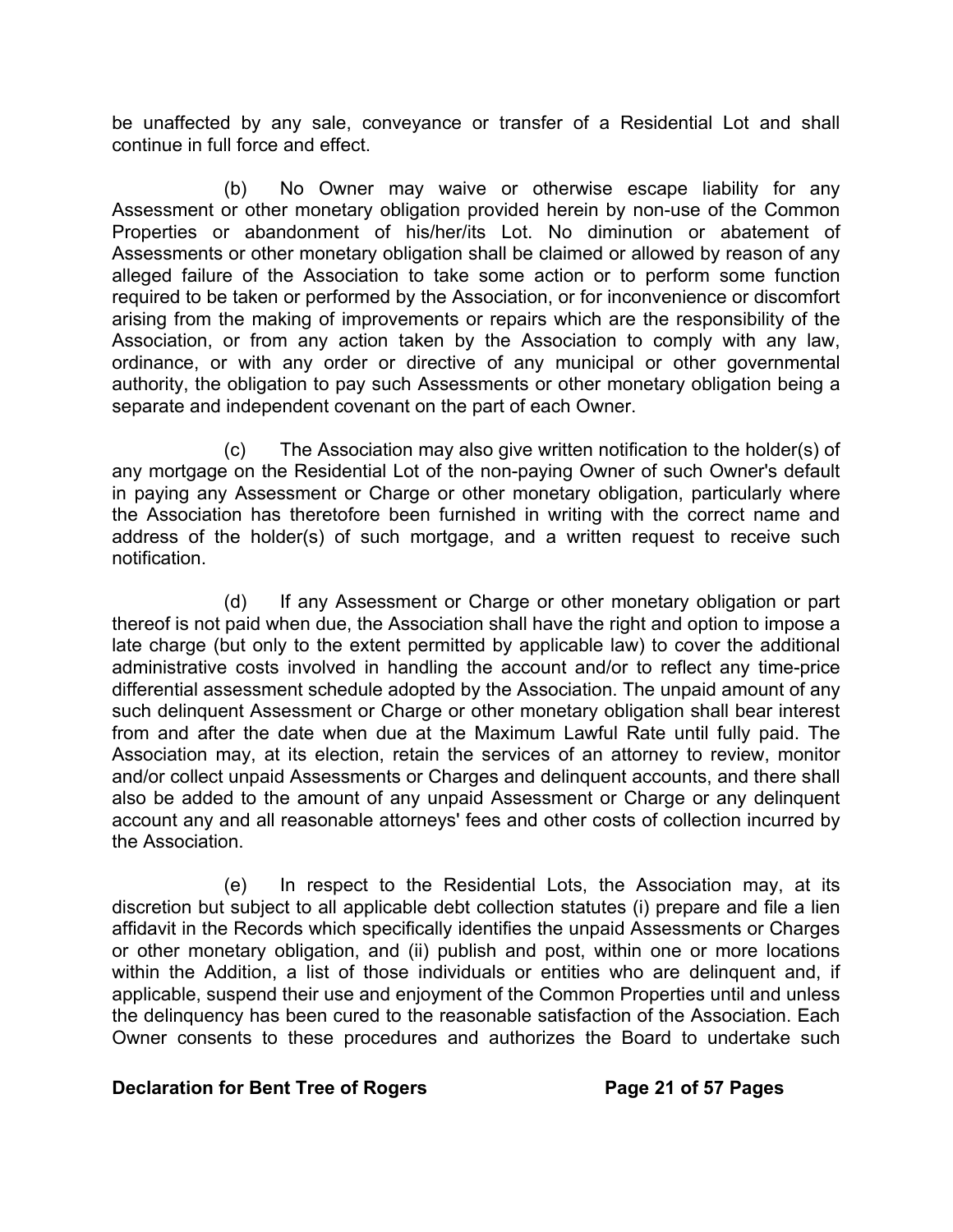measures for the general benefit of the Association.

 (f) All agreements between any Owner and the Association and/or the Declarant, whether now existing or hereafter arising and whether written or oral and whether implied or otherwise, are hereby expressly limited so that in no contingency or event whatsoever shall the amount paid, or agreed to be paid, to the Association and/or the Declarant or for the payment or performance of any covenant or obligation contained herein or in any other document exceed the maximum amount permissible under applicable law. If from any circumstance whatsoever fulfillment of any provision hereof or of such other document at the time performance of such provision shall be due, shall involve transcending the limit of validity prescribed by law, then, ipso facto, the obligation to be fulfilled shall be reduced to the limit of such validity, and if from any such circumstance the Association and/or the Declarant should ever receive an amount deemed interest by applicable law which shall exceed the Maximum Lawful Rate, such amount which would be excessive interest shall be applied to the reduction of the actual base assessment amount or principal amount owing hereunder and other indebtedness of the Owner to the Association and/or the Declarant and not to the payment of interest of, if such excessive interest exceeds the unpaid balance of the actual Annual Assessment due and such other indebtedness, the excess shall be refunded to the Owner in question. All sums paid or agreed to be paid by any Owner for the use, forbearance or detention of any indebtedness to the Association and/or the Declarant shall, to the extent permitted by applicable law, be amortized, prorated, allocated and spread throughout the full term of such indebtedness until payment in full so that the interest charged, collected or received on account of such indebtedness is never more than the maximum amount permitted by applicable law. The terms and provisions of this subparagraph shall control and supersede every other provision of all agreements between any Owner and the Association and/or the Declarant.

# Section 5.8. Power of Sale in Respect to Residential Lots*.*

(a) The lien covering the Residential Lots described within Section 5.7 above is and shall be a contract Payment and Performance Lien. Each Owner of a Residential Lot, for the purpose of better securing each and all monetary obligations described within these Covenants, and in consideration of the benefits received and to be received by virtue of the ownership of its Residential Lot within the Addition, by acceptance of its Deed, is deemed to have granted, sold and conveyed unto the Trustee, such Owner's Residential Lot, to have and to hold such Lot, together with the rights, privileges and appurtenances thereto belonging unto the Trustee, and to its substitutes or successors, forever. Each Owner, by its acceptance of the Deed is deemed to have bound himself and/or herself and/or itself, and his or her or its heirs, executors, administrators, devisees, personal representatives, successors and assigns to warrant and forever defend such Owner's Residential Lot unto the Trustee, its substitutes or successors and assigns, forever, against the claim, or claims of all

## **Declaration for Bent Tree of Rogers Page 22 of 57 Pages**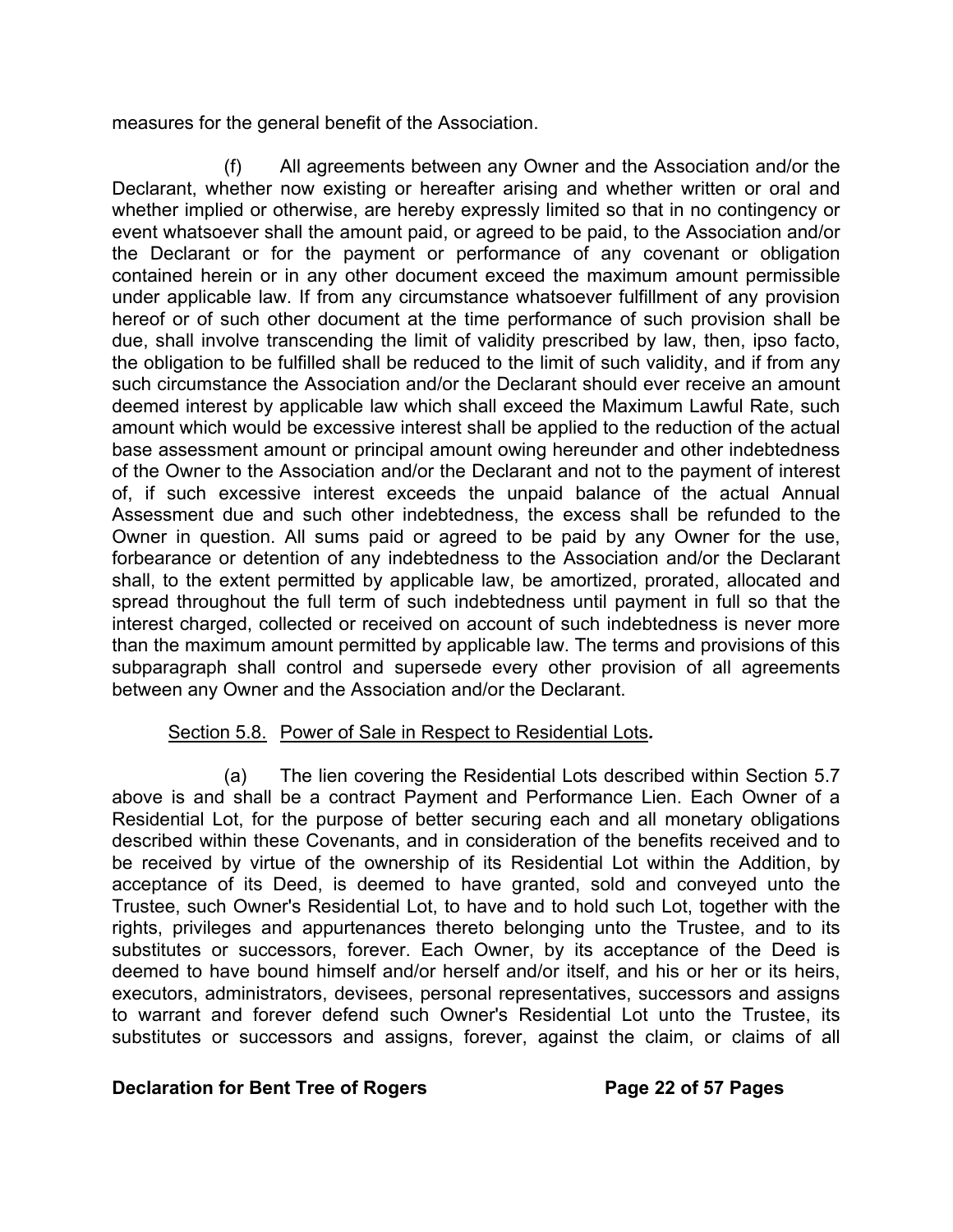Persons claiming or to claim the same or any part thereof.

(b) This conveyance by the Owners of the Residential Lots is made in trust to secure payment by the Owners of all Residential Lots of each and all Assessments and other obligations prescribed by these Covenants to and for the benefit of the Association, as the beneficiary. In the event of default in the payment of any obligation hereby secured, in accordance with the terms hereof, then and in such event, the Association may elect to declare the entire indebtedness hereby secured with all interest accrued thereon and all other sums hereby secured due and payable for all purposes, and in the event of default in the payment of such indebtedness when due or declared due, it shall thereupon, or at any time thereafter, be the duty of the Trustee, or its successor or substitute as hereinafter provided, at the request of the Association (which request is hereby conclusively presumed), to enforce this trust. The Trustee shall sell all of the Residential Lot at public sale, to the highest bidder for cash , on the premises or at the front door of the Court House of Benton County, Arkansas, with public notice of the time, terms and place of said sale having been given for thirty (30) days by publication in some newspaper, published in said County, once a week for four (4) consecutive weeks prior to the date of sale, which advertisement shall be sufficient for the purpose of foreclosure. The Trustee shall also mail said notice to the Owner at his or her last known address. The Trustee is authorized to make due conveyance to the purchaser or purchasers (the "Purchaser" or "Purchasers" herein), with general warranty binding upon the Owner, his or her or its heirs, executors, administrators, devisees, personal representatives, successors and assigns. From and out of the proceeds arising from such sale, the Trustee acting shall pay first, all the costs and expenses of making the sale, including a reasonable commission to itself, which commission shall be due and owing in addition to the attorney's fees herein provided for; and then shall pay to the Association the full amount of principal, interest, attorney's fees and other charges due and unpaid on such indebtedness secured hereby; and next shall pay all taxes which may have accrued and not been paid; and finally, shall pay the balance of the sales price, if any, to the Owner, his or her or its heirs, executors, administrators, devisees, personal representatives, successors and assigns and/or to any other lienholders (if so required by applicable law). The recitals in the conveyance to the Purchaser or Purchasers shall be full and conclusive evidence of the truth of the matters therein stated, and all prerequisites to such sale shall be presumed to have been performed, and such sale and conveyance shall be conclusive against the Owner, his or her or its heirs, executors, administrators, devisees, personal representatives, successors and assigns. For purposes hereof, the Owner hereby releases all right of appraisement hereunder and also releases all right of redemption under the laws of Arkansas, including particularly all right of redemption under the Act 153 of May 8, 1899, and amendments thereto. Further, in the event that Owner is a husband and wife, then they hereby release all their rights of dower, curtesy and homestead in respect to the Residential Lot encumbered hereby.

#### **Declaration for Bent Tree of Rogers Page 23 of 57 Pages**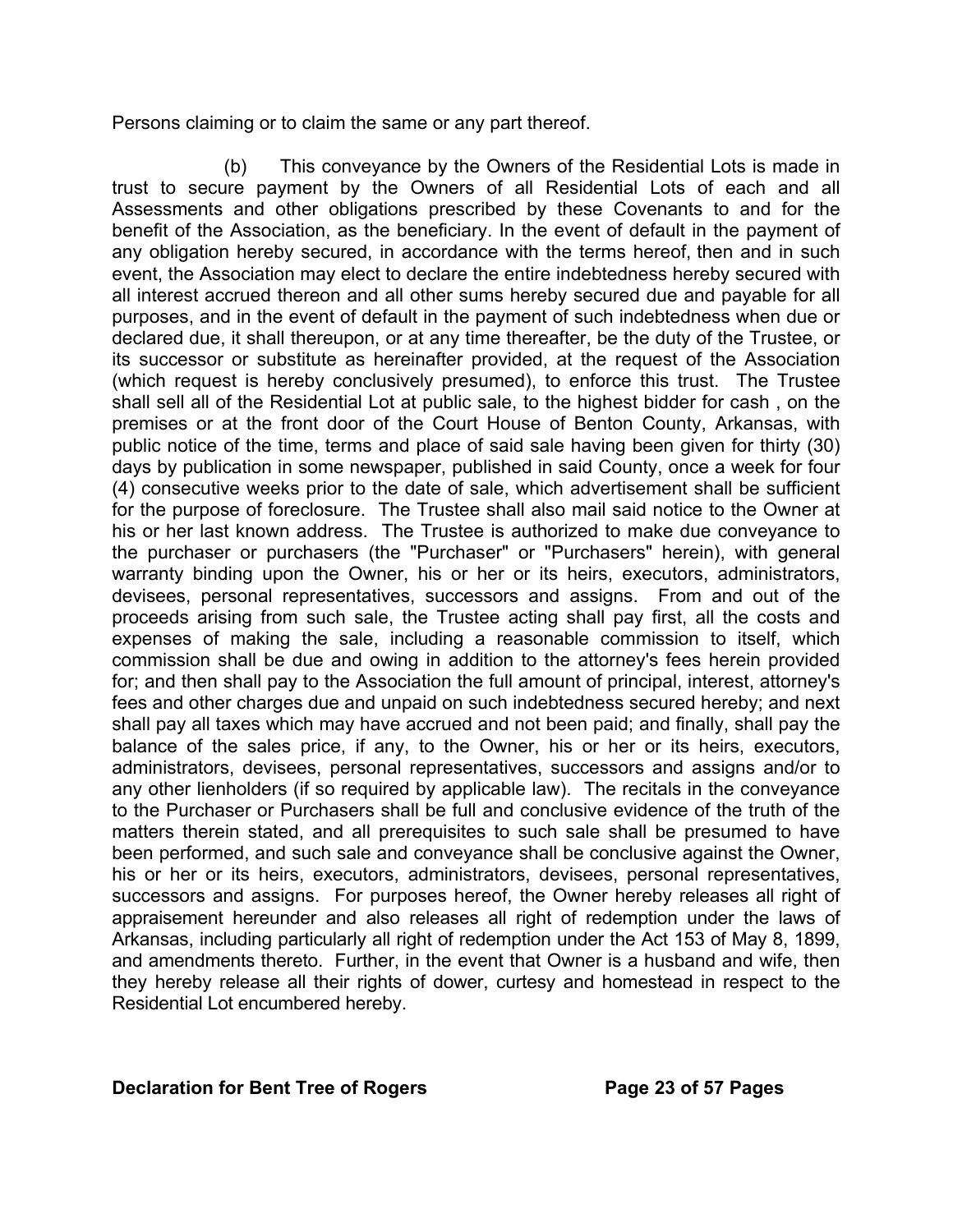(c) It is agreed that in the event of foreclosure the contract Performance and Payment Lien hereunder should be commenced by the Trustee, or its substitute or successor, the Association may at any time before the sale of the Residential Lot on the non-paying Owner direct the Trustee to abandon the sale, and may then institute suit for the collection of such indebtedness and for the foreclosure of the contract Payment and Performance Lien created hereby. It is further agreed that if the Association should institute a suit for the collection thereof and/or for a foreclosure of the contract Payment and Performance Lien created hereby, that the Association may at any time before the entry of a final judgment in such suit dismiss the same, and require the Trustee, its substitute or successor, to sell the Residential Lot of the nonpaying Owner in accordance with the provisions of this Section 5.8. The Association, if it is the highest bidder, shall have the right to purchase at any sale of the Residential Lot in question and to have the amount for which such Residential Lot is sold credited on the debt then owing. The Association in any event is hereby authorized to appoint a substitute Trustee, or a successor Trustee, to act instead of the Trustee named herein without other formality than the designation in writing of a substitute or successor Trustee; and the authority hereby conferred shall extend to the appointment of other successor and substitute Trustees successively until the indebtedness hereby secured has been paid in full, or until the Residential Lot of the non-paying Owner is sold hereunder, and each substitute and successor Trustee shall succeed to all of the rights and powers of the original Trustee named herein. In the event any sale is made of the Residential Lot of the non-paying Owner, or any portion thereof, under the terms of this Section 5.8, the Owner, his or her or its heirs, executors, administrators, devisees, personal representatives, successors and assigns, shall forthwith upon the making of such sale surrender and deliver possession of the Residential Lot so sold to the Purchaser or Purchasers at such sale, and in the event of the Owner's failure to do so, the Owner shall thereupon from and after the making of such sale be and continue as a tenant at will of such Purchaser or Purchasers, and in the event of the Owner's failure to surrender possession of the Residential Lot in question upon demand, the Purchaser or Purchasers, his or her or its or their heirs, executors, administrators, devisees, personal representatives, successors and assigns, shall be entitled to institute and maintain an action for unlawful detainer of the Residential Lot of the non-paying Owner in the appropriate Court of Benton County, Arkansas where such Residential Lot, or any part thereof, is situated. The foreclosure of the continuing contract Payment and Performance Lien on any one or more occasions shall not remove, replace, impair or extinguish the same continuing Payment and Performance Lien from securing all obligations arising from and after the date of foreclosure.

Section 5.9. Subordination of the Lien. The lien on the Residential Lots securing the payment of the Assessments and other obligations provided for herein shall be superior to any and all other charges, liens or encumbrances which may hereafter in any manner arise or be imposed upon any Residential Lot whether arising from or imposed by judgment or decree or by any agreement, contract, mortgage or other

#### **Declaration for Bent Tree of Rogers The State Page 24 of 57 Pages**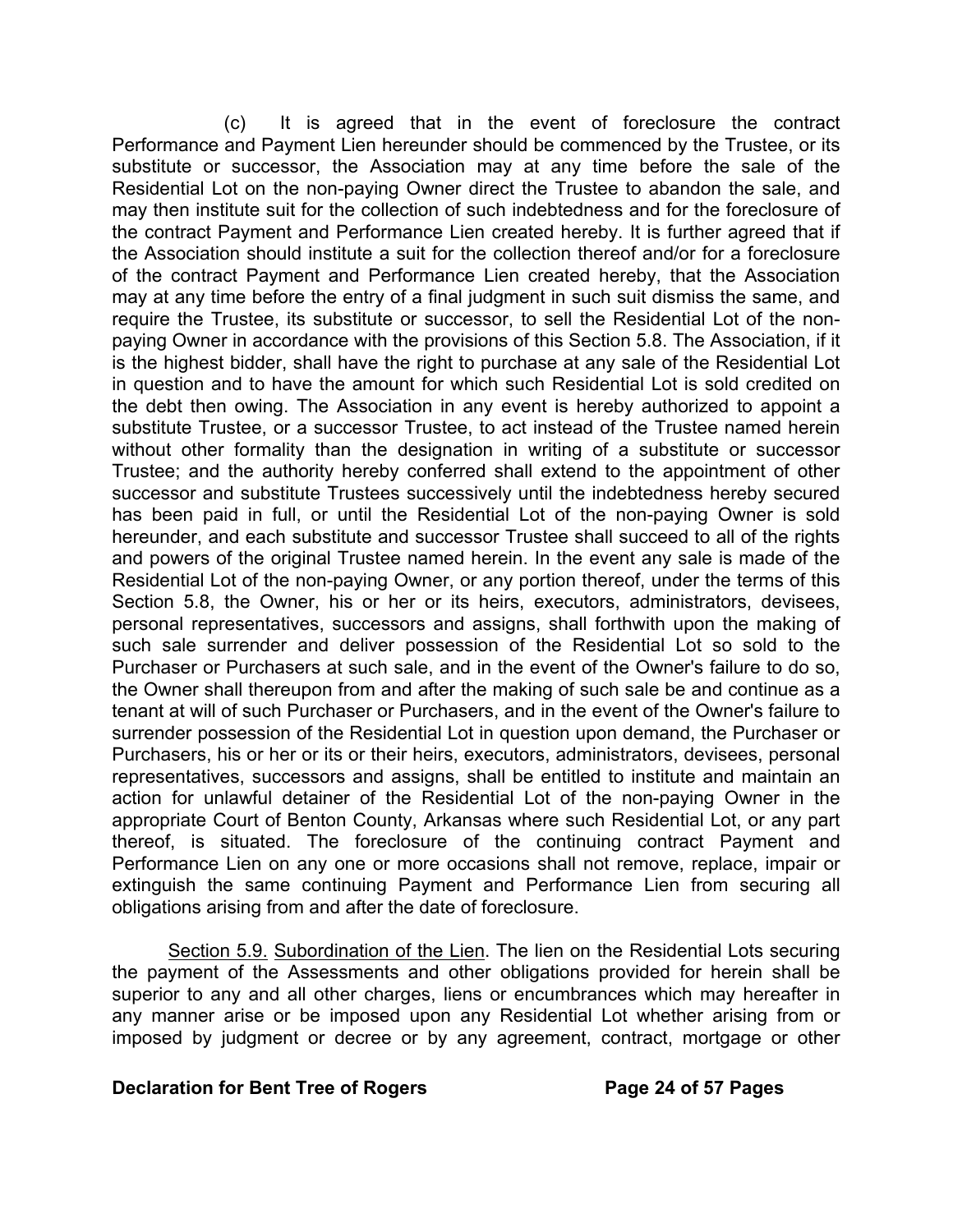instrument, except for:

(a) bona-fide first mortgage or deed of trust liens for purchase money and/or improvement purposes placed against a Residential Lot, including without limitation Institutional Mortgages and Eligible Mortgages, in which event the Association's lien shall automatically become subordinate and inferior to such first lien;

(b) liens for taxes or other public charges as are by applicable law made superior to the Association's lien; and

(c) such other liens about which the Board may, in the exercise of its reasonable discretion, elect to voluntarily subordinate the Association's lien; provided however, such subordination shall apply only to (i) the Assessments which have been due and payable prior to the foreclosure sale (whether public or private) of such Residential Lot pursuant to the terms and conditions of any such first mortgage or deed of trust or tax lien; (ii) the permitted Payment and Performance Lien on the Residential Lot alone and not on or to any easement appurtenant for use and enjoyment of the Common Properties. Such sale shall not relieve such Residential Lot from liability for the amount of any Assessment thereafter becoming due nor from the lien of any such subsequent Assessment. Such subordination shall not apply where the first mortgage or deed of trust or tax lien is used as a device, scheme or artifice to evade the obligation to pay Assessments and/or to hinder the Association in performing its functions hereunder.

Section 5.10. Exempt Property. The Exempt Property shall be exempted from any Assessments or Charge created herein, save and except a Payment and Performance Lien which shall secure payment and performance of the Declarant's obligations under Section 5.3 hereof and which shall encumber all of the Residential Lots owned by the Declarant during its period of ownership.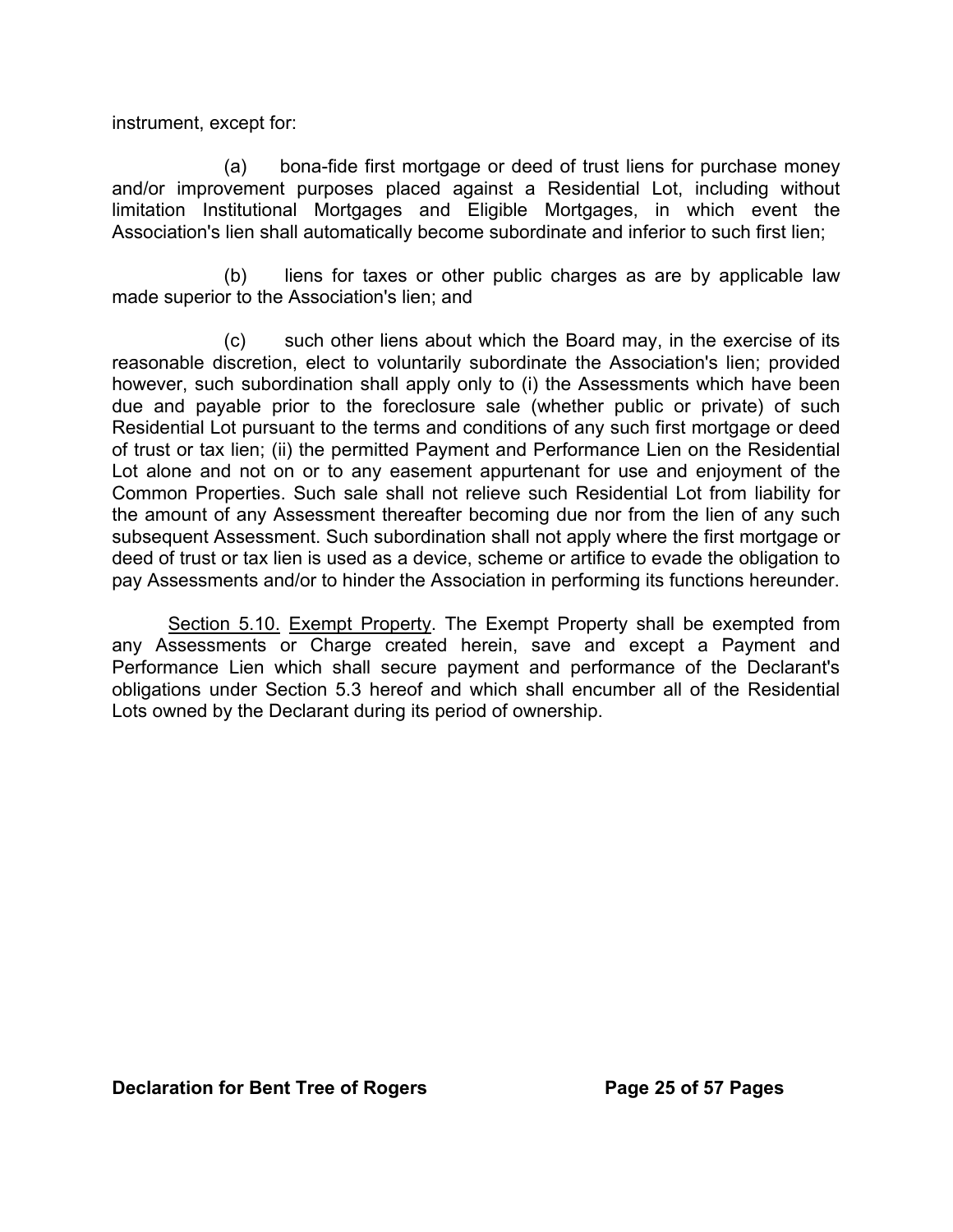#### **ARTICLE VI GENERAL POWERS AND DUTIES OF THE BOARD OF DIRECTORS OF THE ASSOCIATION**

## Section 6.1. Constitution of the Board of Directors.

(a) Prior to the expiration of the Development Period, the affairs of the Association shall be managed by a Board consisting solely of the Declarant.

(b) From and after the expiration of the Development Period the affairs of the Association shall be managed by a Board consisting of three (3) individuals who shall be elected by the Class A Members.

(c) The Directors need not be Members of the Association. Other than the constitution of the initial Board to be elected immediately following the expiration of the Development Period, Directors shall be elected for three (3) year terms of office and shall serve until their respective successors are elected and qualified. The terms of office for the Directors constituting the initial Board elected immediately following the expiration of the Development Period shall be staggered so that one Director position's term shall be one (1) year, the second Director position shall be two (2) years and the third Director position shall be three (3) years. Any vacancy which occurs in the Board, by reason of death, resignation, removal, or otherwise of a Director, may be filled at any meeting of the Board by the affirmative vote of a majority of the remaining Directors. Any Director elected to fill a vacancy shall serve in such capacity until the expiration of the term of the Director whose position he or she was elected to fill.

# Section 6.2. Powers and Duties.

(a) The affairs of the Association shall be conducted by its Board. The Board, for the benefit of the Association, the Owners, the Members and the Residents, may provide and may pay for, out of the Assessment funds provided for in Article V above, costs and expenses incurred in connection with the affairs of the Association. If for any reason during the Development Period, the Board is not deemed authorized to act for and on behalf of the Association, and the Owners, Members and Residents, then the Declarant may exercise the powers and authority granted under this Section 6.1, to act for and on behalf of the Association, the Owners, the Members and the Residents, and the Association shall reimburse the Declarant for any and all reasonable expenses incurred in so acting.

(b) The Board may provide and may pay for, out of the Assessment funds provided for in Article V above, one or more of the following:

(i) Care, preservation and maintenance of the Common

## **Declaration for Bent Tree of Rogers The State 26 of 57 Pages**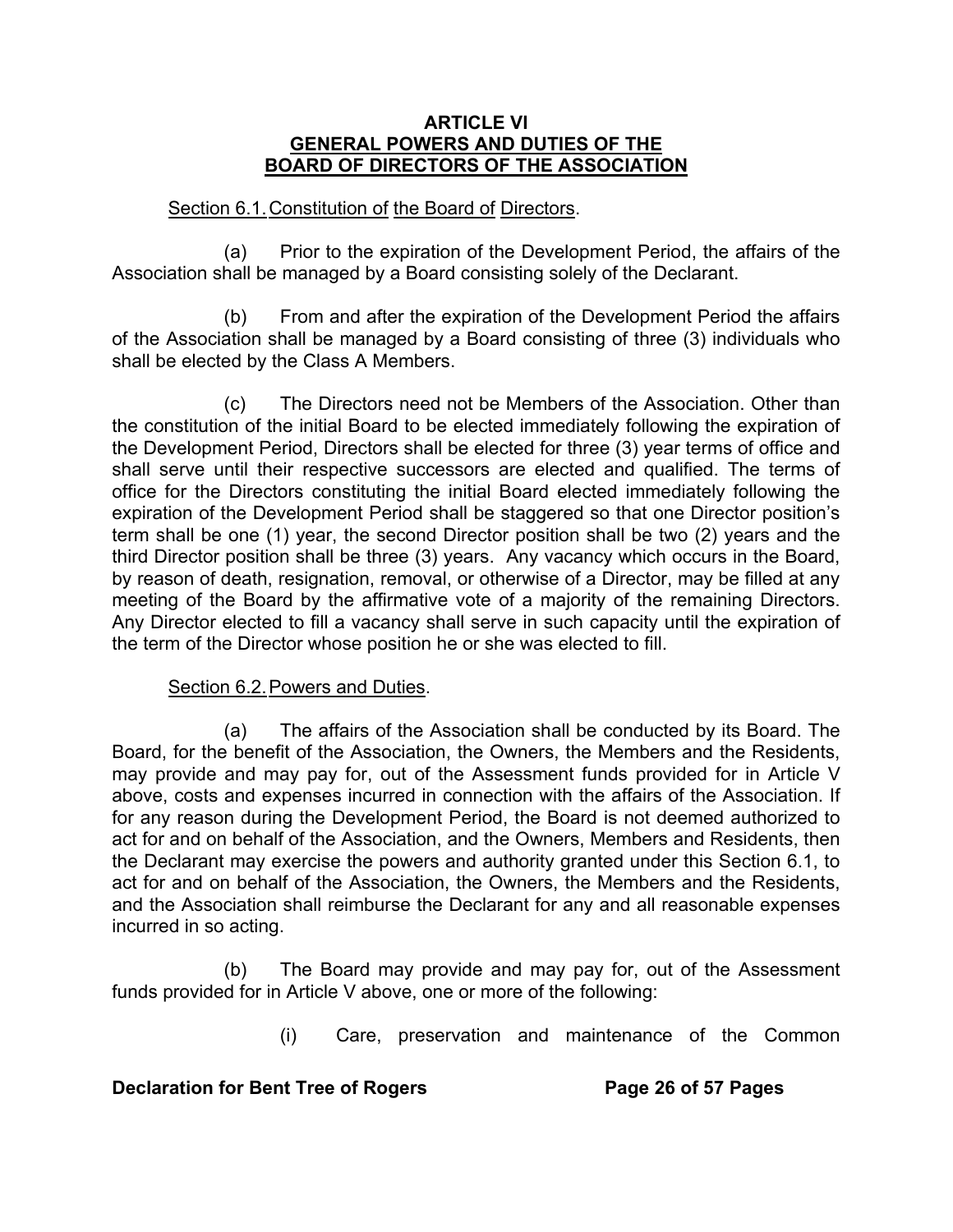Properties;

- (ii) Recreational and social programs and activities for the general benefit of the Residents and programs which are designed only for separately identifiable sub-groups of Residents, such as (but not limited to) infants, adolescents, teenagers, students, mothers and senior citizens;
- (iii) Supplementing (to the extent, if any, deemed necessary, appropriate and affordable by the Board) the police, fire, ambulance, garbage and trash collection and similar services within the Addition traditionally provided by local governmental agencies;
- (iv) Taxes, insurance and utilities (including, without limitation, electricity, gas, water, sewer and telephone charges) which pertain to the Common Properties;
- (v) The services of any Person (including the Declarant and any affiliates of the Declarant) to manage the Association or any separate portion thereof, to the extent deemed advisable by the Board, and the services of such other personnel as the Board shall determine to be necessary or proper for the operation of the Association, whether such personnel are employed directly by the Board or by the manager of the Association, including the hiring and employment of one or more managers, secretarial, clerical, staff and support employees;
- (vi) Such fidelity bonds as the Board may determine to be advisable;
- (vii) Legal and accounting services (including audit fees) and all costs and expenses reasonably incurred by the Board; and
- (viii) Any other materials, supplies, furniture, labor, services, maintenance, repairs, structural alterations, taxes or Assessments which the Board is required to obtain or pay for pursuant to the terms of this Declaration or which in its opinion shall be necessary or proper for the operation or protection of the Association or for the enforcement of this **Declaration**

**Declaration for Bent Tree of Rogers Page 27 of 57 Pages**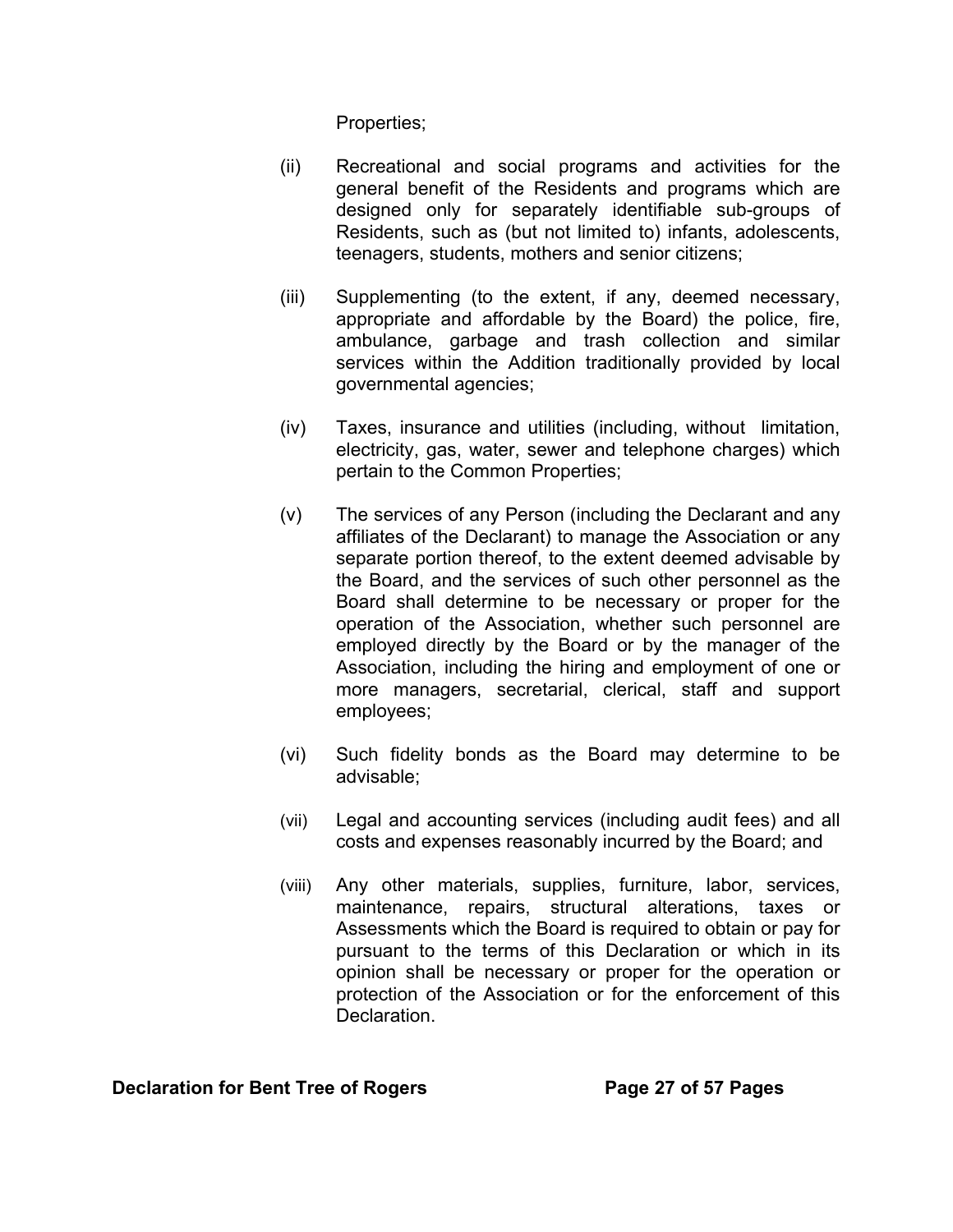(c) The Board shall have the following additional rights, powers and

duties:

- (i) To execute all declarations of ownership for tax assessment purposes with regard to any of the Common Properties owned by the Association;
- (ii) To enter into agreements or contracts with insurance companies, Taxing Authorities, the holders of first mortgage liens on individual Lots and utility companies with respect to (A) any taxes on the Common Properties, (B) monthly escrow and impound payments by a mortgagee regarding the assessment, collection and disbursement process envisioned by Article V hereinabove, (C) utility installation, consumption and service matters, and (D) the escrow or impounding of monies sufficient to timely pay the Annual Assessment applicable to any Residential Lot;
- (iii) To borrow funds (including, without limitation, the borrowing of funds from the Declarant and/or its affiliates) to pay costs of operation, secured by such assets of the Association as deemed appropriate by the lender and the Association;
- (iv) To enter into contracts, maintain one or more bank accounts and, generally, to have all the powers necessary or incidental to the operation and management of the Association;
- (v) To protect or defend the Common Properties from loss or damage by suit or otherwise, to sue or defend in any court on behalf of the Association and to provide adequate reserves for repairs and replacements;
- (vi) To make reasonable rules and regulations for the operation of the Common Properties and to amend them from time to time and to enter into concession agreements regarding food, beverage, vending and other products and services within the Common Properties;
- (vii) To prepare an annual operating budget and to make available for review by each Owner, upon the written request of the Owner desiring such review, at the Association offices within ninety (90) days after the end of each Fiscal Year an

#### **Declaration for Bent Tree of Rogers Page 28 of 57 Pages**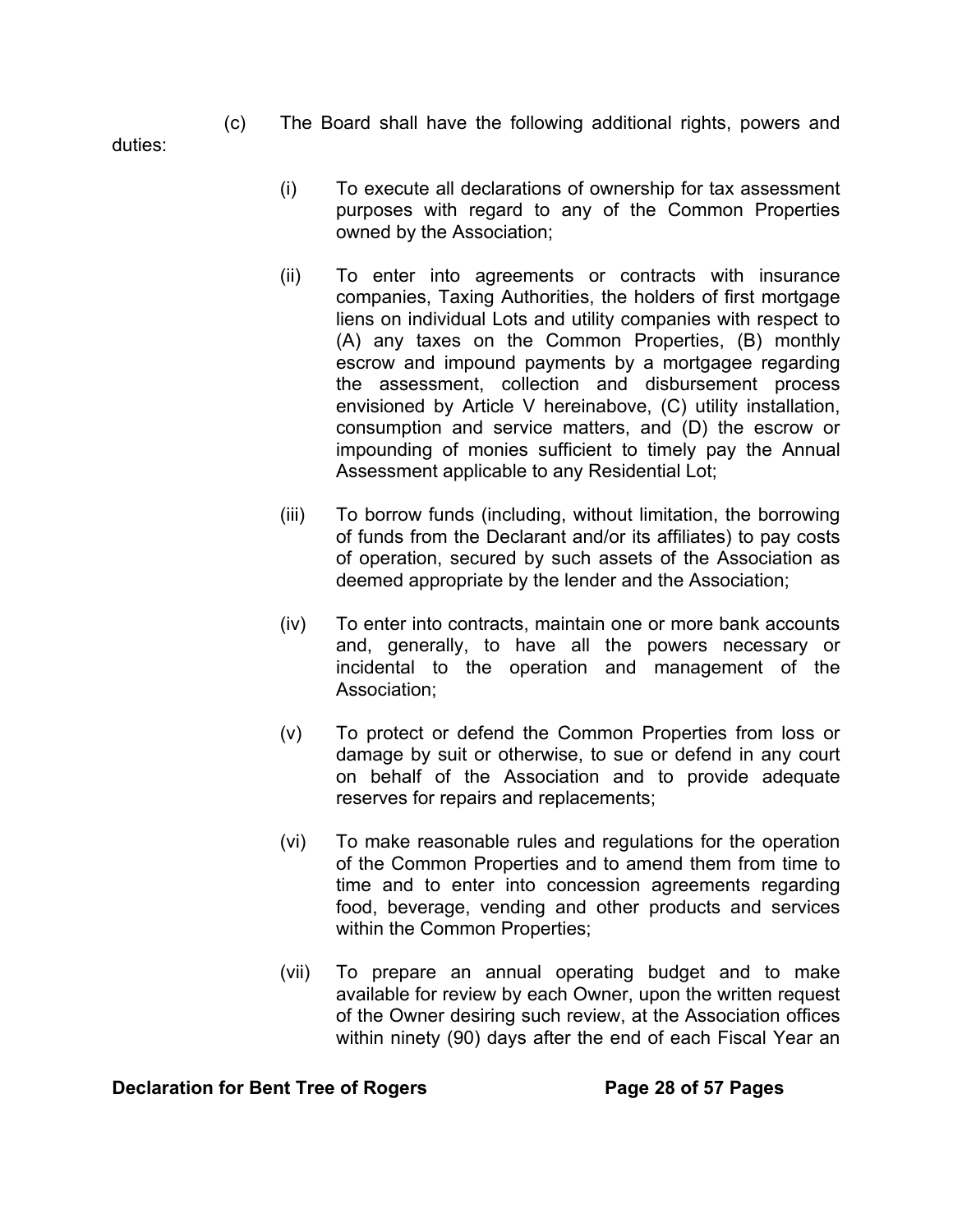annual report;

- (viii) Pursuant to Article VII herein, to adjust the amount, collect and use any insurance proceeds to repair damaged or replace lost property; and if proceeds are insufficient to repair damaged or replace lost property; to assess the Owners in proportionate amounts to cover the deficiency;
- (ix) To provide adequate reserves for maintenance, repairs, operations, taxes and assessments for the Common Properties;
- (x) To engage the services of attorneys and accountants (including an annual audit) in connection the business of the Association; and
- (xi) To enforce the provisions of this Declaration and any rules made hereunder or by the Board and to enjoin and seek damages from any Owner, Member or Resident for violation of such provisions or rules.

 (d) The Board is specifically authorized and empowered to establish (and to revise and amend from time to time) a monetary "fines" system which may include component steps such as warning citations, ticketing, due process hearings and appeals and a flat rate or discretionary range or geometric progression of fine amounts, which, when pronounced, shall constitute a permitted Individual Assessment secured by the continuing contract Payment and Performance Lien herein established.

(e) The Association may (i) borrow monies from the Declarant; (ii) lease equipment from the Declarant; (iii) contract with the Declarant concerning the provision of any personnel, labor, supplies, materials and services, provided such contract terms and conditions are (A) generally comparable (in terms of price, quality and timeliness) with those that might be otherwise obtained from unrelated third parties, and (B) as to professional management contracts, terminable by the Association at any time for any reason whatsoever and without penalty upon furnishing at least ninety (90) days advance notice thereof to the Declarant. The Board shall not be required to solicit bids from unrelated third parties before entering into any contract with the Declarant and the reasonable judgment and resolution of the Board to enter into any such contract with the Declarant (absent fraud, gross negligence or willful misconduct) shall be final and conclusive and binding upon the Association and all of its Members.

## **Declaration for Bent Tree of Rogers Page 29 of 57 Pages**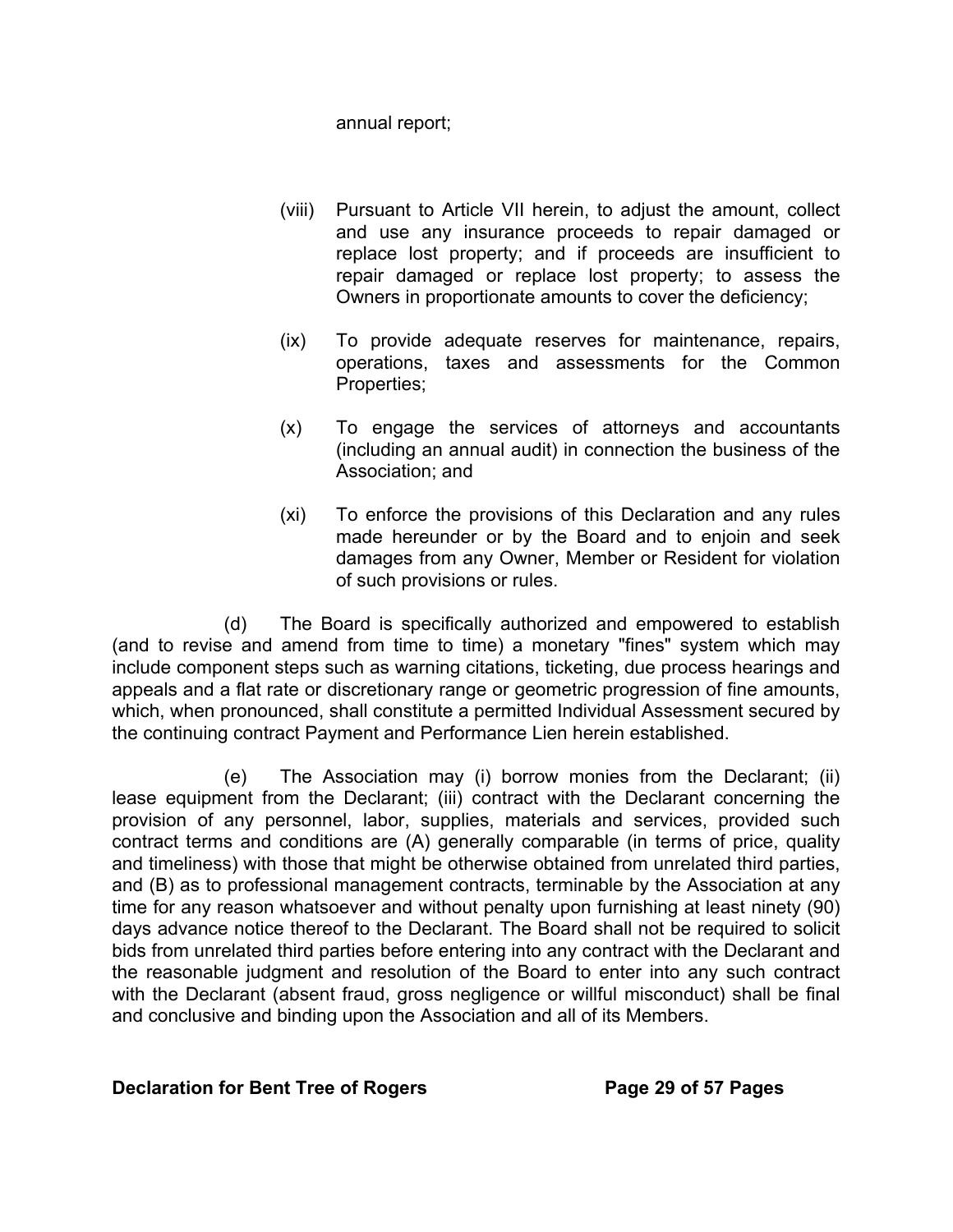## Section 6.3. Duties of the Board of Directors with Respect to Assessments.

(a) In the event of a revision to the amount or rate of the Annual Assessment for the prior Fiscal Year or the establishment of a special Group Assessment, the Board shall fix the amount of the Assessment in question against each Lot and the applicable due date(s) for each Assessment, at least thirty (30) days in advance of such date or period, and shall, at that time, prepare a roster of the Lots and Assessments applicable thereto which shall be kept in the office of the Association.

(b) The Board shall, upon reasonable demand, furnish to any Owner originally liable for any Assessment, a certificate in writing signed by an officer of the Association or the Managing Agent, setting forth whether the Assessment in question has been paid. Such certificate shall be conclusive evidence of payment of any Assessment therein stated to have been paid. A reasonable charge may be made by the Board for the issuance of such certificate.

Section 6.4. Maintenance Contracts. The Board, on behalf of the Association, shall have full power and authority to contract with any Owner, Member or Resident (including, without limitation, the Declarant) for performance, on behalf of the Association, of services which the Association is otherwise required to perform pursuant to the terms hereof, such contracts to be upon such terms and conditions and for such consideration as the Board may deem proper, advisable and in the best interests of the Association.

Section 6.5. Liability Limitations. Neither any Owner, Member or Resident nor a Director nor the officers and managers of the Association, including the Managing Agent, shall be personally liable for debts contracted for or otherwise incurred by the Association or for any torts committed by or on behalf of the Association or for a tort of another Owner, Member or Resident, whether such other Owner, Member or Resident was acting on behalf of the Association or otherwise. Neither the Declarant, the Association, its Directors, officers, managers, agents or employees shall be liable for any actual, incidental or consequential damages for failure to inspect any Lot or the Improvements located thereon or portion thereof or for failure to repair or maintain the same. The Declarant, the Association or any other Person liable to make such repairs or maintenance shall not be liable for any personal injury or other actual, incidental or consequential damages occasioned by any act or omission in the repair or maintenance of any Lot or any Improvement located thereon or portion thereof.

Section 6.6. Reserve Funds. The Board may establish reserve funds, including the Street Reserve Funds, which may be maintained and accounted for separately from other funds maintained for annual operating expenses and may establish separate, irrevocable trust accounts or any other recognized bookkeeping or tax procedures in order to better demonstrate that the amounts deposited therein are capital contributions

## **Declaration for Bent Tree of Rogers Page 30 of 57 Pages**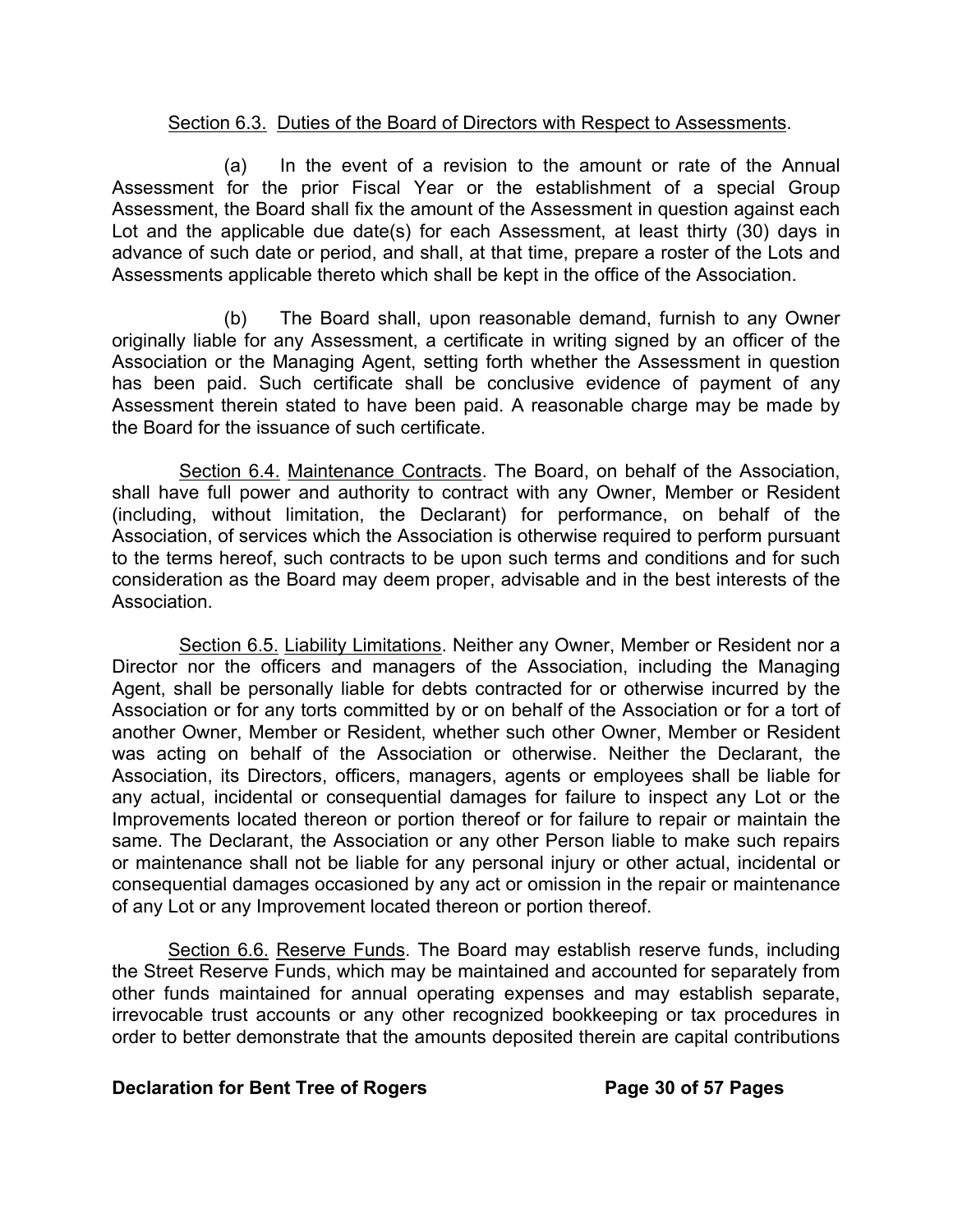and not net or taxable income to the Association.

## **ARTICLE VII INSURANCE; REPAIR; RESTORATION**

Section 7.1. Right to Purchase Insurance. The Association shall have the right and option to purchase, carry and maintain in force insurance covering any or all portions of the Common Properties, any improvements thereon or appurtenant thereto, for the interest of the Association, its Board, officers, managers, agents and employees, and of all Members of the Association, in such amounts and with such endorsements and coverage as shall be deemed appropriate by the Board and/or as specifically required by the Eligible Mortgagees or Eligible Insurers. Such insurance may include, but need not be limited to:

(a) Insurance against loss or damage by fire and hazards covered by a standard extended coverage endorsement in an amount which shall be equal to the maximum insurable replacement value, excluding foundation and excavation costs;

(b) Comprehensive public liability and property damage insurance on a broad form basis, including coverage of personal liability (if any) of the Board, and the Owners, Members and Residents with respect to the Common Properties;

(c) Fidelity bonds for all officers and employees of the Association having control over the receipt or disbursement of funds; and

(d) Liability insurance regarding the errors and omissions of Directors, officers, managers, employees and representatives of the Association.

Section 7.2. Insurance and Condemnation Proceeds. The Association shall be the exclusive representative of the Owners, Members and Residents in any proceedings, negotiations, settlements or agreements concerning insurance or condemnation with respect to the Common Properties. The Association and the Members may use the net insurance or condemnation proceeds to repair and replace any damage or destruction of property, real or personal, covered by such insurance or condemnation. Any balance from the proceeds of insurance or condemnation paid to the Association, remaining after satisfactory completion of repair, restoration and replacement or after the Board has elected to waive the repair, restoration or replacement, shall be retained by the Association as part of a general reserve fund for repair, restoration, maintenance and replacement of the Common Properties.

# **Declaration for Bent Tree of Rogers Page 31 of 57 Pages**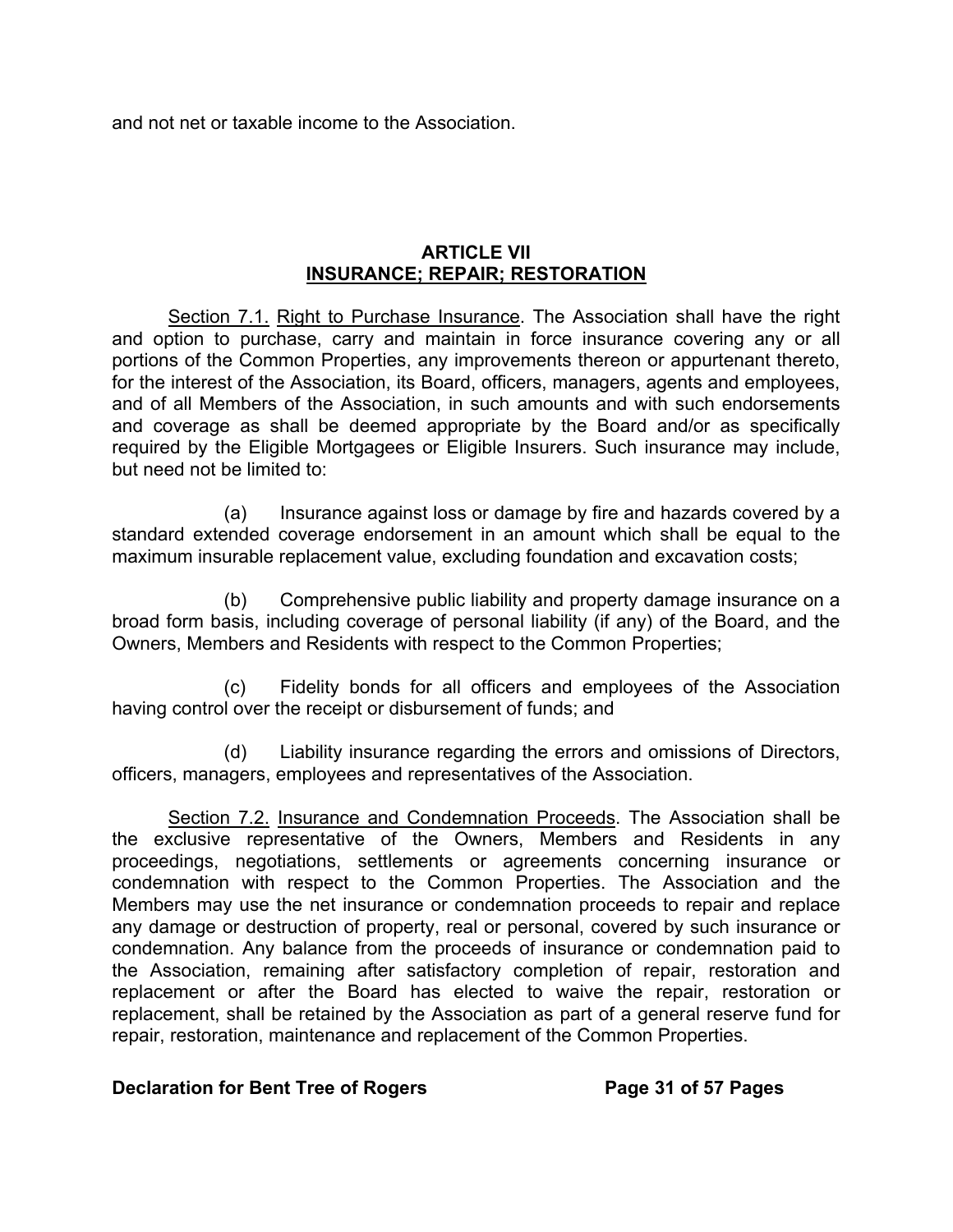Section 7.3. Insufficient Proceeds. If the insurance or condemnation proceeds are insufficient to repair or replace any loss or damage, the Association may levy a Special Group Assessment as provided for in Article V of this Declaration to cover the deficiency.

Section 7.4. Liability Insurance Arrangements. The Association will seek to carry public liability insurance generally covering bodily injury and property damage arising out of negligent acts by employees, Members or authorized representatives of the Association. The Declarant and Association will not carry any insurance pertaining to, nor does it assume any liabilities or responsibility for, the real or personal property of the Owners, Members and Residents (and their respective family members and guests). Each Owner, Member or Resident expressly understands, covenants and agrees with the Declarant and the Association that:

(a) neither the Declarant nor the Association has any responsibility or liability of any kind or character whatsoever regarding or pertaining to the real and personal property of any Owner, Member and Resident; and

(b) each Owner, Member and Resident shall, from time to time and at various times, consult with reputable insurance industry representatives of each Owner's, Member's and Resident's own selection to select, purchase, obtain and maintain appropriate insurance providing the amount, type and kind of insurance deemed satisfactory to each Owner, Member and Resident covering his or her real and personal property.

## **ARTICLE VIII ARCHITECTURE REVIEW**

Section 8.1. Residential Architectural Review Committee. The Residential Architectural Review Committee ("RARC") shall be composed of at least three (3) individuals initially selected and appointed by the Declarant, each generally familiar with residential and community development design matters and knowledgeable about the Declarant's concern for a consistent first class approach to and construction of improvements within the Addition. In the event of the death, incapacity, removal or resignation of any member of the RARC, the Declarant, during the Development Period, shall have full authority to designate and appoint a successor. From and after expiration of the Development Period, the RARC members shall be selected, appointed and replaced, in the event of death, incapacity, removal or resignation, by the Board.

# Section 8.2. RARC Jurisdiction.

(a) No Dwelling Unit, building, structure, fence, wall or improvement of

# **Declaration for Bent Tree of Rogers <b>Page 32 of 57 Pages**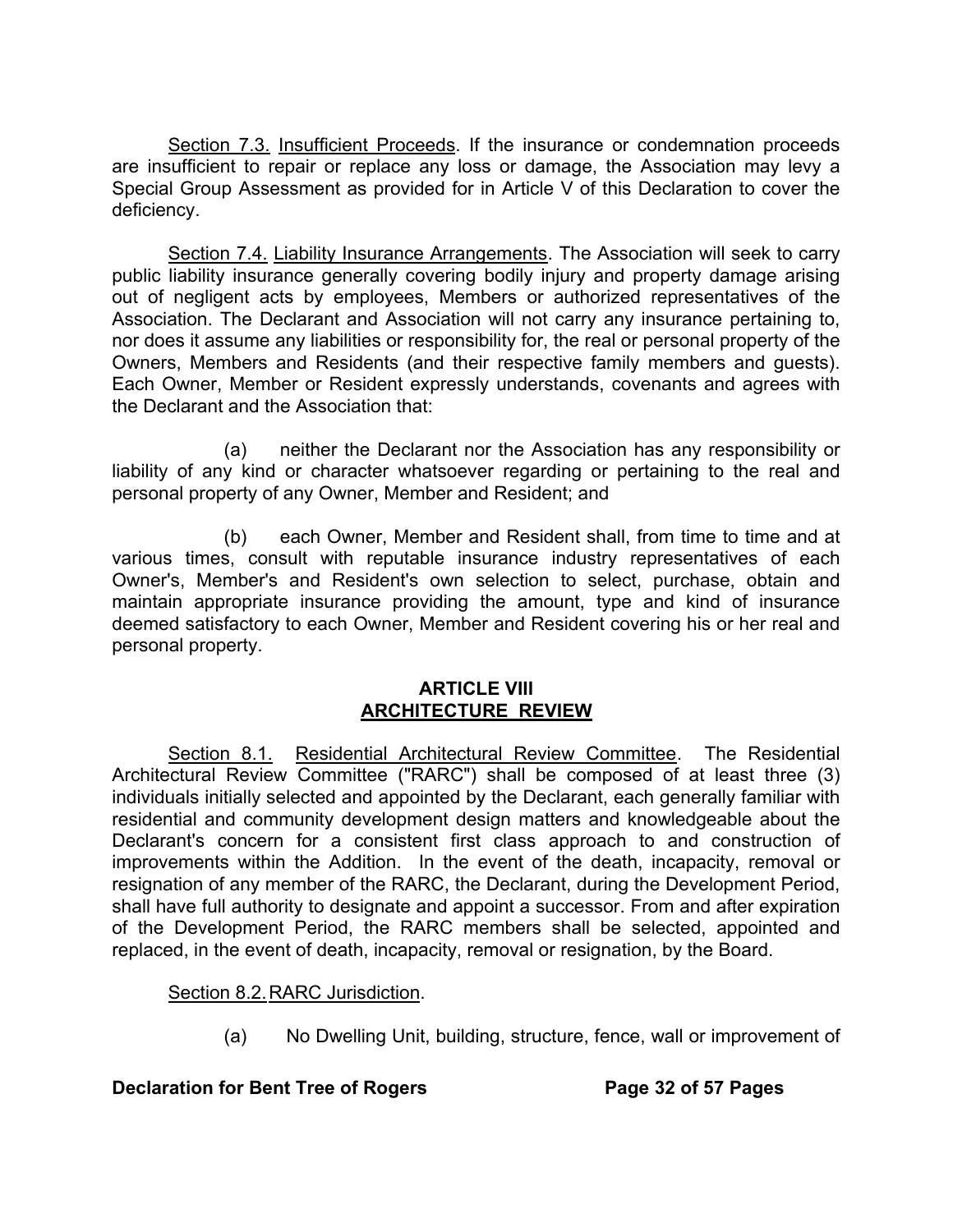any kind or nature shall be erected, placed or altered on any Residential Lot until all plans and specifications have been submitted to and approved in writing by the RARC, or a majority of its members, as to:

- (i) quality of workmanship and materials in, adequacy of site dimensions, proper facing of main elevation with respect to nearby streets, in accordance with this Declaration and/or the Residential Design Guidelines and/or bulletins;
- (ii) minimum finished floor elevation and proposed footprint of the Dwelling Unit;
- (iii) conformity and harmony of the external design, color, type and appearance of exterior surfaces and landscaping;
- (iv) drainage solutions;
- (v) the observance of and compliance with applicable setback lines and easement areas and the enhancement of aesthetic views and visual corridors to and from the Common Properties; and
- (vi) the other standards set forth within this Declaration (and any amendments hereto) or as may be set forth within the Residential Design Guidelines, bulletins or other standards promulgated by the RARC, or matters in which the RARC has been vested with the authority to render a final interpretation and decision.

The RARC is authorized and empowered to consider and review any and all aspects of construction, location and landscaping, which may, in the reasonable opinion of the RARC, adversely affect the living enjoyment of one or more Owners or Residents or the general value of the Subdivision. In addition, the RARC shall be permitted to consider technological advances and changes in design and materials and such comparable or alternative techniques, methods or materials which may or may not be permitted, in accordance with the reasonable opinion of the RARC.

(b) The following is a general outline of the steps likely to be involved in the review of plans and specifications:

#### **Declaration for Bent Tree of Rogers Page 33 of 57 Pages**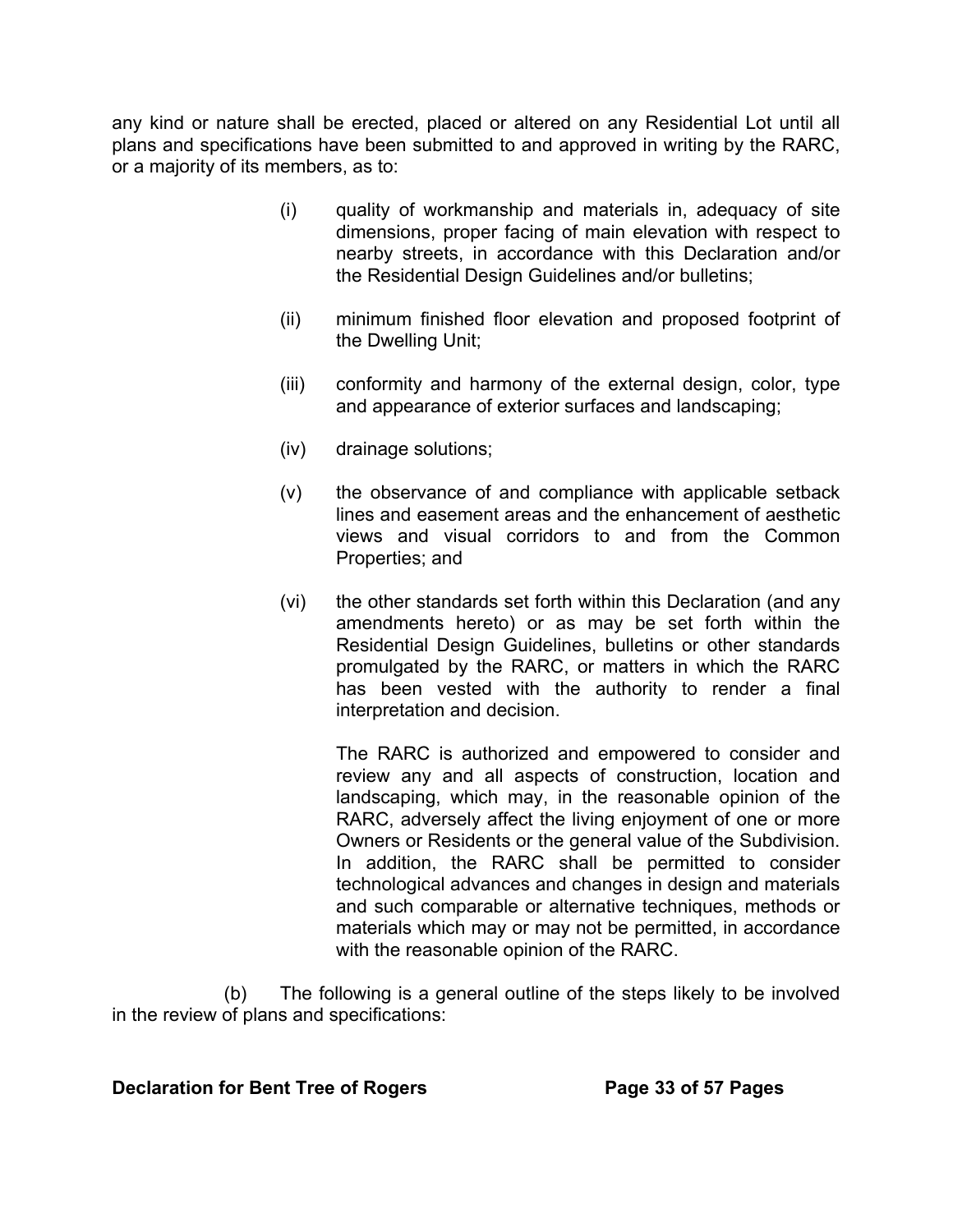- (i) Submission of preliminary plans and specifications to the RARC; and/or
- (ii) Submission of final plans and specifications to the RARC.

(c) The RARC's approval of any plans and specifications shall not mean that all applicable building requirements of the City have been satisfied.

Section 8.3. Design Guidelines. The RARC may, from time to time, publish and promulgate Residential Design Guidelines and additions or revisions thereto, and such design guidelines shall be explanatory and illustrative of the general intent of the proposed development of Residential Lots to be developed within the Addition and are intended as a guide to assist the RARC in reviewing plans and specifications for Improvements to be located and constructed on each Residential Lot. The RARC shall have the right, power and authority to establish and prescribe architectural restrictions and guidelines pertaining to items and topics such as (but not necessarily limited to):

(a) A site plan showing the "footprint" of the Structure, location of all existing trees (indicate size and type) and proposed improvements, including but not limited to, Structures, patios, sidewalks, walkways, swimming pools, driveways, parking areas and structures, fences and walls.

(b) Exterior elevations of all proposed Structures.

(c) A description and/or samples of exterior materials, colors, textures and shapes of all Structures.

(d) Landscape plans, which shall include sidewalks, walkways*,* fences, walls, details, elevation changes, irrigation and watering systems, trees, vegetation and ground cover (indicating size, spacing and quantity).

(e) Plans relating to the protection and preservation of trees and other existing and introduced vegetation.

- (f) The location of air conditioning compressors and pool equipment.
- (g) Exterior illumination and location.

(h) Dimensional floor plan of all enclosed spaces and any garages or parking facilities (particularly where the garages face the street).

(i) Drainage solutions and plans.

# **Declaration for Bent Tree of Rogers Page 34 of 57 Pages**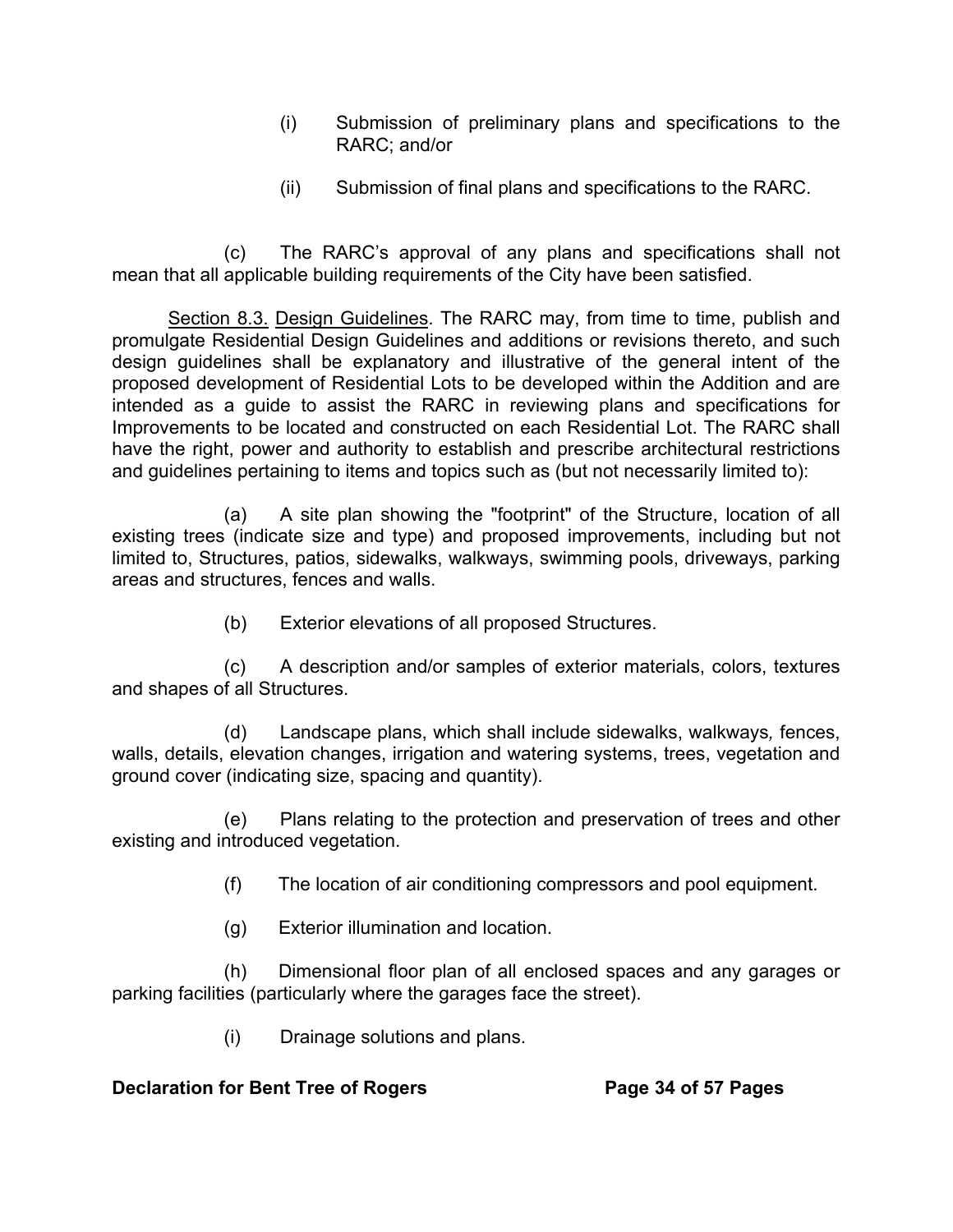(j) An erosion control plan.

(k) Such other matters as may be required by the Zoning Ordinance, the Existing Restrictions and building codes of the City.

The items described within Section 8.2 above and any other data or information requested or deemed reasonably necessary by the RARC.

(m) The installation and equipment of first-class fire and burglar alarms, smoke detectors and such other safety and security devices which, from time to time, become technologically feasible for residential use as may be further described and defined by the RARC.

(n) Mail boxes and streetlights have been pre-chosen by Declarant, and only those shall be used for the entire Addition.

## Section 8.4. Preliminary and Final Plan Submissions.

(a) The RARC is authorized and empowered to and shall consider, review and comment on preliminary plans and specifications submitted in duplicate on an informal basis to assist Owners, developers, homebuilders and prospective purchasers of the Residential Lots in complying with these Covenants and to assist in the completion of any feasibility studies undertaken by such persons or entities. The RARC shall have the right, however, to prescribe reasonable limitations concerning the time, effort and expense likely to be involved in handling such matters on an informal basis. If the preliminary plans and specifications are approved by the RARC, the Owner or the Owner's designated representative will be so advised by letter. If found not to be in compliance with these Covenants, the Owner or the Owner's designated representative will be so advised by letter containing a reasonably detailed statement and explanation of items found not to comply with these Covenants. If the RARC fails to approve or disapprove such plans and specifications within thirty (30) days after the actual date on which the submission is received, the matters submitted shall be presumed to have been approved; provided however, that in no event shall the failure to formally approve such plans and specifications be deemed to be approval of any plans and specifications that violate in any manner this Declaration, the Residential Design Guidelines, the Zoning Ordinance or the Existing Restrictions. Comments on and approvals of preliminary plans and specifications shall be binding upon the RARC provided that conforming final plans and specifications are submitted within forty-five (45) days of such preliminary comments or approvals.

(b) Final plans, specifications and surveys shall be submitted in duplicate to the RARC for approval or disapproval. The RARC is authorized to request

## **Declaration for Bent Tree of Rogers The State Search Page 35 of 57 Pages**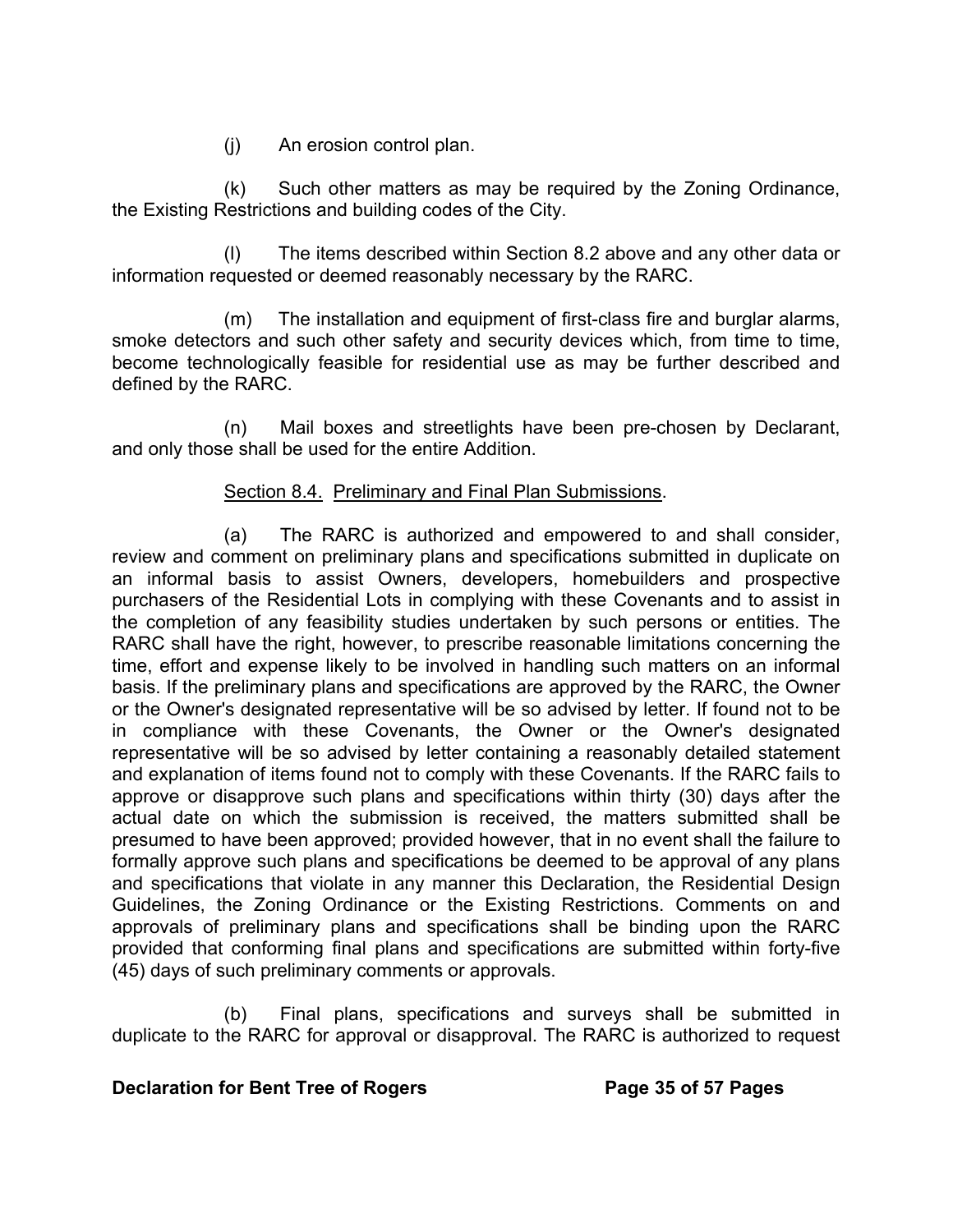the submission of samples of proposed construction materials. At such time as the plans, specifications and surveys meet the approval of the RARC, one complete set of plans, specifications and surveys will be retained by the RARC and the other complete set will be marked "Approved" and returned to the Owner of the Residential Lot in question or his/her/its designated representative. If found not to be in compliance with these Covenants, one set of such plans, specifications and surveys shall be returned marked "Disapproved," accompanied by a reasonably detailed statement and explanation of items found not to comply with these Covenants. Any modification or change to the approved set of plans, specifications and surveys shall be resubmitted to the RARC for its inspection and approval. The RARC's approval or disapproval, as required herein, shall be in writing. If the RARC fails to approve or disapprove such plans, specifications and surveys within thirty (30) days after the actual date on which the submission is received, then the RARC approval shall be presumed.

(c) The RARC may from time to time publish and promulgate architectural standards bulletins and/or lot information sheets which shall be fair and reasonable and shall carry forward the spirit and intention of these Covenants. Such bulletins and lot information sheets shall supplement these Covenants and are incorporated herein by reference.

PRIOR TO THE ACQUISITION OF ANY INTEREST IN, AND CONSTRUCTION ON, A RESIDENTIAL LOT, EACH PROSPECTIVE PURCHASER, TRANSFEREE, MORTGAGEE AND OWNER OF ANY LOT IN THE SUBDIVISION IS STRONGLY ENCOURAGED TO CONTACT THE DECLARANT OR THE ASSOCIATION OR THE RARC TO OBTAIN AND REVIEW AND BECOME THOROUGHLY FAMILIAR WITH ANY AND ALL ARCHITECTURAL STANDARDS, BULLETINS AND LOT INFORMATION SHEETS AND THE MOST RECENT RESIDENTIAL DESIGN GUIDELINES WHICH WILL CONTROL the DEVELOPMENT, CONSTRUCTION AND USE OF THE RESIDENTIAL LOT IN QUESTION.

Section 8.5. Approved Builder List. The Declarant or the RARC may, from time to time, publish and promulgate an Approved Builder List which shall set forth the names, addresses and other pertinent information relating to the Approved Builders. The names of and the numbers of Approved Builders may changes from time to time at the direction of the Declarant or the RARC. In no event shall any Owner of a Residential Lot engage any contractor or subcontractor, other than an Approved Builder, for the purposes of constructing a Structure or Improvement on a Residential Lot, other than minor repairs or replacements, without the prior written approval of the Declarant or the RARC.

Section 8.6. General.

(a) The following declarations within this Section apply to the RARC.

# **Declaration for Bent Tree of Rogers Page 36 of 57 Pages**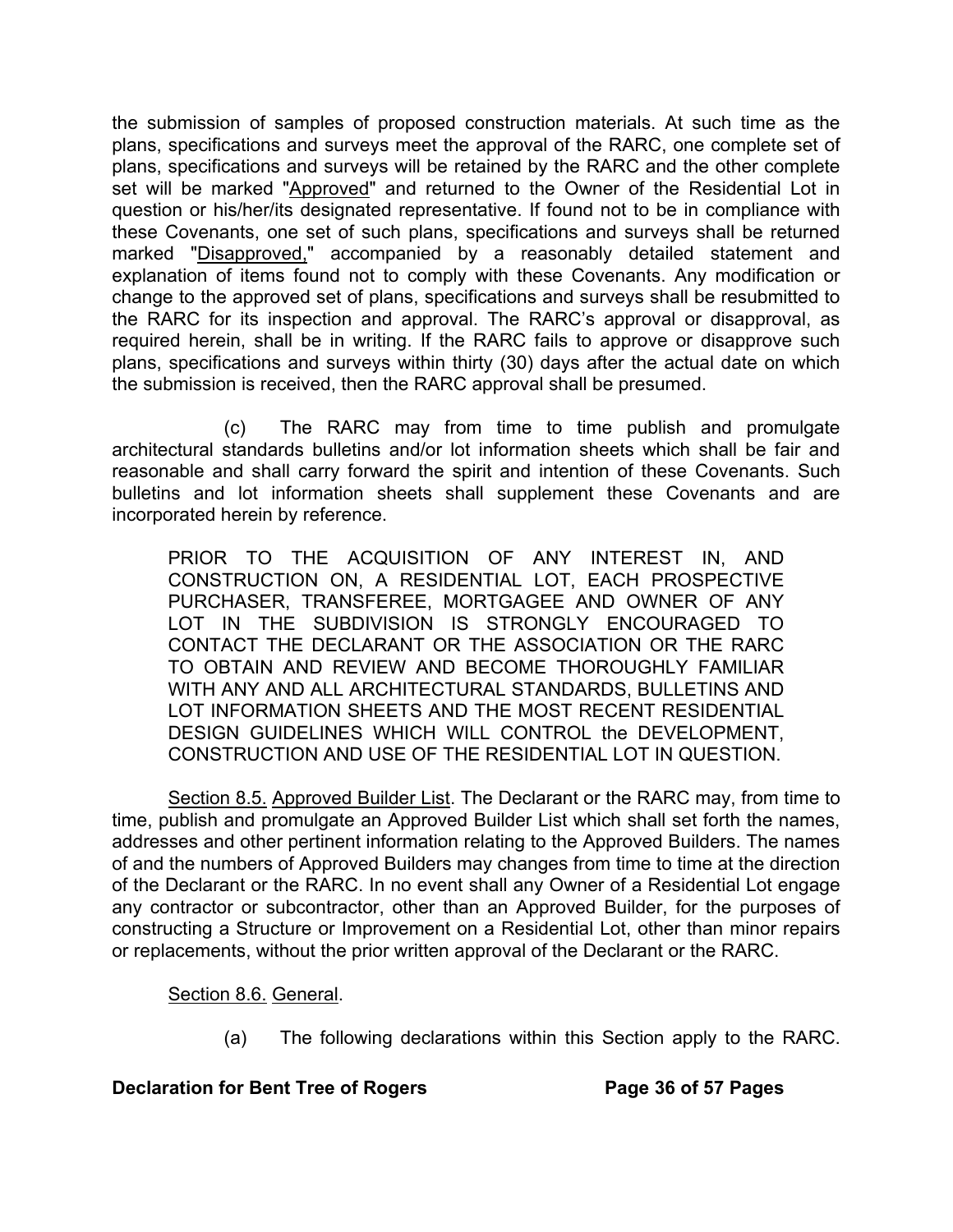The RARC shall be entitled, at any time and from time to time, to associate or employ a staff and to seek and obtain professional advice and counsel (including but not limited to architects, attorneys, designers, engineers and landscape technicians) in connection with the performance of its duties with all reasonable costs and expenses related thereto paid for or reimbursed by the Association. The Association may, in turn, reasonably recoup some or all of these expenses from the applicants seeking review and approval of plans and specifications.

(b) The Declarant and/or the Association and/or the RARC may require any Owner to restore such Owner's improvements or alteration to the condition existing prior to the construction thereof (including, without limitation, the demolition and removal of any unapproved improvement) if such improvements or alterations were commenced or constructed in violation of this Article VIII. In addition, the Declarant and/or the Association and/or the RARC may, but has no obligation to do so, cause such restoration, demolition and removal and levy the amount of the cost thereof as an Individual Assessment against the Lot upon which such improvements or alterations were commenced or constructed. A material violation of these Covenants shall be deemed to have occurred if no prior express written approval of the RARC has been obtained where it was originally required, even if hindsight reveals that the actual plans and specifications would have been approved by the RARC had they been properly and timely submitted.

(c) Neither the Declarant, nor the Association, nor the RARC, nor the Board nor the officers, directors, managers, members, employees and agents of any of them, shall be liable in damages to anyone submitting plans and specifications to any of them for approval, or to any Owner affected by these restrictions by reason of mistake in judgment, negligence, or nonfeasance arising out of or in connection with the approval or disapproval or failure to approve or disapprove any such plans or specifications. No approval of plans and specifications and no publication of any Design Guidelines, architectural bulletins or lot information sheets shall be construed as representing or implying that such plans, specifications, guidelines, bulletins or sheets will, if followed, result in properly designed improvements and/or improvements built in a good and workmanlike manner. Every Person who submits plans or specifications, and every Owner of each and every Lot, agrees that he/she/it will not bring any action or suit against the Declarant, the Association, the RARC, the Board, or the officers, managers, members, employees and agents of any of them, to recover any such damages and each and every Owner hereby releases, remises and quitclaims all claims, demands and causes of action arising out of or in connection with any judgment, negligence or nonfeasance and hereby waives the provisions of any law which provides that a general release does not extend to claims, demands and causes of action not known at the time the release is given.

(d) After reasonable notice to the Owner (and any applicable Resident), any member or agent of the RARC may from time to time at any reasonable

## **Declaration for Bent Tree of Rogers Page 37 of 57 Pages**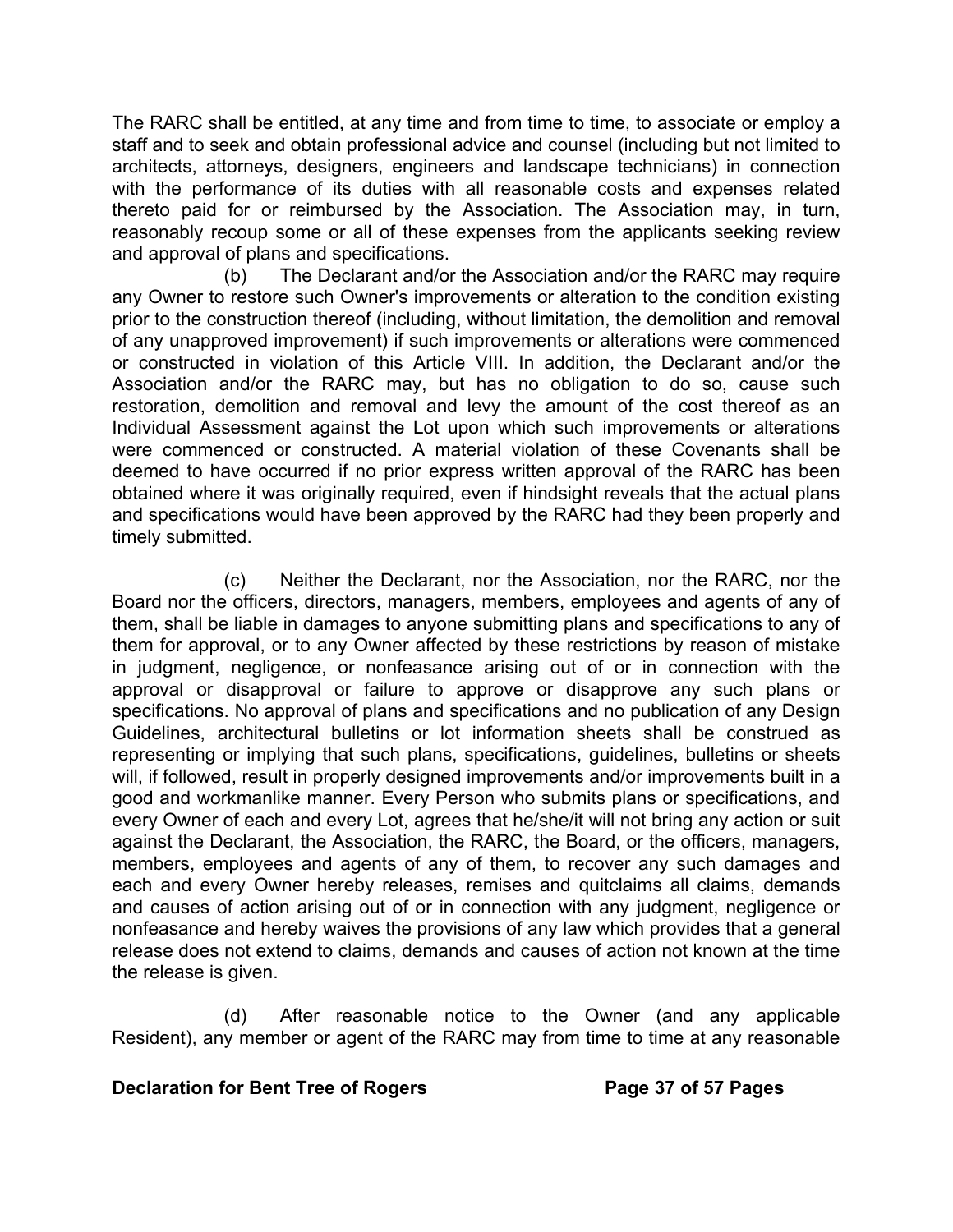hour or hours enter and inspect any Lot or the Improvements located thereon subject to the jurisdiction of the RARC to confirm improvement or maintenance or alteration in compliance with the provisions hereof. No Improvements or addition or change or alteration thereof shall be constructed, erected, placed, altered or maintained on any Lot which is in violation of the Zoning Ordinance, the Existing Restrictions or any of the other laws or ordinances of the City or any other applicable governmental laws, rules or regulations. However, the Declarant, the Association, the RARC and their respective officers, directors, managers, agents and employees shall have no obligation to enforce or to report the violation of any such law, ordinance, rule or regulation.

(e) The RARC shall have the power to grant variances, waivers, tolerances or modifications of the standards set forth within the Covenants under circumstances and conditions deemed reasonable, appropriate and prudent by the RARC in question. Matters of "quality", "adequacy" and "propriety" are to be considered by the RARC generally from an aesthetic standpoint, rather than from an engineering standpoint. Plans and specifications are not to be reviewed or approved for engineering or structural design or technical quality of materials, and by approving such plans and specifications neither the RARC, nor the members thereof, nor the Association assumes liability or responsibility therefor, nor for any defect in any Structure constructed from such plans and specifications.

## **ARTICLE IX USE OF LOTS IN THE ADDITION; PROTECTIVE COVENANTS**

Each Lot situated in the Addition shall be constructed, developed, reconstructed, repaired, occupied and used as follows:

Section 9.1. Residential Lots. All Lots within the Addition shall be used, known and described as Residential Lots, unless otherwise indicated on the applicable Plat. Lots shall not be further subdivided and, except for the powers and privileges herein reserved by the Declarant, the boundaries between Lots shall not be relocated without the prior express written consent of the RARC. No Structure shall be erected, altered, placed or permitted to remain on any Residential Lot other than one (1) single-family dwelling and, if any, its customary and usual accessory structures (unless otherwise prohibited herein). No building or structure intended for or adapted to business or commercial purposes or commercial use shall be erected, placed, permitted or maintained on any Residential Lot, or any part thereof, save and except those related to development, construction and sales purposes of a bona-fide homebuilder or the Declarant. No Owner, Member or Resident shall conduct, transmit, permit or allow any type or kind of trade or business, home business, home profession or hobby on any Lot or within any Dwelling Unit without the prior written approval of the Board. Any such permitted activity may not (a) attract automobile, vehicular or pedestrian traffic to the

## **Declaration for Bent Tree of Rogers Page 38 of 57 Pages**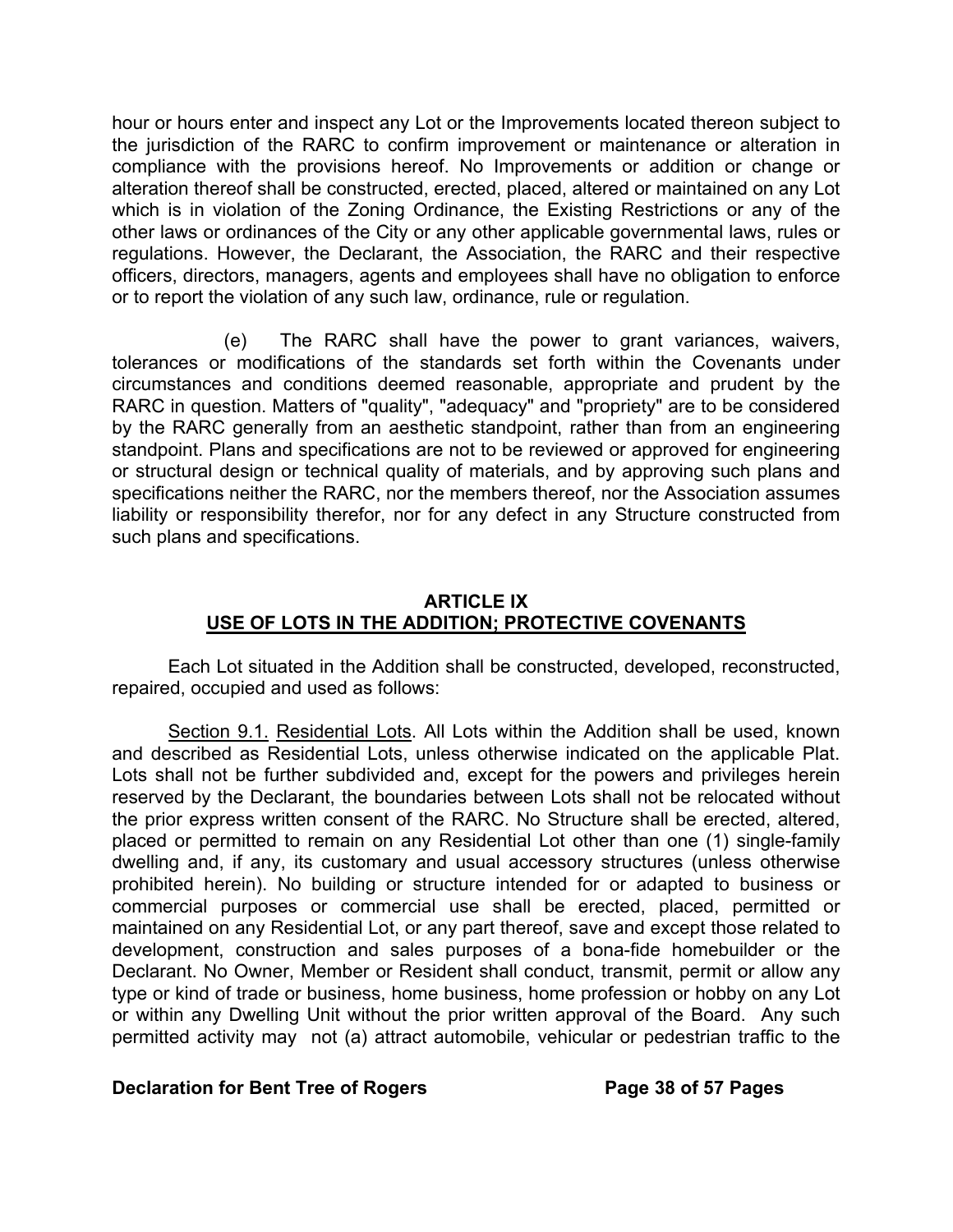Residential Lot, or (b) involve lights, sounds, smells, visual effects, pollution and the like which would adversely affect the peace and tranquillity of any one or more of the Residents within the Addition. No Owner, Member or Resident shall conduct, permit or allow any type or kind of estate sale or garage sale on any Lot or within any Dwelling Unit without the prior written approval of the Board. Only construction of new buildings shall be permitted on any Lot, it being the intent of this covenant to prohibit the moving of any existing building or Structure on to a Lot and remodeling or converting the same. The restrictions on use herein contained shall be cumulative of, and in addition to, such restrictions on usage as may from time to time be applicable under and pursuant to the Zoning Ordinance, the Existing Restrictions or any other statutes, rules, regulations and ordinances of the City or any other governmental authority having jurisdiction over the Addition.

Section 9.2. Minimum Floor Space. Each Dwelling Unit shall contain such minimum square feet of air-conditioned and heated floor area (exclusive of all porches, garages or breezeways attached to the main dwelling) as may be specified or provided by the RARC and/or the Residential Design Guidelines.

Section 9.3. Garages. Each single-family residential Dwelling Unit erected on any Residential Lot shall provide garage space for a minimum of two (2) conventional automobiles, unless otherwise specifically approved by the RARC. Each Owner, Member and Resident shall use their respective best efforts to park and store their automobiles within the garage. All garage doors shall (a) be equipped with an automatic and remote controlled door opener, and (b) be closed at all times when not in use. Detached garages, servants quarters, storage rooms, and carports may be permitted under limited rigid circumstances if, as and when, in the absolute opinion of the RARC, the exterior surface and appearance will substantially compare with a garage and if absolutely no storage of items, which would otherwise be visible, will occur thereunder. Any and all proposed garage or carport plans and specifications must be submitted to the RARC for review and approval. Additionally, no garage shall ever be changed, altered, reconstructed or otherwise converted for any purpose inconsistent with the garaging of automobiles unless approved in writing by the RARC.

Section 9.4. Parking. Each Owner, Member and Resident shall use their respective best efforts to refrain from (a) habitually parking any automobile or vehicle on any Residential Lot outside of an approved garage area between any Dwelling Unit and the abutting front street or between any Dwelling Unit and an abutting side street; (b) parking overnight on any of the streets of the Subdivision; and (c) performing, permitting or allowing repair or maintenance work to any automobile or other vehicle outside the garage and visible to the abutting street(s). On-site parking shall be subject to such reasonable rules and regulations as may be from time to time adopted by the Board. Under no circumstances or conditions shall any automobile or other vehicle be parked on a non-paved portion of any Residential Lot.

## **Declaration for Bent Tree of Rogers Page 39 of 57 Pages**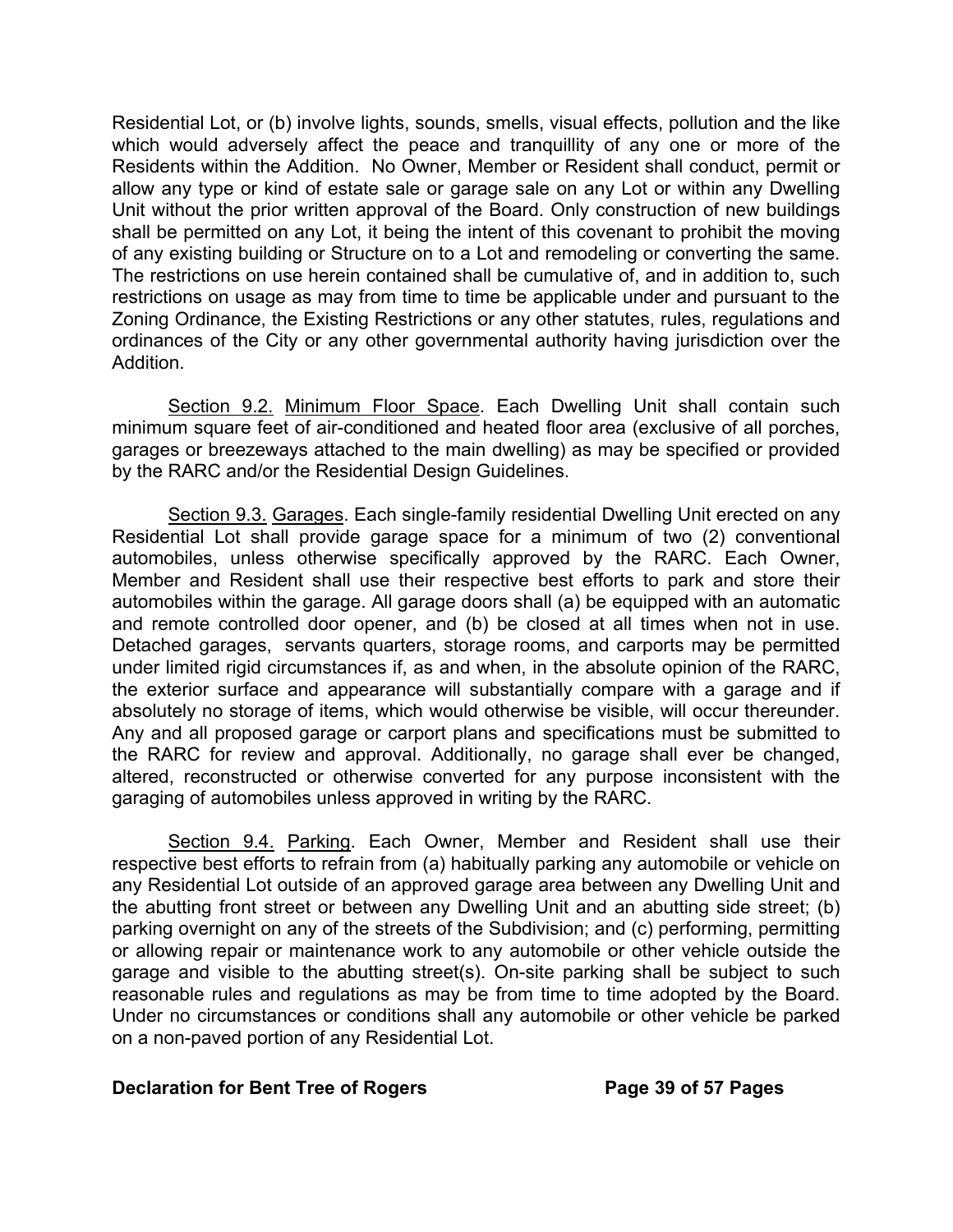Section 9.5. Setback Requirements. Setback requirements shall be described within the Residential Design Guidelines and shall not be less stringent than those required by applicable Zoning Ordinance or any other statutes, rules, regulations and ordinances of the City or any other governmental authority having jurisdiction over the Addition. The RARC may establish additional setback lines (for fences, walls and for buildings) from the front property line of each Residential Lot at varying distances. In order to allow flexibility for (a) implementation of state-of-the-art construction designs, and (b) any consolidation of two (2) or more Lots to accommodate the construction of a lesser number of Dwelling Units thereon, the RARC shall also have the authority to develop and refine rear and side yard setback requirements. Within the setback areas for each Residential Lot and subject to the construction or installation of any other items otherwise permitted, a non-exclusive surface easement and right-of-way is reserved for the Association in order to properly facilitate and carry out its duties and responsibilities under this Declaration.

Section 9.6. Height Limitations. No Structure on any Residential Lot shall contain more than two (2) stories or exceed, in height, the maximum height allowed by the City, such height to be measured and determined in accordance with the methods approved by the City.

Section 9.7. Fences. No fence, wall or hedge (which serves as a barrier) shall be erected, placed or altered on any Residential Lot nearer to any street than the minimum front building setback line indicated on the Plats or established in the Residential Design Guidelines, unless otherwise approved by the RARC. All exterior mechanical or service equipment must be enclosed within fences, walls or landscaping so as not to be visible from the immediate residential Street. The design of and the type and material of all fences or walls shall be governed by the Residential Design Guidelines. No fence, wall or hedge shall be erected, placed or altered on any Residential Lot without the approval of the RARC. All fences erected on any Residential Lot shall be maintained in an attractive manner. Further damage to all or any portion of any fences erected on any Lot, caused as a result of maintenance or other work performed by any utility companies, shall be repaired by the Owner of said Lot, at the Owner's sole cost.

Section 9.8. Signs. No sign or signs shall be displayed to the public view on any Residential Lot without the prior written approval of the RARC, except (a) any builder, during the applicable initial construction and sales period, may utilize one (1) professional sign of not more than six (6) square feet in size per Residential Lot for advertising and sales purposes, (b) thereafter, a dignified "For Sale" or "For Lease" sign of not more than four (4) square feet in size may be utilized by the Owner of the respective Residential Lot for the applicable sale or lease situation, and (c) development-related signs owned or erected by the Declarant shall be permitted. The Declarant and/or the RARC shall have the right and privilege to develop and implement

#### **Declaration for Bent Tree of Rogers Page 40 of 57 Pages**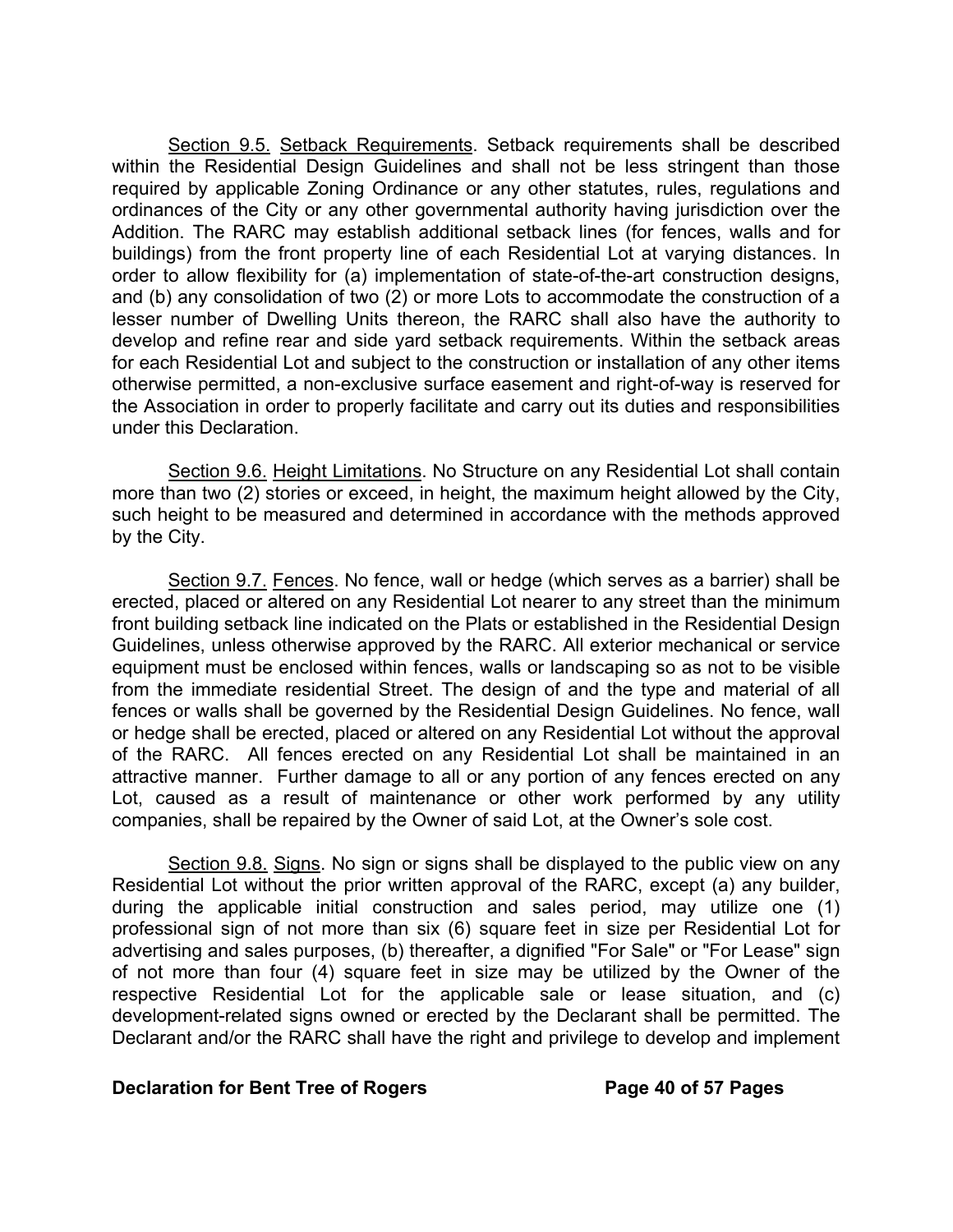uniform signage specifications and requirements applicable throughout the Addition. In all events any and all signs, if allowed, shall comply with the sign standards of the City applicable to the Addition.

# Section 9.9. Temporary Structures and Vehicles.

(a) No temporary Structure of any kind shall be erected or placed upon any Residential Lot. Temporary Structures shall include, but not be limited to, any trailer, garage, servant's house or other improvement erected more than one hundred twenty (120) days prior to the completion of the main portion of the single-family Dwelling Unit. However, upon receiving the prior, express written approval of the RARC, the Declarant or any bona-fide homebuilder may maintain temporary sales or construction offices, provided such sales or construction offices are removed within sixty (60) days after completion of sales or construction, as the case may be.

(b) No inoperable motor vehicle of any type shall be kept, placed, maintained, constructed, reconstructed or repaired upon any Lot or Street; provided that this provisions shall not apply to emergency vehicle repairs. In addition, no motor vehicle of any type shall be constructed, reconstructed or repaired upon any Lot in such a manner as will be visible from neighboring property or Streets, without prior Board approval. Any truck (over 3/4 ton and excluding conventional pickups), bus, boat, boat trailer, trailer, mobile home, golf cart, motorcycle, recreational vehicle, campmobile, camper and any vehicle other than a conventional automobile shall, if brought within the Addition by or on behalf of any Owner, Member or Resident, be stored, placed or parked within the enclosed garage on the appropriate Lot unless otherwise directed by the RARC. Commercial vehicles, vehicles used primarily or designed for commercial purposes, commercial or heavy tractors, and semi-trailer trucks shall not be allowed to park in the Subdivision, either on the Streets or Lots.

# Section 9.10. Site Maintenance Garbage and Trash Collection.

(a) Owners of Lots shall be responsible to keep construction sites free of rubbish on a daily basis and streets (to the crown) scraped clear of any mud accumulation. Owners will not be allowed to store any excavation of soil on streets or adjacent sites. Soil runoff due to rain or irrigation will be removed promptly from streets and sidewalks by the Owner in question.

(b) All garbage shall be kept in plastic bags or other containers required by (and meeting the specifications of) the City. Each Owner, Member and Resident shall observe and comply with any and all regulations or requirements promulgated by the Association and/or the City in connection with the storage and removal of trash and garbage, particularly where the collection point is in front of the Dwelling Units.

# **Declaration for Bent Tree of Rogers Page 41 of 57 Pages**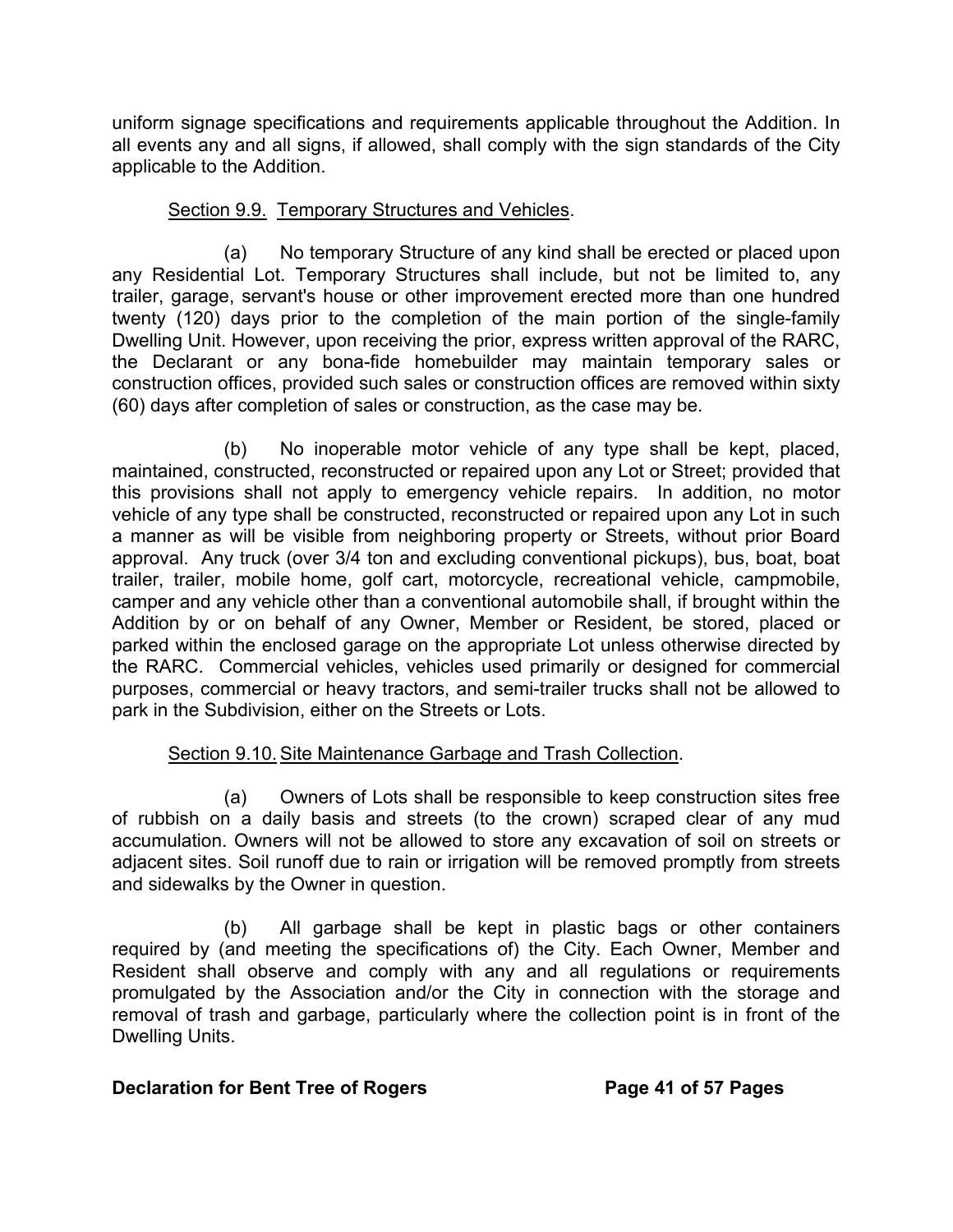(c) No Lot, or any portion of the Common Properties or any public right-of-way area, shall be used or maintained as a dumping ground for rubbish, trash or garbage. No Owner, Member or Resident shall dump grass clippings, landscape debris, garbage or trash of any kind on another Lot or the Common Properties. Each Owner shall be responsible for the appearance and condition of such Owner's Lot.

(d) If more than five (5) days after prior written notice an Owner shall fail to: (i) control weeds, grass and/or other unsightly growth; (ii) remove trash, rubble, building and construction debris; or (iii) exercise reasonable care or conduct to prevent or remedy an unclean, untidy or unsightly condition, then in such events the Declarant or the Association shall have the authority and right to go onto the Lot in question for the purpose of mowing and cleaning such Lot and shall have the authority and right to assess and collect from the Owner of Lot in question a reasonable charge for mowing or cleaning such Lot on each respective occasion of such mowing or cleaning which charge shall constitute an Individual Assessment hereunder.

## Section 9.11. Offensive Activities; Pets.

(a) No noxious or offensive activity or pollution affecting sight/sound/smell, as determined by the RARC or Board, shall be conducted or permitted on any portion of the Addition. Excluding activities of the Declarant and bonafide homebuilders no direct sales activities, garage sales, yard sales, patio sales, flea markets, bazaars, sample sales, promotional dinner parties or similar activities shall be conducted on any portion of the Addition.

 (b) Any noise or odor emitted by, and any discharge or waste from, any animal (including without limitation dogs and cats) which can be seen, heard or smelled outside the perimeter of the subject Owner's (or Member's or Resident's) Lot shall be deemed noxious and offensive and is therefore prohibited. No animals, livestock or poultry of any kind shall be raised, bred or kept on any Residential Lot, except that a reasonable number of dogs, cats or other household pets may be kept; provided that they are not kept, bred or maintained for commercial purposes and they are not noxious, offensive, vicious or dangerous. Any outside pen, cage, kennel, shelter, concrete pet pad, run, track or other building, structure or device directly or indirectly related to animals which can be seen, heard or smelled by anyone other than the subject Lot Owner must be approved by the RARC in its sole and absolute discretion. Each and every dog, cat or other household pet, if not kept and confined within an enclosed non-visible portion of the Owner's/Member's/Resident's Lot, must be leashed and accompanied by its corresponding Owner/Member/Resident, particularly when traveling beyond the perimeter of the Owner's/Member's/Resident's Lot, and such Owner/Member/Resident shall promptly clean and remove the discharge and waste of any pet.

## **Declaration for Bent Tree of Rogers Page 42 of 57 Pages**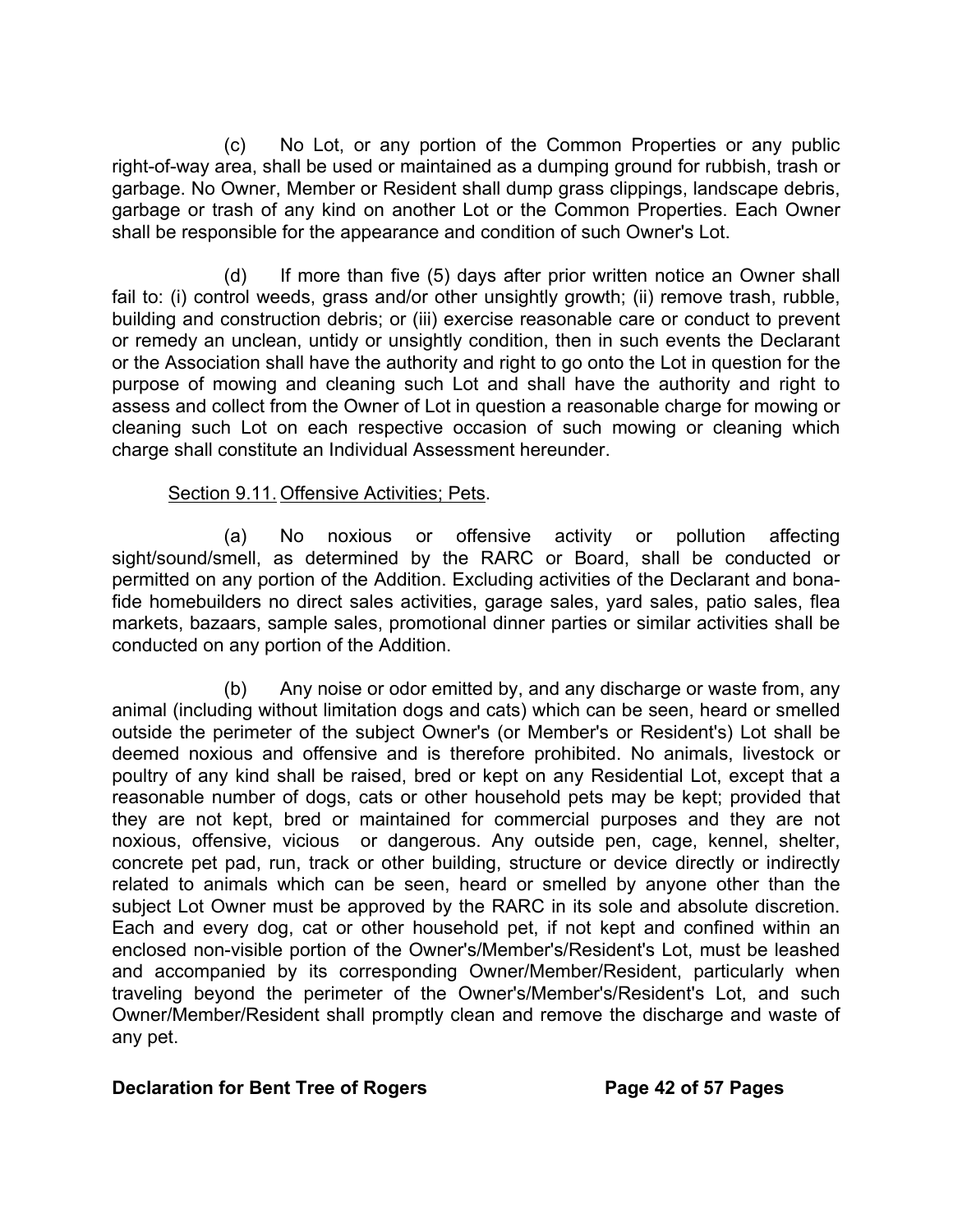(c) No activity shall be conducted on any Lot which would disturb the neighborhood or occupants of the adjacent properties, or which would constitute a nuisance, or violate any public law, ordinance or regulation from time to time applicable thereto. Further, no Owner, Member or Resident shall permit any thing or condition to exist upon any Lot which shall induce, breed or harbor diseases or insects or other pests.

## Section 9.12. Landscaping; Sprinkler System; and Maintenance.

(a) Construction of each and every Dwelling Unit on a Residential Lot or Structure on any Residential Lot within the Addition shall include the installation and placement of appropriate landscaping. Any and all plans and specifications of front yards and side yards not enclosed by solid fencing, including alterations, changes or additions thereto, shall be subject to the prior approval of the RARC. Preservation of existing trees is encouraged. The grass in all front, side and rear yards shall be solid grass sod of such type as shall be provided in the Residential Design Guidelines, unless otherwise approved in writing by the RARC. Each Owner and Resident of any Lot shall have the duty and responsibility, at their sole cost and expense, to keep, maintain and landscape their Lot in a clean and attractive condition at all times, including, without limitation, (i) the proper sodding, consistent watering and mowing of all lawns, (ii) the pruning and cutting of all trees and shrubbery, (iii) watering of all landscape, (iv) keeping lawn and garden areas alive, free of weeds and attractive, all in a manner and with such frequency as is consistent with aesthetics and good property management.

(b) Each Lot shall have and contain an underground automatic water sprinkler system for the purpose of providing sufficient water to the entire yard.

(c) Each Owner and Resident of any Lot shall have the duty and responsibility, at their sole cost and expense, to keep and maintain their Lot, and all improvements therein and thereon, in a well maintained, safe, clean, healthy and attractive condition at all times, including, without limitation (i) prompt removal of all litter, trash, refuse and waste, (ii) keeping exterior lighting and mechanical facilities in working order, (iii) keeping driveways in good repair and condition, (iv) promptly repairing any exterior damage, (v) complying with all governmental health and police requirements, and (vi) repainting Improvements when required, all in a manner and with such frequency as is consistent with aesthetics, safety and good property management.

(d) The Association, and its agents, during normal business hours, shall have the right (after five (5) days written notice to the Owner of any Lot involved, setting forth the specific violation or breach of this covenant and the action required to be taken, and if at the end of such time reasonable steps to accomplish such action have not been taken by the Owner), to enter on the subject premises (without any

## **Declaration for Bent Tree of Rogers Page 43 of 57 Pages**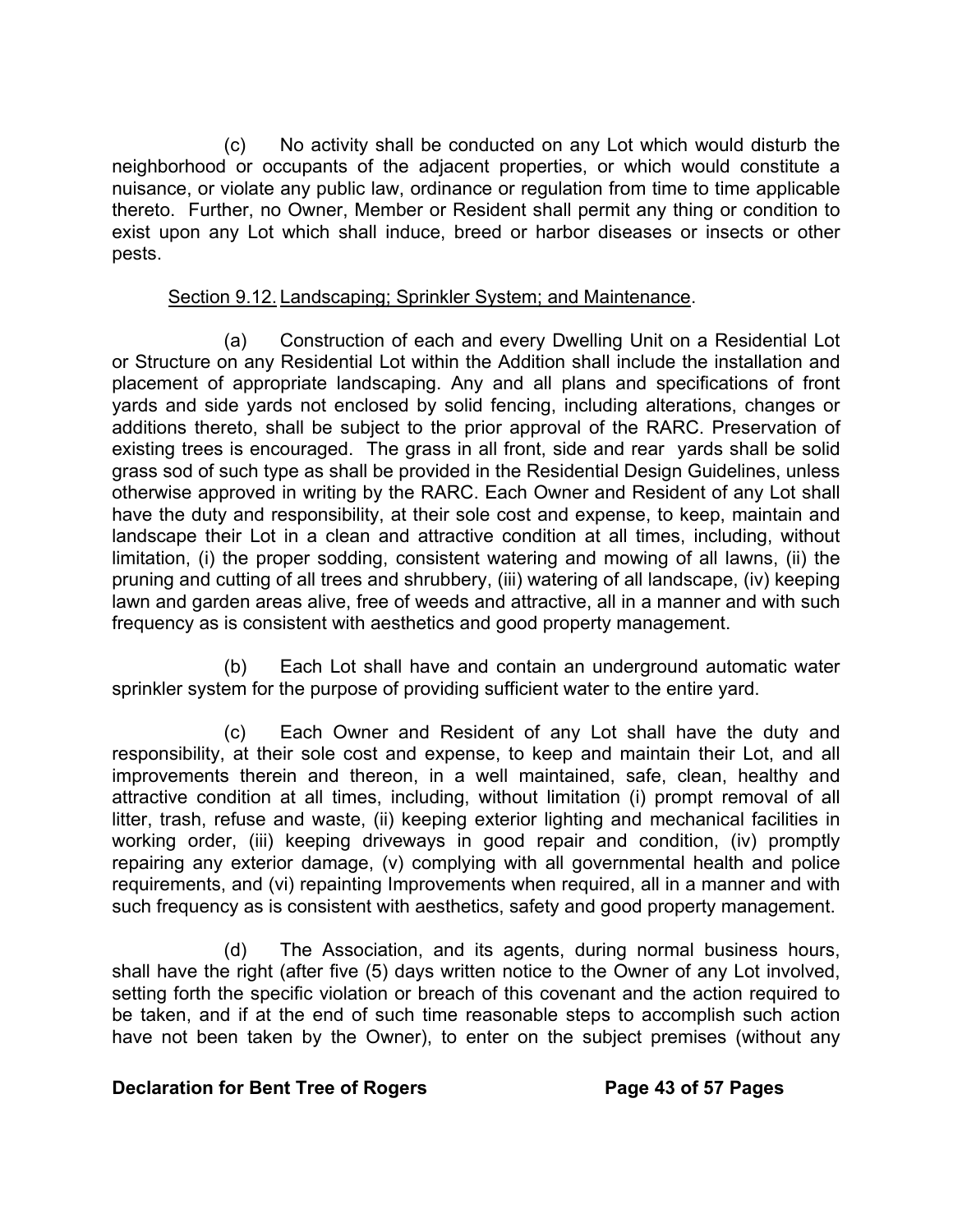liability whatsoever for damages for wrongful entry, trespass or otherwise to any Person) and to take the action(s) specified in the notice to remedy or abate said violation(s) or breach(es). The cost of such remedy or abatement will be paid to the Association upon demand and if not paid within thirty (30) days thereof, shall become a lien upon the Lot affected. The Association, or its agent, shall further have the right (upon like notice and conditions), to trim or prune, at the expense of the Owner, any hedge, tree or any other planting that, in the written opinion of the Association, by reason of its location on the Lot, or the height, or the manner in which it is permitted to grow, is detrimental to the adjoining Lots, is dangerous or is unattractive in appearance. The lien provided under this Section 9.12 will constitute a lien retained against the Lot in question with the same force and effect as the Payment and Performance Lien for Assessments set forth in these Covenants.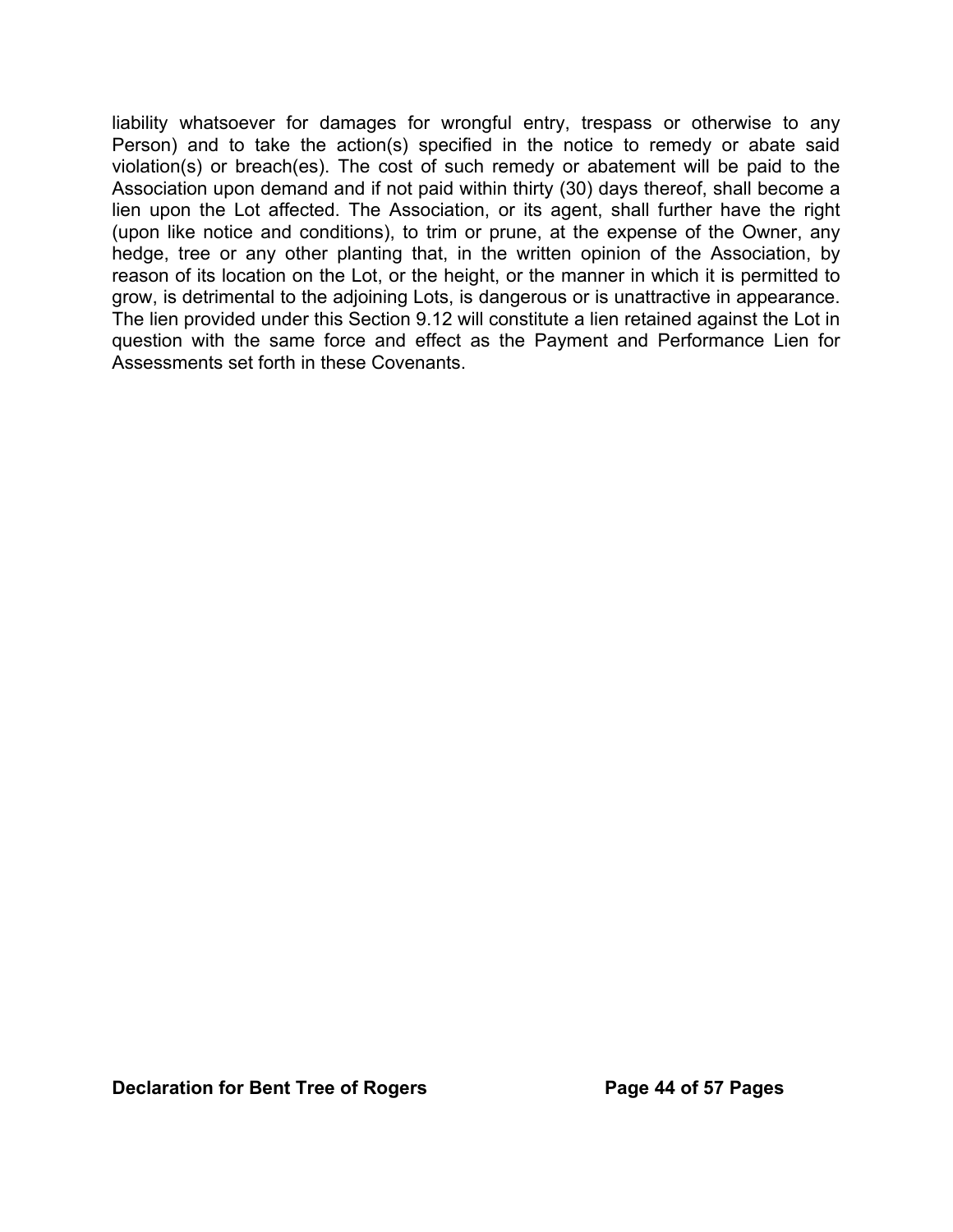# Section 9.13. Exterior Surfaces; Construction.

(a) All roofs of any Dwelling Unit located on any Residential Lot shall be constructed of materials approved by the RARC taking into account harmony, conformity, color, appearance, quality and similar considerations, as well as the requirements of the Residential Design Guidelines.

(b) The exterior surface of all Dwelling Units shall be constructed of materials approved by the RARC and shall conform to the requirements set forth in the Residential Design Guidelines. The RARC shall establish restrictions on the percentages of materials to be utilized on exterior surfaces. The exterior portions of each chimney or fireplace will be one hundred percent (100%) masonry construction, as approved by the RARC, and shall conform to the requirements set forth in the Residential Design Guidelines. Installation of all types of exterior items and surfaces such as address numbers or external ornamentation, outdoor illumination, lights, exterior paint or stain and the like shall be subject to the prior approval of the RARC, as well as the requirements of the Residential Design Guidelines. No previously used materials, other than fired antique brick, shall be permitted on the exterior of any Dwelling Unit, without the prior approval of the RARC.

- Lot.
- (c) No above ground-level swimming pools shall be installed on any

(d) Matters relating to the construction of, composition of and/or location of sidewalks, porches and other appurtenances or appendages of every kind or character, interior construction, projections above roof lines and the location of sports equipment or installations shall be governed by the Residential Design Guidelines. Additionally each Owner shall at all times comply with the Existing Restrictions in regard to matters relating to roofs, materials and exterior surfaces.

(e) Each Owner shall keep and maintain the quality and appearance of all exterior surfaces, particularly those areas covered by an approved paint or stain, in good repair, condition and appearance.

Section 9.14. Mailboxes. Each Residential Lot shall have a mailbox of a design, material and location as specified in the Residential Design Guidelines and approved by the RARC.

Section 9.15. Exterior Lighting. No exterior lighting, including landscaping lighting, shall be installed or maintained on any Residential Lot which is not in compliance with the Residential Design Guidelines, the Zoning Ordinance or otherwise approved in writing by the RARC.

## **Declaration for Bent Tree of Rogers The State Page 45 of 57 Pages**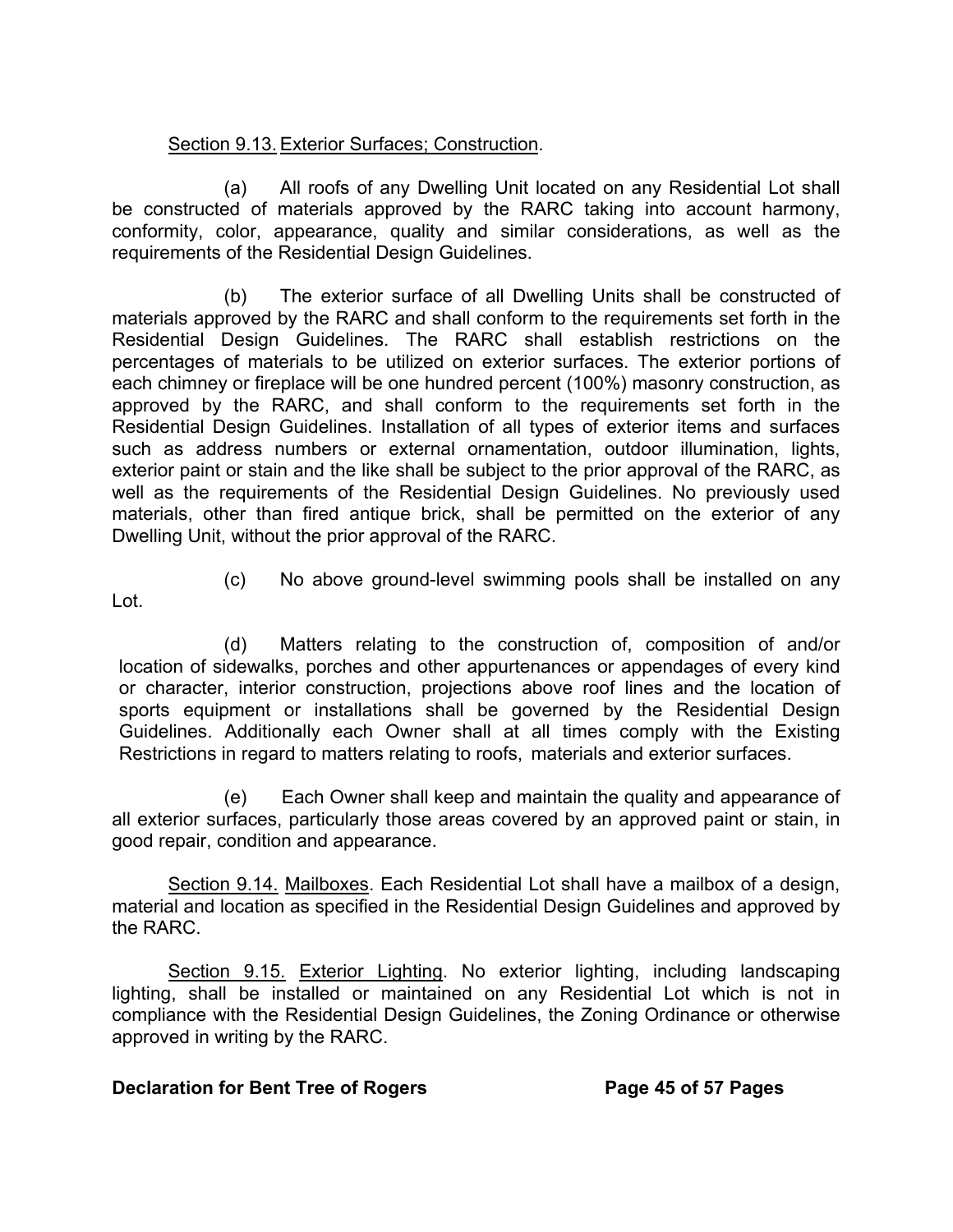Section 9.16. Window Coolers. No window or wall type air-conditioners or water coolers shall be permitted to be used, erected, placed or maintained on or in any Dwelling Unit on any Residential Lot.

Section 9.17. Antennae Restrictions. All antennae or aerial wires (including, without limitation, radio or television transmitting or receiving antennae and satellite dishes) shall be installed within the Dwelling Unit so that no exterior or free standing antennas, wires, discs or satellite dishes are visible except as expressly permitted by the Residential Design Guidelines or the RARC. No radio signals television signals or any other form of electromagnetic radiation shall originate from any Lot which may unreasonably interfere with the reception of television or radio signals on any other Lot.

Section 9.18. Solar Panels. No solar panels shall be permitted on the roof of any Structure constructed on any Residential Lot unless approved in writing by the RARC.

Section 9.19. Removal of Dirt and Mineral Excavation. The digging of dirt or the removal of any dirt from any Residential Lot is hereby expressly prohibited, except as may be necessary in conjunction with landscaping or construction of Improvements. Minimum finished elevations established on the Plats shall be maintained at all times, unless a variance is secured by the Owner from the RARC. Further, no operations for mining or exploration for or removal of any water, oil or other hydrocarbons, minerals of any kind, gravel, earth or any earth substance of any kind shall be conducted on any Lot.

#### **ARTICLE X EASEMENTS**

Section 10.1. Easements; Utilities. Easements for the installation and maintenance of utilities and drainage facilities shall be reserved as shown on the Plat thereof for the applicable Subdivision. Utility service may be installed along or near the front and/or side and/or rear Lot lines and each Lot Owner shall have the task and responsibility of determining the specific location of all such utilities. Except as may be otherwise permitted by the RARC (e.g. fencing, flatwork, landscaping, etc.), no Owner shall erect, construct or permit any obstructions or permanent improvements of any type or kind to exist within any easement area, nor shall anything be done or permitted within an easement area which would restrict or adversely affect drainage. Electrical (and possibly other utility) easements may be located at, near or along the front or rear lot line(s), and each Lot Owner assumes full, complete and exclusive liability and responsibility for all cost and expense related to damage, repair, relocation and restoration of any improvements or fence located within the easement area. Except as to special street lighting or other aerial facilities which may be required by the City or

## **Declaration for Bent Tree of Rogers The State 20 Page 46 of 57 Pages**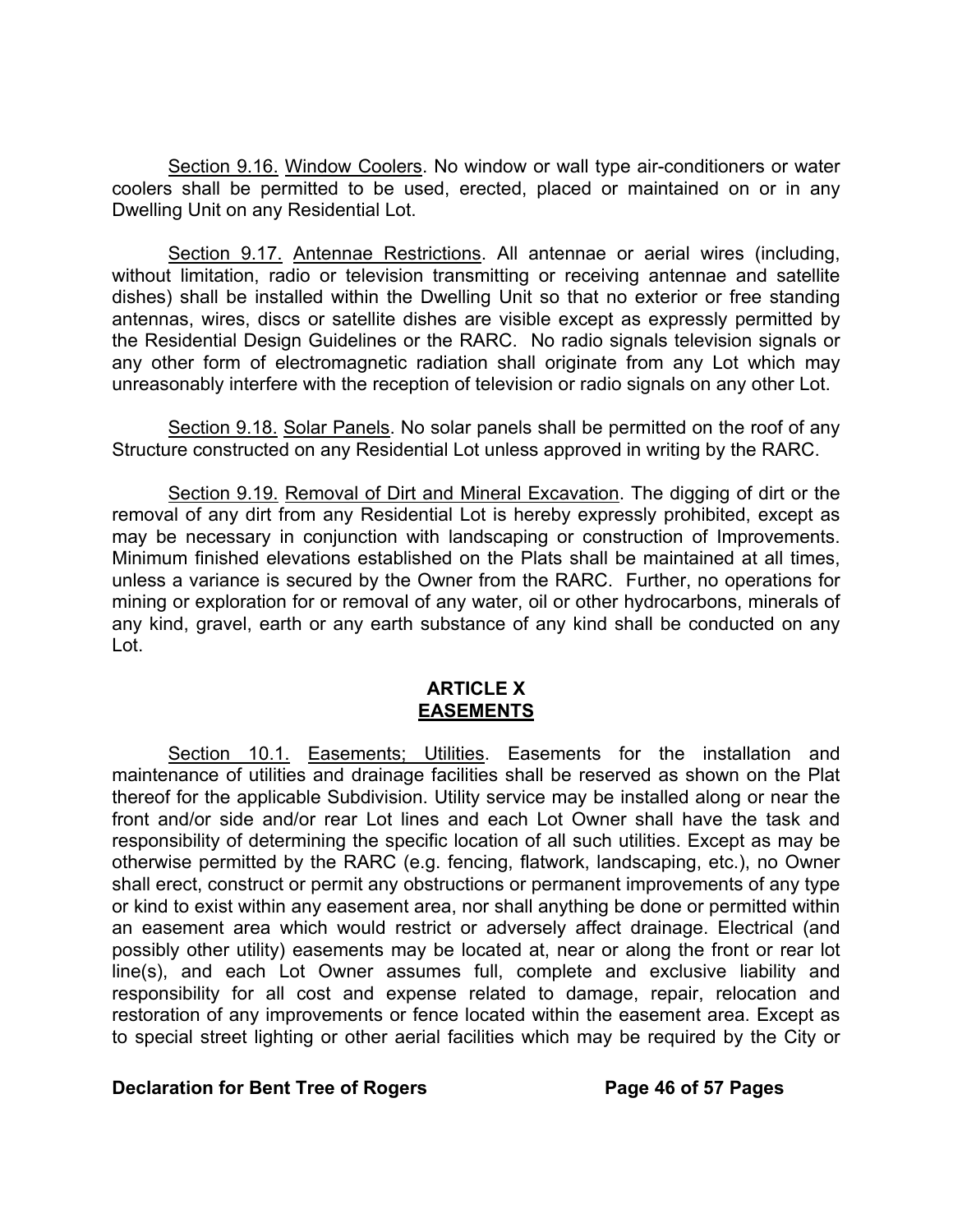which may be required by the franchise of any utility company or which may be installed by the Declarant pursuant to its development plan, no aerial utility facilities of any type (except meters, risers, service pedestals and other surface installations necessary to maintain or operate appropriate underground facilities) shall be erected or installed within the Subdivision whether upon individual Lots, easements, streets or rights-of-way of any type, either by the utility company or any other Person, including, but not limited to, any Person owning or acquiring any part of the Subdivision, and all utility service facilities (including, but not limited to, water, sewer, gas, electricity and telephone) shall be buried underground unless otherwise required by a public utility. The foregoing notwithstanding, aerial utility facilities may be required to deliver services to the property line of the Subdivision. All utility meters, equipment, air conditioning compressors, pool equipment and similar items must be visually screened and located in areas designated by the RARC. Full rights of ingress and egress shall be had by the Declarant, the Association, and all utility companies serving the Subdivision, and their respective successors and assigns, at all times over the Subdivision for the installation, operation, maintenance, repair or removal of any utility together with the right to remove any obstruction (excluding, however, any driveway, fence or other Improvement or Structure which has been theretofore specifically approved by the RARC or the Board) that may be placed in such easement that would constitute interference with the use of such easement, or with the use, maintenance, operation or installation of such utility.

Section 10.2. Sign Easements The Association shall have the right, privilege, duty and responsibility to reasonably maintain and care for any and all signs, monuments, landscaping and the like installed or placed on any "sign easement area" depicted within the applicable Plat.

Section 10.3. Ingress, Egress and Maintenance by the Association. Full rights of ingress and egress shall be had by the Association at all times over and upon the setback and sign easement areas applicable for each Lot for the carrying out by the Association of its functions, duties and obligations hereunder; provided, however, that any such entry by the Association upon any Lot shall be made with as little inconvenience to the Owner as practical, and any damage caused thereby shall be repaired by the Association at the expense of the Association's maintenance fund.

## **ARTICLE XI REGISTRATION**

## Section 11.1. Registration with the Association.

(a) In order that the Declarant and the Association can properly acquaint every Lot purchaser and every Owner, Member and Resident with these Covenants and the day-to-day matters within the Association's jurisdiction, no acquisition of any Lot within the Subdivision shall become effective until and unless all

## **Declaration for Bent Tree of Rogers Page 47 of 57 Pages**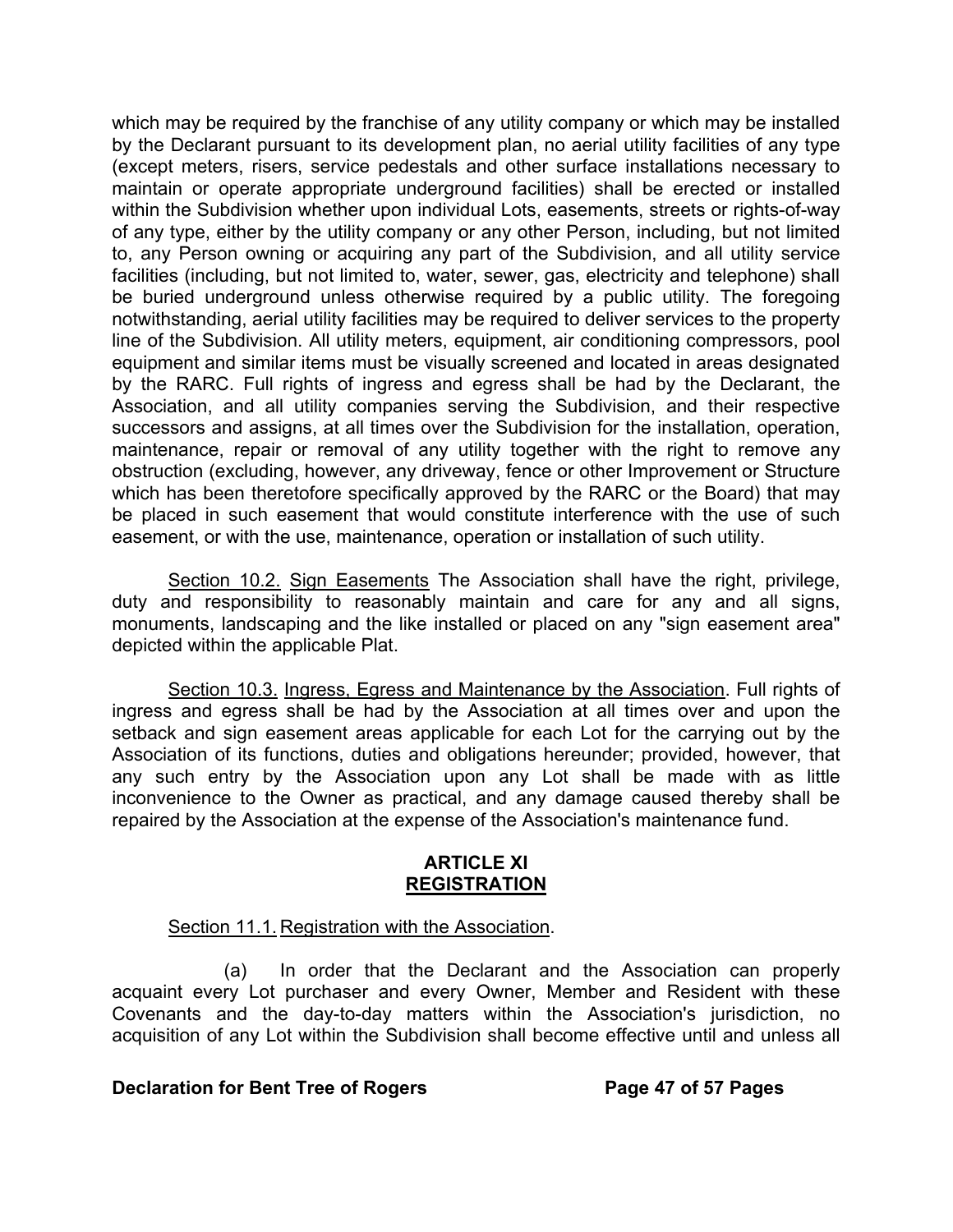directives by, and all obligations to, the Association and the Declarant have been properly and timely satisfied.

(b) Each and every Owner, Member and Resident shall have an affirmative duty and obligation to originally provide, and thereafter revise and update, within fifteen (15) days after a material change has occurred, various items of information to the Association such as: (a) the full name and address of each Owner, Member and Resident; (b) the full name of each individual family member who resides within the Dwelling Unit of the Lot Owner in question; (c) the business address, occupation and telephone numbers of each Resident; (d) the description and license plate number of each automobile owned or used by a Resident and brought within the Addition; (e) the name, address and telephone numbers of other local individuals who can be contacted (in the event the Resident cannot be located) in case of an emergency; and (f) such other information as may be reasonably requested from time to time by the Association. In the event any Owner, Member or Resident fails, neglects or refuses to so provide, revise and update such information, then the Association may, but is not required to, use whatever means it deems reasonable and appropriate to obtain such information and the offending Owner, Member and Resident shall become automatically jointly and severally liable to promptly reimburse the Association for all reasonable costs and expenses incurred in so doing.

## **ARTICLE XII RIGHTS OF CERTAIN MORTGAGEES AND MORTGAGE INSURERS**

 Section 12.1. Applicability. The provisions within this Article XII are for the primary benefit of:

(a) The owners and holders of Institutional Mortgages which are required to satisfy the applicable requirements of FHA, VA, FNMA, FHLMC and other similar governmental, quasi-governmental and nationally recognized public and/or private sources of end financing (such mortgagees sometimes collectively referred to herein as **"Eligible Mortgagees"** and their mortgages referred to as **"Eligible Mortgages"**); and

(b) The insurers, guarantors, participants and subsidizers of the Eligible Mortgages, sometimes collectively referred to herein as the **"Eligible Insurers."**

To the extent applicable, necessary or proper, the provisions of this Article XII apply not only to this Declaration but also to the Articles and By-Laws of the Association. This Article XII is supplemental to, and not in substitution of, any other provisions of this Declaration, the Articles and By-Laws, but in the event of ambiguity or conflict, this Article XII shall control.

# **Declaration for Bent Tree of Rogers The State Page 48 of 57 Pages**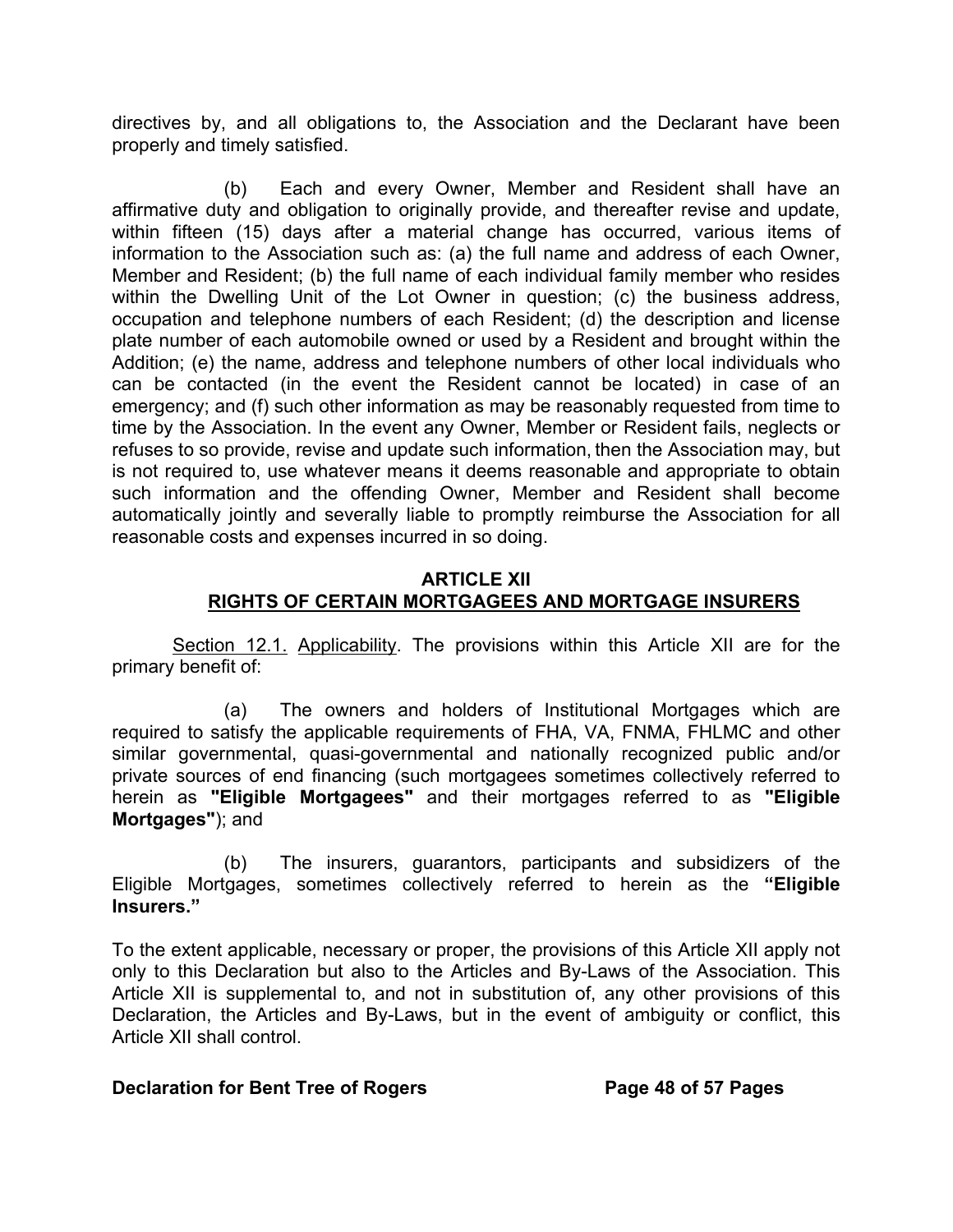Section 12.2. Notices of Action. An Eligible Mortgagee or Eligible Insurer who provides written request to the Association (such request to state the name and address of such holder, insurer or guarantor and a reasonable description of the Dwelling Unit covered by the Eligible Mortgage) will be entitled to receive timely written notice of:

(a) any proposed termination of the Association;

(b) any condemnation loss or any casualty loss which affects a material portion of the Subdivision or which materially affects any Dwelling Unit on which there is an Eligible Mortgage held, insured or guaranteed by such Eligible Mortgagee or Eligible Insurer, as applicable;

(c) any delinquency in the payment of Assessments or charges owed by an Owner of a Dwelling Unit subject to the Eligible Mortgage of such Eligible Mortgagee or Eligible Insurer, where such delinquency has continued for a period of sixty (60) days;

(d) any lapse, cancellation or material modification of any insurance policy or fidelity bond maintained by the Association; or

(e) any proposed action which would require the consent of the Eligible Mortgagees as required hereinbelow.

# Section 12.3. Joinder to Documents.

(a) In addition to the provisions set forth within Article XIII, Eligible Mortgagees who have requested the Association to notify them concerning any proposed action that requires the consent of a specified percentage of Eligible Mortgagees also have the right to join in the decision making about certain amendments to this Declaration. In such regard amendments of a "material nature," as hereinafter defined, must be approved by (i) the Owners as specified in Section 13.4 hereof, and (ii) Eligible Mortgagees representing at least fifty-one percent (51%) of the Dwelling Units that are subject to Eligible Mortgages. Additionally, the following matters must be approved by Eligible Mortgagees representing at least fifty-one percent (51 %) of the Dwelling Units that are subject to Eligible Mortgages:

- (i) The redefinition of the boundaries of any Lot covered by an Eligible Mortgage;
- (ii) A decision by the Association to establish self-management when professional management had been required previously by an Eligible Mortgagee; or

## **Declaration for Bent Tree of Rogers The State Page 49 of 57 Pages**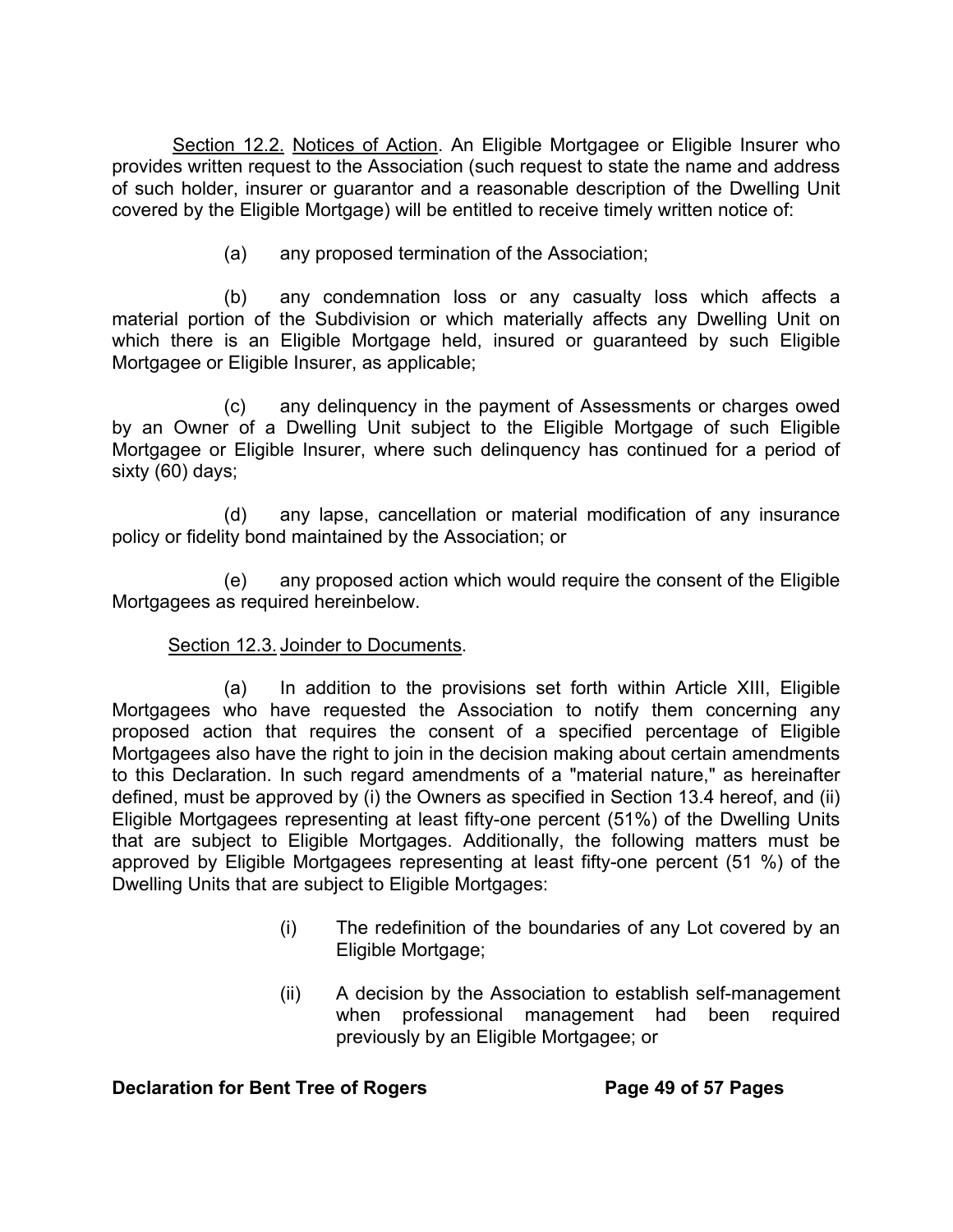(iii) Any provisions that expressly benefit Eligible Mortgagees or Eligible Insurers.

(b) If and when the Owners are considering termination of the coverage of this Declaration over the Subdivision for reasons other than substantial destruction or condemnation, the Eligible Mortgagees representing at least sixty-seven percent (67%) of the mortgaged Dwelling Units in the Subdivision must approve such termination.

## Section 12.4. Special FHLMC Provision.

(a) So long as required by the FHLMC, the following provisions apply in addition to and not in lieu of the other provisions of Article XII. Unless two-thirds (2/3) of the Eligible Mortgagees or Owners of Residential Lots give their consent (together with the approval of the Owners, as herein provided), and subject to the condition that any proposed action of the Association purportedly covered by the following requirements must be material and adverse, the Association shall not:

- (i) except as expressly permitted hereby, by act or omission seek to abandon, partition, subdivide, encumber, sell or transfer the Common Properties which the Association owns, directly or indirectly (exclusive of the granting of easements for public utilities or for other public purposes consistent with the intended use of the Addition);
- (ii) change the method of determining the obligations in respect to Assessments, Charges or other monetary obligations which may be levied against an Owner;
- (iii) by act or omission charge, waive or abandon any scheme of regulations or enforcement thereof pertaining to the architectural design or the exterior appearance as contemplated by this Declaration and maintenance of Dwelling Units and of the Common Properties;
- (iv) assign any future income of the Association, including its right to receive Assessments;
- (v) fail to maintain fire and extended coverage insurance on assets owned by the Association, as required by this Declaration; or

**Declaration for Bent Tree of Rogers Page 50 of 57 Pages**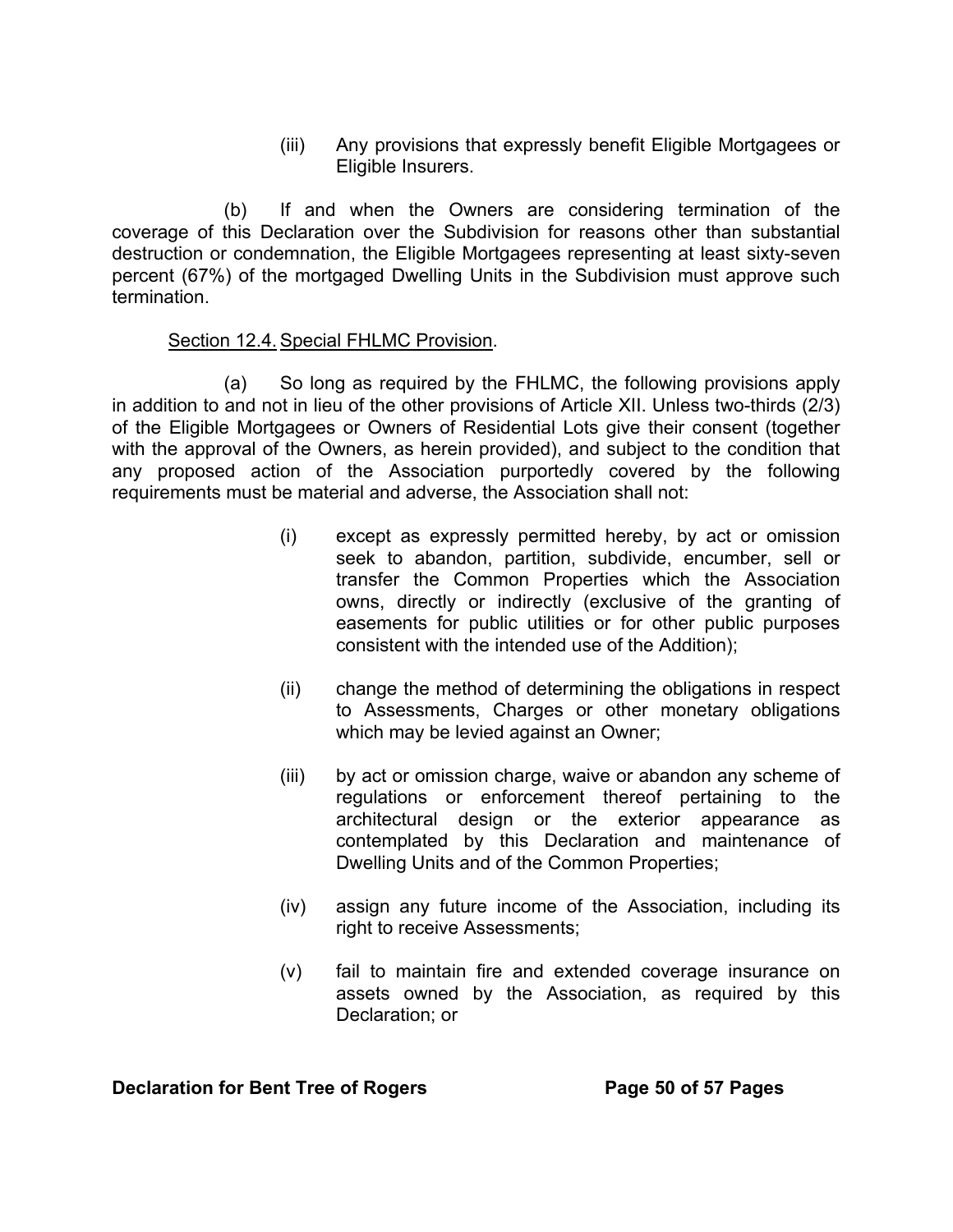(vi) use hazard insurance proceeds for any losses to the Common Properties for any purpose other than the repair, replacement or reconstruction of such properties.

(b) The provisions of this Section 12.4 shall not be construed to reduce the percentage vote that must be obtained from Eligible Mortgagees when a larger percentage vote is otherwise required for any of the actions described in this Section 12.4.

(c) Eligible Mortgagees may, jointly or singly, pay taxes or other charges which are in default and which may or have become a charge against the Common Properties (if any) and may pay overdue premiums on casualty insurance policies, or secure new casualty insurance coverage upon the lapse of a policy, for the Common Properties owned by the Association and Eligible Mortgagees making such payments shall be entitled to immediate reimbursement from the Association.

 (d) No provision of this Declaration or the Bylaws shall give or shall be construed as giving any Owner or other party priority over any right of the first mortgage of any Lot in the case of distribution to such Owner of insurance proceeds or condemnation awards for losses to or a taking of a Common Property (if any).

 (e) Upon request, each Owner shall be obligated to furnish the Association the name and address of the holder of any Mortgage encumbering such Owner's Lot.

 (f) Should FNMA or FHLMC subsequently delete any of their respective requirements which necessitate the provisions of this Article or make any such requirements less stringent, the Board, without the approval of the Owners, may cause an amendment to this Article to be recorded to reflect such change or changes.

 Section 12.5. Approval of Amendments. The failure of an Eligible Mortgagee or Eligible Insurer to respond within thirty (30) days to any written request of the Association or the Board for approval of an addition or amendment shall constitute an implied written approval of the addition or amendment.

Section 12.6. Inspection of Books. The Association shall have current copies of the Declaration, Articles, Bylaws, rules and regulations, books, records and financial statements available for inspection by the Owners and by Eligible Mortgagees and Eligible Insurers during normal business hours or under other reasonable circumstances.

 Section 12.7. Financial Statements. The Association shall provide any Eligible Mortgagee or Eligible Insurer which submits a written request with a copy of an annual

# **Declaration for Bent Tree of Rogers Page 51 of 57 Pages**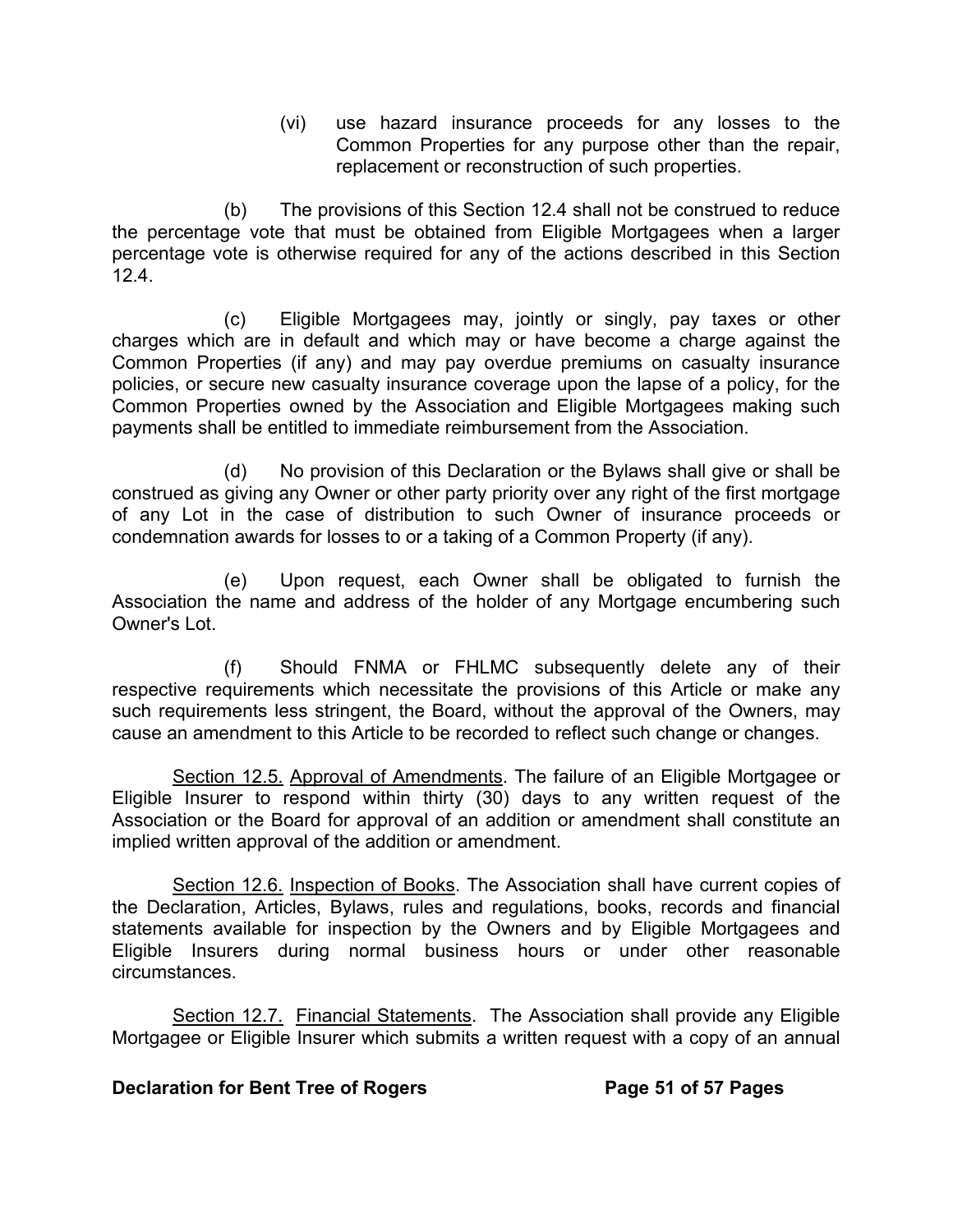financial statement within ninety (90) days following the end of each Fiscal Year. Each such Eligible Mortgagee and Eligible Insurer shall have the right to have such statements audited by an independent certified public accountant at its sole cost and expense, which audited report shall be made available to the Association within thirty (30) days following completion. The Association shall not be obligated to cause its financial statements to be audited by more than one (1) Eligible Mortgagee or Eligible Insurer more than once in any Fiscal Year.

 Section 12.8. Enforcement. The provisions of this Article XII are and shall be for the benefit of Eligible Mortgagees and Eligible Insurers and their successors and may be enforced by any of them by any available means, at law, or in equity.

Section 12.9. Attendance at Meeting. Any authorized representative(s) of an Eligible Insurer may attend and address any meeting of the Association which an Owner may attend.

#### **ARTICLE XIII GENERAL PROVISIONS**

## Section 13.1. Power of Attorney.

 (a) Each and every Owner, Member and Resident hereby makes, constitutes and appoints the Declarant as his/her/its true and lawful attorney-in-fact, coupled with an interest and irrevocable, for him/her/its and in his/her/its name, place and stead and for his/her/its use and benefit, to do the following:

- (i) to exercise, do or perform any act, right, power, duty or obligation whatsoever in connection with, arising out of, or relating to any matter whatsoever involving this Declaration and the Addition;
- (ii) to sign, execute, acknowledge, deliver and record any and all instruments which modify, amend, change, enlarge, contract or abandon the terms within this Declaration, or any part hereof, with such clause(s), recital(s), covenant(s), agreement(s) and restriction(s) as the Declarant shall deem necessary, proper and expedient under the circumstances and conditions as may be then existing; and
- (iii) to sign, execute, acknowledge, deliver and record any and all instruments which modify, amend, change, enlarge, contract or abandon the subdivision plat(s) of the Addition, or any part thereof, with any easements and rights-of-way to be

## **Declaration for Bent Tree of Rogers Page 52 of 57 Pages**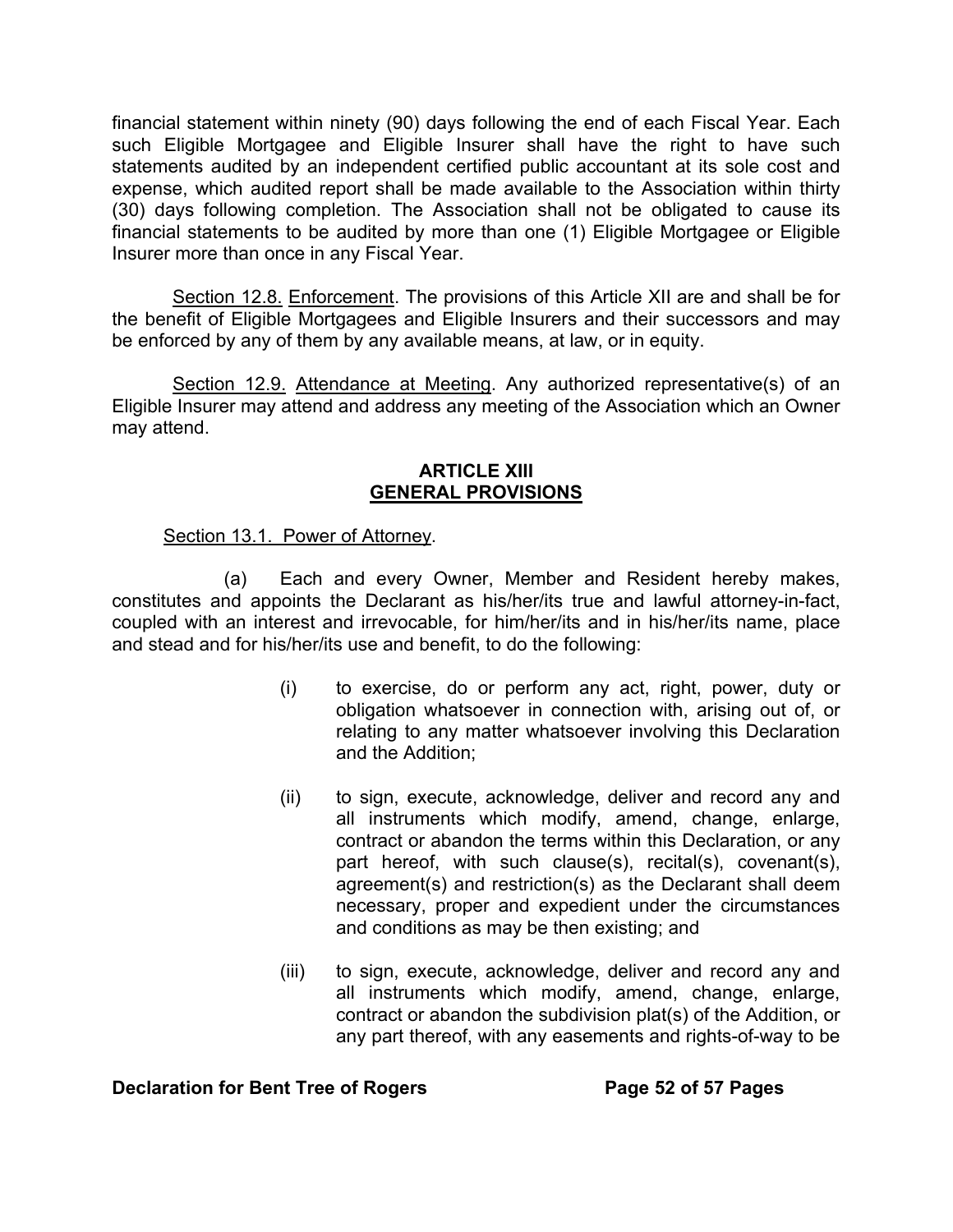therein contained as the Declarant shall deem necessary, proper and expedient under the conditions as may then be existing.

 (b) The rights, powers and authority of said attorney-in-fact to exercise any and all of the rights and powers herein granted shall commence and be in full force upon recordation of this Declaration in the Records and shall remain in full force and effect thereafter until conclusion of the Development Period.

Section 13.2. Further Development. During the Development Period, each and every Owner, Member and Resident waives, relinquishes and shall not directly or indirectly exercise any and all rights, powers or abilities, and the Association shall not devote or expend any monies or personnel, regarding the contest, objection to, challenge, dispute, obstruction, hindrance or any manner of disagreement with the proposed or actual development (including, without limitation, zoning or re-zoning efforts or processes pertaining to residential uses) of any real property owned by the Declarant or by the affiliates, assignees or successors of the Declarant within the Addition which is generally consistent with the scheme contemplated by this Declaration and the provisions of the Zoning Ordinance. Additionally, each and every Owner, Member and Resident of a Residential Lot waives, relinquishes and shall not directly or indirectly exercise any and all rights, powers or abilities.

Section 13.3. Duration. The Covenants of this Declaration shall run with and bind the land subject to this Declaration, and shall inure to the benefit of and be enforceable by the Association and/or the Owners and Residents of any Lot subject to this Declaration, their respective legal representatives, heirs, devisees, personal representatives, successors and assigns, for an original thirty (30) year term expiring on the thirtieth (30th) anniversary of the date of recordation of this Declaration, after which time these Covenants shall be automatically extended for successive periods of five (5) years unless an instrument is signed by the Owners of at least fifty-one percent (51 %) of all Residential Lots within this Subdivision and recorded in the Records, which contains and sets forth an agreement to abolish these Covenants; provided, however, no such agreement where approved by less than seventy-five percent (75%) of the Owners of all Residential Lots within this Subdivision to abolish shall be effective unless made and recorded one (1) year in advance of the effective date of such abolishment.

Section 13.4. Amendments. The Covenants set forth herein are expressly subject to change, modification and/or deletion by means of amendment, at any time and from time to time, on the following basis:

 (a) During the Development Period (i) in response to any governmental or quasi-governmental guideline, requisite or requirement, particularly with respect to those entities or agencies directly or indirectly involved in, or having an impact on,

## **Declaration for Bent Tree of Rogers The Seater Page 53 of 57 Pages**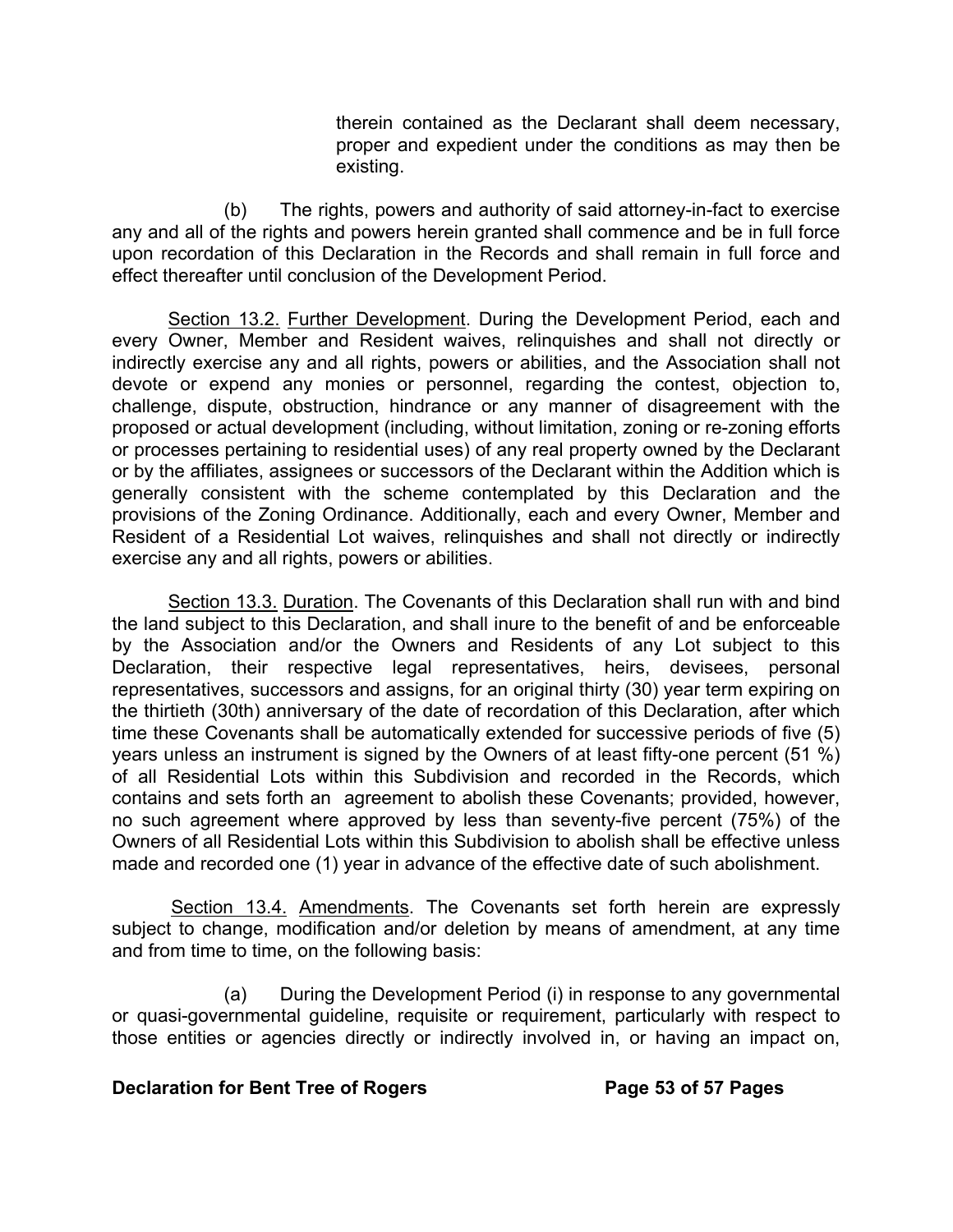mortgage financing, mortgage insurance and/or reinsurance, or (ii) in respect to amendments which are not of a **"material nature"**, the Declarant shall have the complete and unfettered right and privilege to amend, change, revise, modify or delete portions of these Covenants, and each and every Owner, Member and Resident specifically and affirmatively authorizes and empowers the Declarant, utilizing the attorney-in-fact status set forth in Section 13.1 above, to undertake, complete and consummate any and all such amendments, changes, revisions, modifications or deletions as the Declarant (in its sole and absolute discretion) shall deem reasonable and appropriate.

 (b) From and after conclusion of the Development Period these Covenants, other than amendments of a **"material nature"**, may be amended or changed upon the express written consent of the Board, without the approval of any Owner, Member or Resident.

 (c) Amendments of a **"material nature"** to the Declaration must be agreed to and approved:

- (i) during the Development Period, by the Declarant above; and
- (ii) from and after the expiration of the Development Period, by Residential Lot Owners owning at least fifty-one percent (51 %) of the Residential Lots.

 (d) A substantive change to any provision dealing with or governing any of the following items will be considered an amendment of a **"material nature"**:

- (i) increases in Annual Assessments that raise the previous Annual Assessment amount by more than twenty-five percent (25%)*,* liens securing the payment of Assessments, or subordination of liens securing the payment of Assessments, or materially and adversely changing the method of determining the obligations in respect to Assessments, Charges or other monetary obligations which may be levied against an Owner;
- (ii) material reduction of reserves for maintenance, repair, and replacement of Common Properties;
- (iii) responsibility for maintenance and repairs;
- (iv) except as expressly permitted herein, convertibility of any Lot into Common Properties or vice versa;

## **Declaration for Bent Tree of Rogers Page 54 of 57 Pages**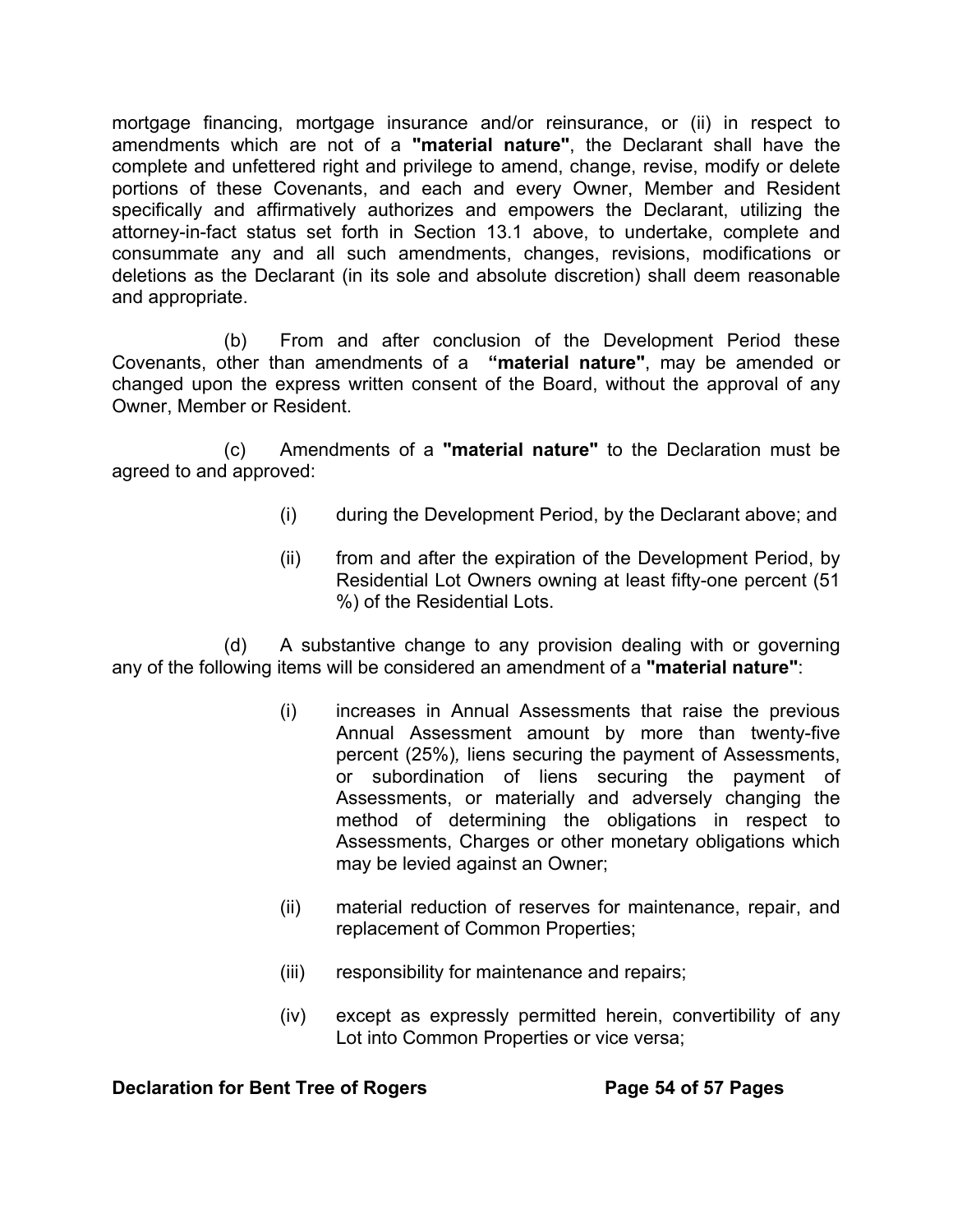- (v) expansion or contraction of the Addition, or the addition, annexation, or withdrawal of the property to or from the Addition, except as expressly permitted by the provisions of Article II hereof;
- (vi) hazard or fidelity insurance requirements;
- (vii) imposition of any restrictions on an Owner's right to sell or transfer his/her/its Lot;
- (viii) restoration or repair (after a hazard damage or partial condemnation) of the Common Properties in a manner other than that specified herein;
- (ix) any action to terminate the legal status of the Subdivision after substantial destruction or condemnation occurs or any action which materially and adversely alters the use of hazard insurance proceeds in respect to any losses to the Common Properties for any purpose other than the repair, replacement or reconstruction of the Common Properties; or
- (x) modification to the express provisions of Section 2.2 hereof.

(e) A substantive change to any provision dealing with or governing any of the following items will be considered as **"material"**, subject to the condition that any proposed action of the Association purportedly covered by the following must be material and adverse:

- (i) except as expressly permitted hereby, any act or omission to act seeking to abandon, partition, subdivide, encumber, sell or transfer the Common Properties which the Association owns, directly or indirectly (exclusive of the granting of easements for public utilities or for other public purposes consistent with the intended use of the Addition);
- (ii) any act or omission to act changing, waiving or abandoning any scheme of regulations or enforcement thereof pertaining to the design or the exterior appearance as contemplated by this Declaration and maintenance of Structures and of the Common Properties;
- (iii) any act assigning any future income of the Association,

#### **Declaration for Bent Tree of Rogers Page 55 of 57 Pages**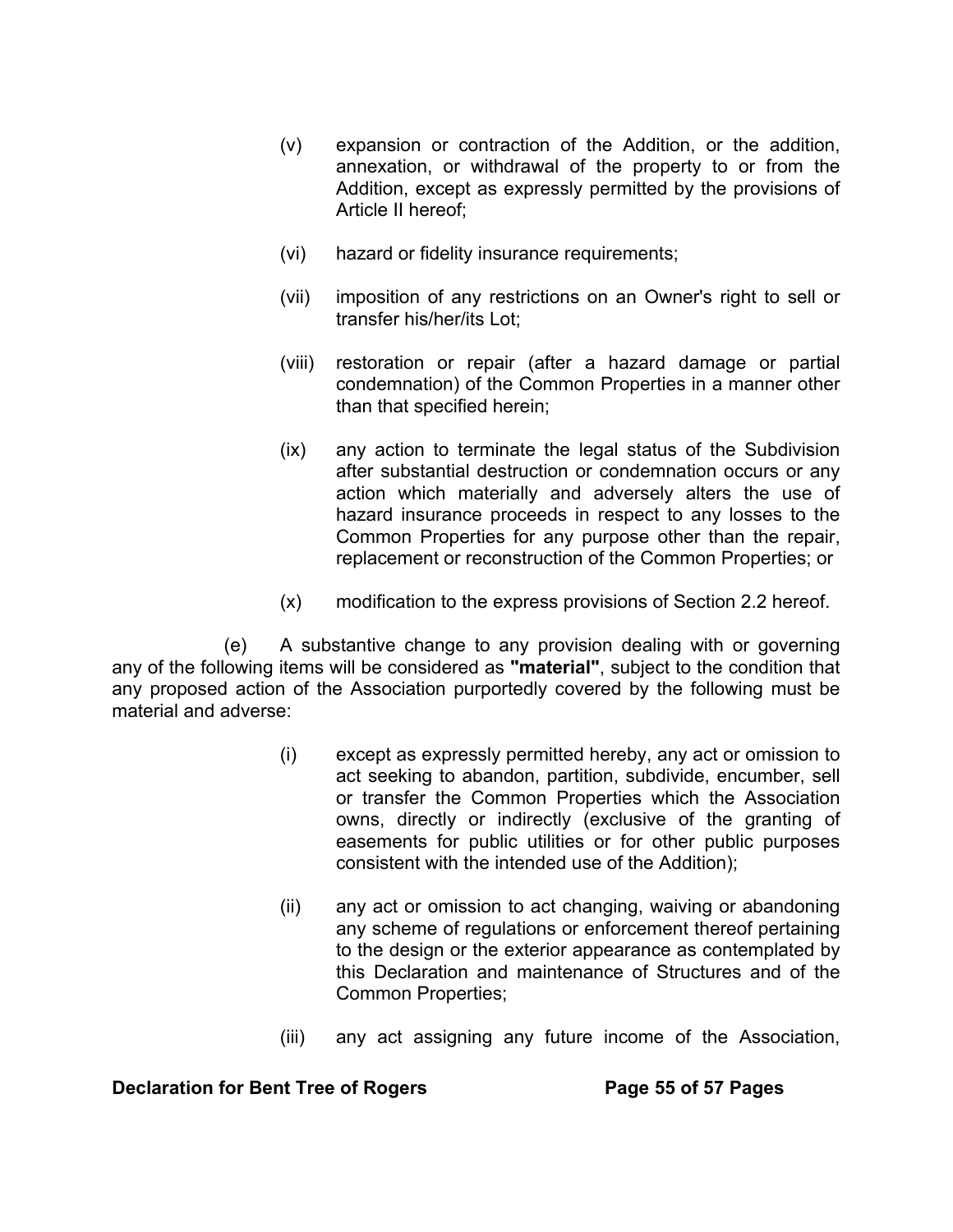including its right to receive Assessments; or

(iv) failing to maintain fire and extended coverage insurance on assets owned by the Association, as required by this Declaration.

 (f) Additions or amendments to the Declaration such as the correction of a technical error or the clarification of a statement shall not be considered or construed as being **"material,"** which amendment or amendments may be made by the Declarant or the Board. Any and all amendments shall be duly recorded in the Records.

Section 13.5. Enforcement. Each Owner of each Residential Lot shall be deemed, and held responsible and liable for the acts, conduct and omissions of each and every Member, Resident, guest and invitee affiliated with such Lot, and such liability and responsibility of each Owner shall be joint and several with their Member(s), Resident(s), guests and invitees. The contract Performance and Payment Lien covering Residential Lots shall extend to, cover and secure the proper payment and performance of all obligations under this Declaration by each and every Member, Resident, guest and invitee affiliated with each Owner. Each Owner may, upon appropriate application to and approval by the Association, impose greater or additional restraints and restrictions on the **"good standing"** qualifications of any Person who occupies such Owner' s Lot. Unless otherwise prohibited or modified by law, all parents shall be liable for any and all personal injuries and property damage proximately caused by the conduct of their children (under the age of 18 years) within the Subdivision. Enforcement of these Covenants may be initiated by any proceeding at law or in equity against any Person or Persons violating or attempting to violate them, whether the relief sought is an injunction or recovery of damages, or both, or enforcement of any lien created by these Covenants. Failure by the Association or any Owner to enforce any Covenant herein contained shall in no event be deemed a waiver of the right to do so thereafter. With respect to any litigation hereunder, the prevailing party shall be entitled to recover all costs and expenses, including court costs and reasonable attorneys' fees, from the non-prevailing parry.

Section 13.6. Validity. Violation of or failure to comply with these Covenants shall not affect the validity of any mortgage, bona fide lien or other similar security instrument which may then be existing on any Lot. Invalidation of any one or more of these Covenants, or any portions thereof, by a judgment or court order, shall not affect any of the other provisions or covenants herein contained, which shall remain in full force and effect. In the event any portion of these Covenants conflicts with mandatory provisions of any ordinance or regulation promulgated by the City (including, without limitation, the Zoning Ordinance), then such municipal requirement shall control.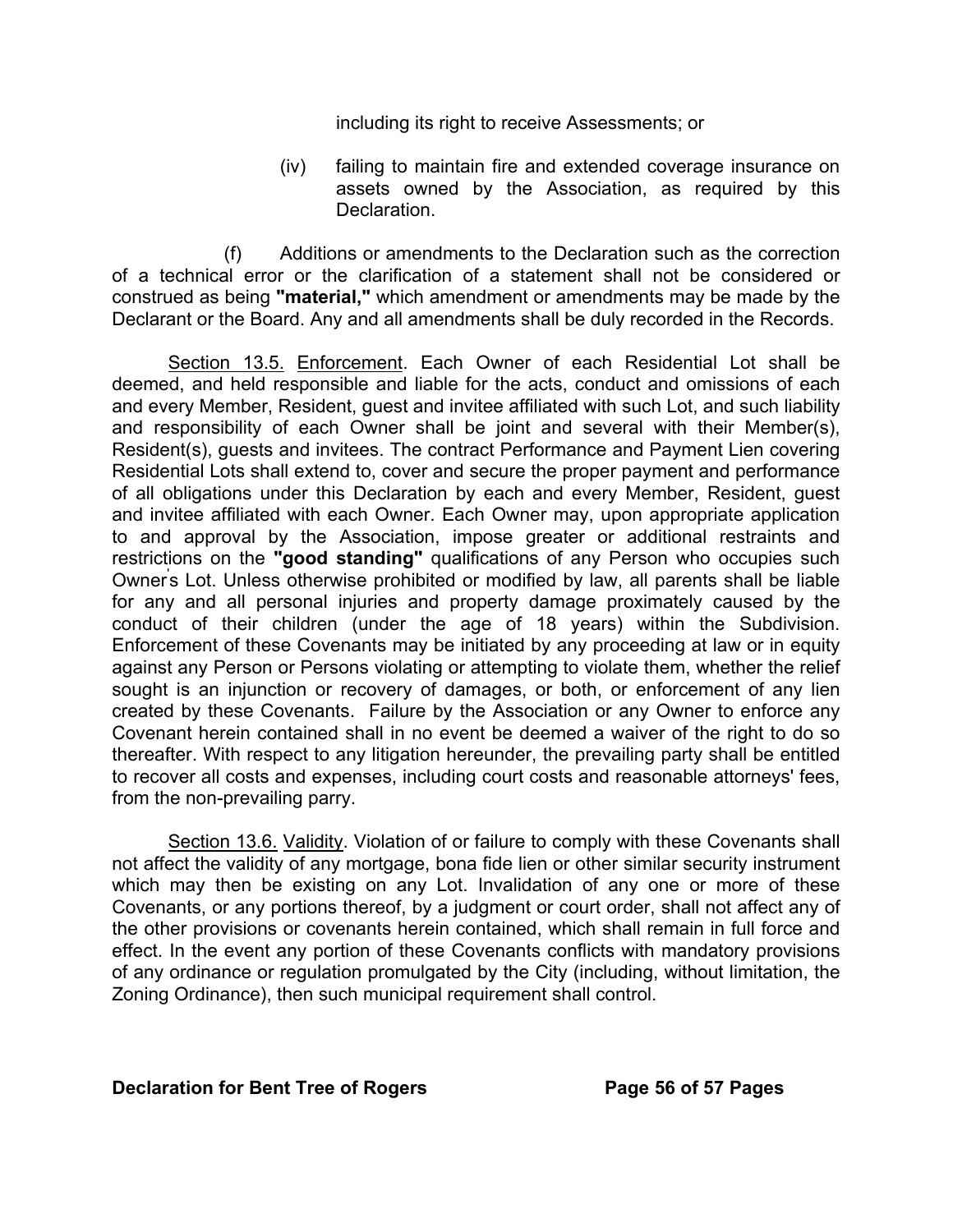Section 13.7. Headings. The headings contained in this Declaration are for reference purposes only and shall not in any way affect the meaning or interpretation of this Declaration. Words of any gender used herein shall be held and construed to include any other gender, and words in the singular shall be held to include the plural and vice versa, unless the context requires otherwise. Examples, illustrations, scenarios and hypothetical situations mentioned herein shall not constitute an exclusive, exhaustive or limiting list of what can or cannot be done.

Section 13.8. Notices to Member/Owner/Resident. Any notice required to be given to any Owner, Member or Resident of a Residential Lot under the provisions of this Declaration shall be deemed to have been properly delivered when: (i) sent via overnight delivery or deposited in the United States Mail, postage prepaid, addressed to the last known address of the Person who appears as the Owner, Member or Resident on the records of the Association at the time of such mailing; or when (ii) delivered by hand or by messenger to the last known address of such Person within the Addition; or when (iii) posted on the Association's bulletin board for at least thirty (30) consecutive calendar days; or when (iv) delivered by facsimile transmission to the last known facsimile number of the Person who appears as the Owner, Member or Resident on the records of the Association at the time thereof, evidenced by an acknowledgment of receipt by the recipient's facsimile machine.

Section 13.9. Notices to Mortgagees. The holder(s) of a mortgage may be furnished with written notification from the Association of any default by the respective mortgagor/Member/Owner in the performance of such mortgagor's/Member's/Owner's obligation(s) as established by this Declaration, provided that the Association has been theretofore furnished, in writing, with the correct name and address of such mortgage holder(s) and a request to receive such notification and a reasonable supply of selfaddressed, stamped envelopes.

# Section 13.10. Disputes.

(a) Matters of dispute or disagreement between Owners, Members or Residents with respect to interpretation or application of the provisions (excluding Article VIII architectural matters and issues concerning "substantial completion") of this Declaration or the Bylaws, shall be determined by the Board. Matters pertaining to Article VIII architectural matters and issues concerning "substantial completion" shall be determined by the RARC. These respective determinations (absent arbitrary and capricious conduct or gross negligence) shall be final and binding upon all Owners, Members and Residents.

(b) The provisions of this Section 13.10 shall only apply with respect to the resolution of a dispute which is, pursuant to the provisions of this Declaration, expressly agreed to be subject to resolution by arbitration. To institute the provisions of

# **Declaration for Bent Tree of Rogers Page 57 of 57 Pages**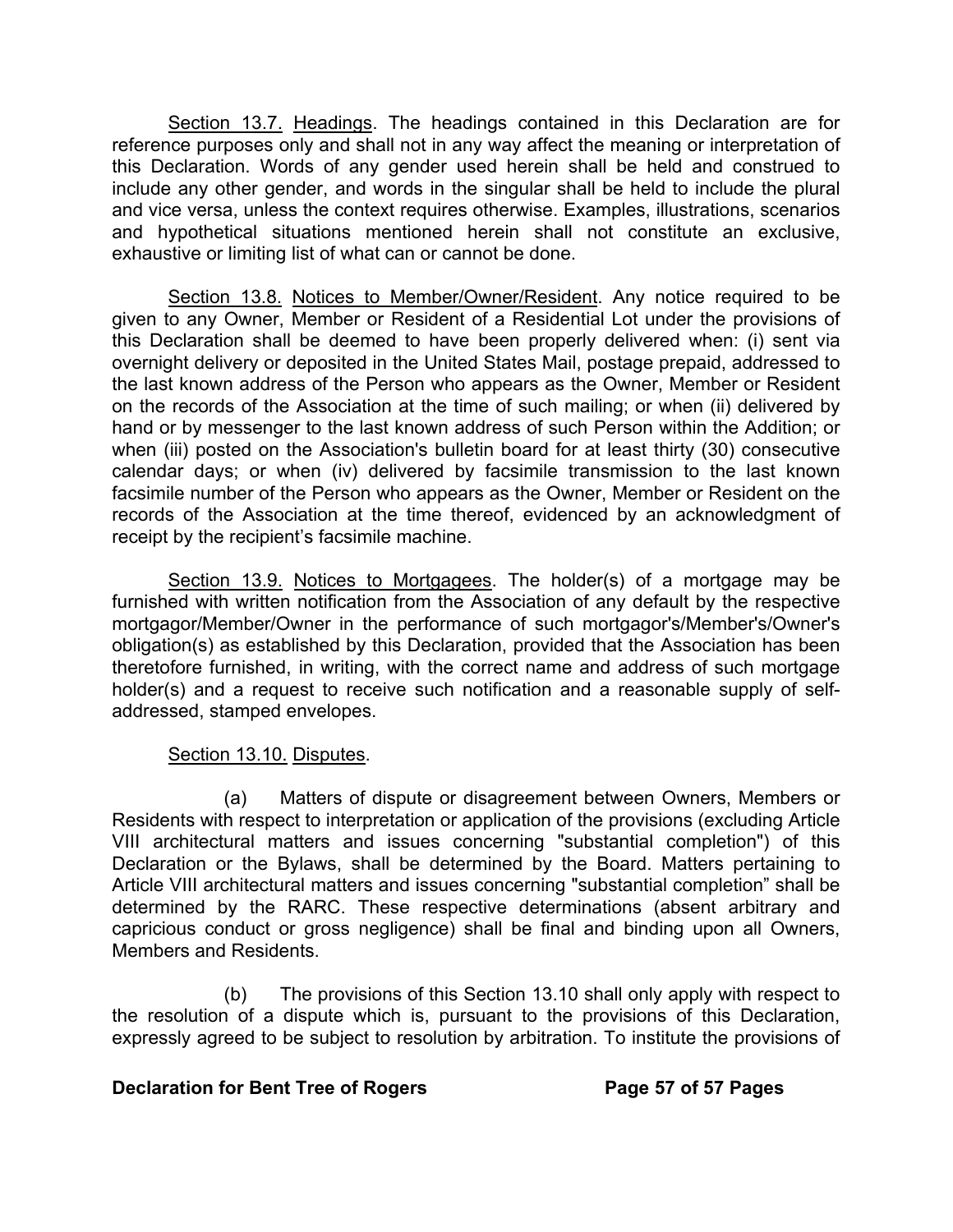this Section 13.10(b) the party desiring to initiate the procedure ("First Party") shall notify the other party ("Second Party") and in such notice shall designate the first arbitrator ("Arbitrator One"). If Arbitrator One is acceptable to the Second Party, the Second Party shall so notify the First Party within ten (10) days after such notice is given and Arbitrator One shall proceed to determine the matter or dispute within thirty (30) days thereafter. If Arbitrator One is not acceptable to the Second Party, then within ten (10) days after the giving of the First Party's notice, the Second Party shall designate, in a written notice, the second arbitrator ("Arbitrator Two"). If the Second Party fails to timely approve the Arbitrator One or designate Arbitrator Two, then Arbitrator One shall proceed to determine the matter or dispute within thirty (30) days of the expiration of the ten (10) day period within which the Second Party may appoint Arbitrator Two. If Arbitrator Two is designated, the Arbitrators (herein so called) shall meet within ten (10) days after the designation of Arbitrator Two and proceed to jointly appoint a third arbitrator ("Arbitrator Three") within ten (10) days after the date the Arbitrator One and Arbitrator Two first convene for the purpose of selecting the Arbitrator Three, and the decision of Arbitrator Three shall be made within ten (10) days after his appointment. A decision of the Arbitrator One (if Arbitrator Two is not designated pursuant to this subparagraph (b)) or Arbitrator Three, as applicable, shall be binding and conclusive on the parties hereto. If any Arbitrator shall fail, refuse, or become unable to act, a new Arbitrator shall be appointed in his place following the same method as was originally followed with respect to the Arbitrator to be replaced. The Association shall pay ½ the fees and expenses of the Arbitrators so appointed. All other expenses of arbitration shall be borne equally by the parties. All hearings and proceedings held and all investigations and actions taken by the Arbitrators shall take place in Benton County, Arkansas.

(c) Should it be necessary to appoint Arbitrator Three as provided for in subparagraph (b) above and the initial two Arbitrators are unable to agree upon Arbitrator Three within ten (10) days, then any party may apply to the Senior Federal Judge of the Western District of Arkansas for the appointment of Arbitrator Three.

(d) Any arbitration carried out pursuant to this Agreement shall be governed by the applicable rules of the American Arbitration Association; provided that regardless of any conflict with any such rules the Arbitrators shall afford the parties a hearing and the right to submit testimony and other evidence with respect to the matter in question, as well as the privilege of cross-examining any witnesses presented by or on behalf of the other party.

(e) Any Arbitrator appointed by the parties shall have not less than ten (10) years experience in connection with the matters at issue in the Benton County, Arkansas area; provided however that Arbitrators appointed in regard to a dispute arising out of matters covered by Section 5.3 hereof, shall be experienced in (in excess of five (5) years) the management and operation of homeowner's association of similar

## **Declaration for Bent Tree of Rogers The Seater Page 58 of 57 Pages**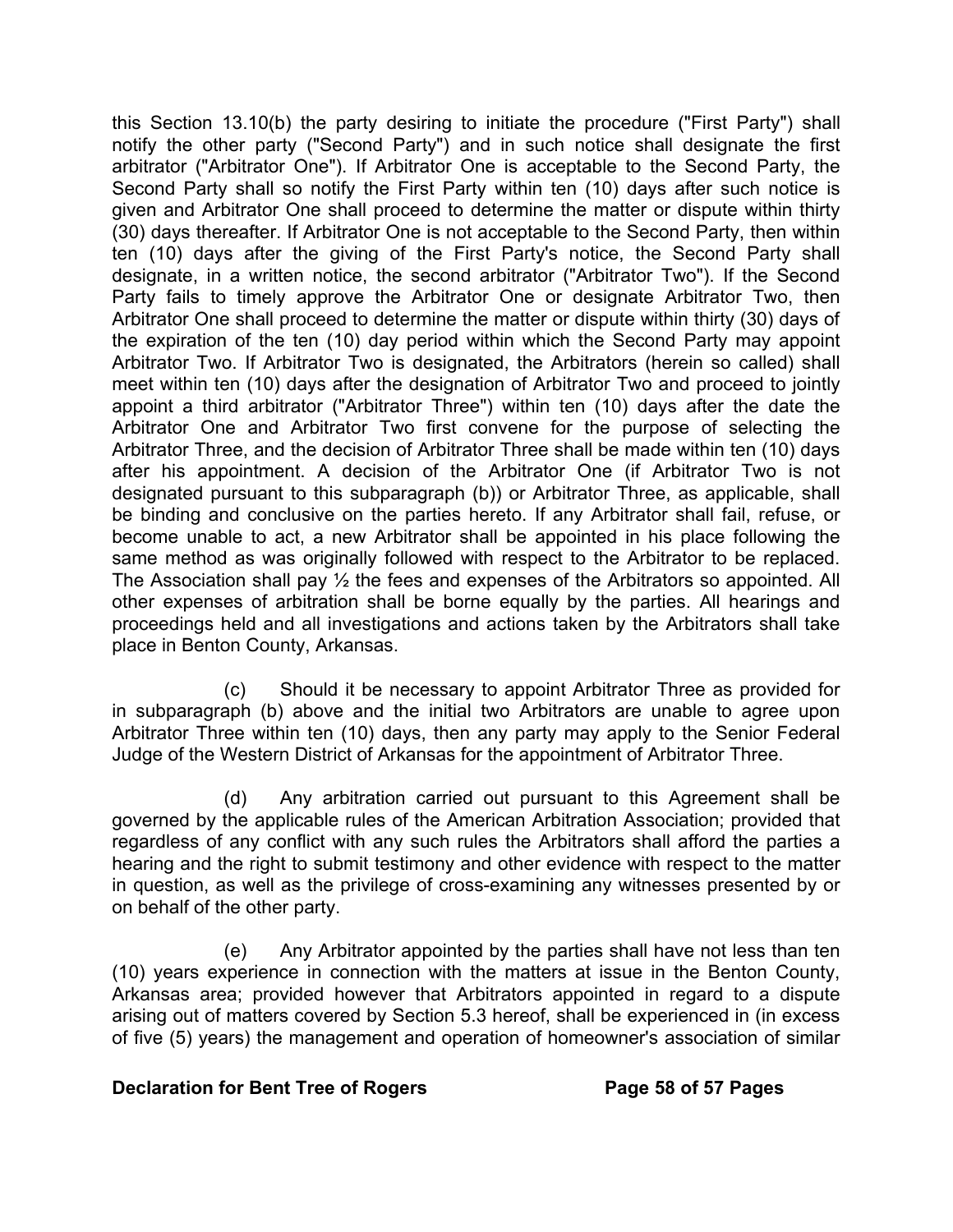size as the Association.

(f) Wherever arbitration is provided for in this Declaration as a determination of any issue, the decision resulting from such arbitration procedure shall be binding and conclusive on the parties and non-appealable.

Section 13.11. Governing Law. This Agreement shall be construed in accordance with and governed by the laws of the State of Arkansas applicable to agreements made and to be performed wholly within such jurisdiction, without regard to the conflicts of laws provisions thereof. The courts of the State of Arkansas for Benton County and the federal courts for the Western District of Arkansas shall have jurisdiction over any and all disputes which arise between the parties under this Agreement, whether in law or in equity, and each of the parties shall submit and hereby consents to such courts' exercise of jurisdiction.